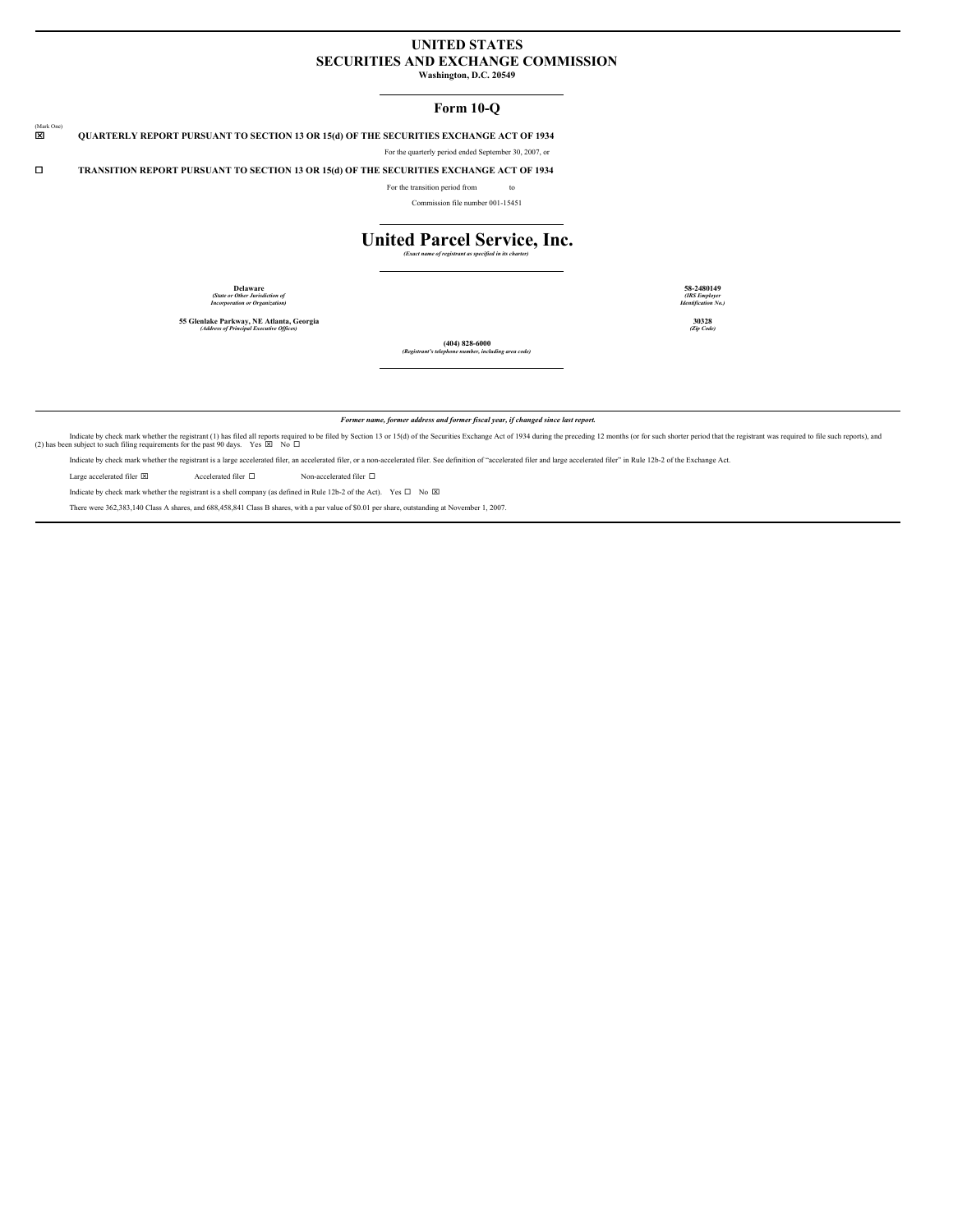**I t e m 1.** *Financial Statements* 

#### **PART I. FINANCIAL INFORMATION**

# UNITED PARCEL SERVICE, INC. AND SUBSIDIARIES<br>CONSOLIDATED BALANCE SHEETS<br>September 30, 2007 (unaudited) and December 31, 2006<br>In millions)

|                                                                   | September 30.<br>2007    | December 31.<br>2006            |
|-------------------------------------------------------------------|--------------------------|---------------------------------|
| <b>ASSETS</b>                                                     |                          |                                 |
| Current Assets:                                                   |                          |                                 |
| Cash and cash equivalents                                         | 1,245<br>$\mathbf{s}$    | 794<br>S                        |
| Marketable securities and short-term investments                  | 754                      | 1,189                           |
| Accounts receivable, net                                          | 5,674                    | 5,794                           |
| Finance receivables, net                                          | 472                      | 426                             |
| Deferred income tax assets                                        | 601                      | 414                             |
| Other current assets                                              | 796                      | 760                             |
| <b>Total Current Assets</b>                                       | 9,542                    | 9,377                           |
| Property, Plant and Equipment, Net                                | 17,327                   | 16,779                          |
| Pension and Postretirement Benefit Assets                         | 2,480                    | 2,044                           |
| Goodwill                                                          | 2,580                    | 2,533                           |
| Intangible Assets, Net                                            | 650                      | 688                             |
| Long-Term Finance Receivables, Net                                | 474                      | 374                             |
| Other Non-Current Assets                                          | 1,443                    | 1,415                           |
|                                                                   | 34,496                   | 33,210<br>s                     |
| <b>LIABILITIES AND SHAREOWNERS' EQUITY</b>                        |                          |                                 |
| <b>Current Liabilities:</b>                                       |                          |                                 |
| Current maturities of long-term debt and commercial paper         | 1,374<br>$\mathbf{s}$    | 983<br>$\mathbf{\hat{S}}$       |
| Accounts payable                                                  | 1,620                    | 1,841                           |
| Accrued wages and withholdings                                    | 1,728                    | 1,303                           |
| Dividends payable                                                 |                          | 400                             |
| Self-insurance reserves                                           | 815                      | 682                             |
| Income taxes payable                                              | 563                      | 101                             |
| Other current liabilities                                         | 1,749                    | 1,409                           |
| <b>Total Current Liabilities</b>                                  | 7,849                    | 6,719                           |
| Long-Term Debt                                                    | 3,287                    | 3,133                           |
| Pension and Postretirement Benefit Obligations                    | 2,810                    | 2,748                           |
| Deferred Income Tax Liabilities                                   | 2,617                    | 2,529                           |
| Self-Insurance Reserves                                           | 1,491                    | 1,604                           |
| Other Non-Current Liabilities                                     | 873                      | 995                             |
| Shareowners' Equity:                                              |                          |                                 |
| Class A common stock (361 and 401 shares issued in 2007 and 2006) | $\mathbf{3}$             | $\overline{4}$                  |
| Class B common stock (687 and 672 shares issued in 2007 and 2006) | $\overline{7}$           | 7                               |
| Additional paid-in capital                                        | $\overline{\phantom{a}}$ | $\hspace{0.1mm}-\hspace{0.1mm}$ |
| Retained earnings                                                 | 17,733                   | 17,676                          |
| Accumulated other comprehensive loss                              | (2,174)                  | (2,205)                         |
| Deferred compensation obligations                                 | 137                      | 147                             |
|                                                                   | 15,706                   | 15,629                          |
| Less: Treasury stock (2 and 3 shares in 2007 and 2006)            | (137)                    | (147)                           |
| <b>Total Shareowners' Equity</b>                                  | 15,569                   | 15,482                          |
| Total Liabilities and Shareowners' Equity                         | 34,496                   | 33.210<br>s                     |

See notes to unaudited consolidated financial statements.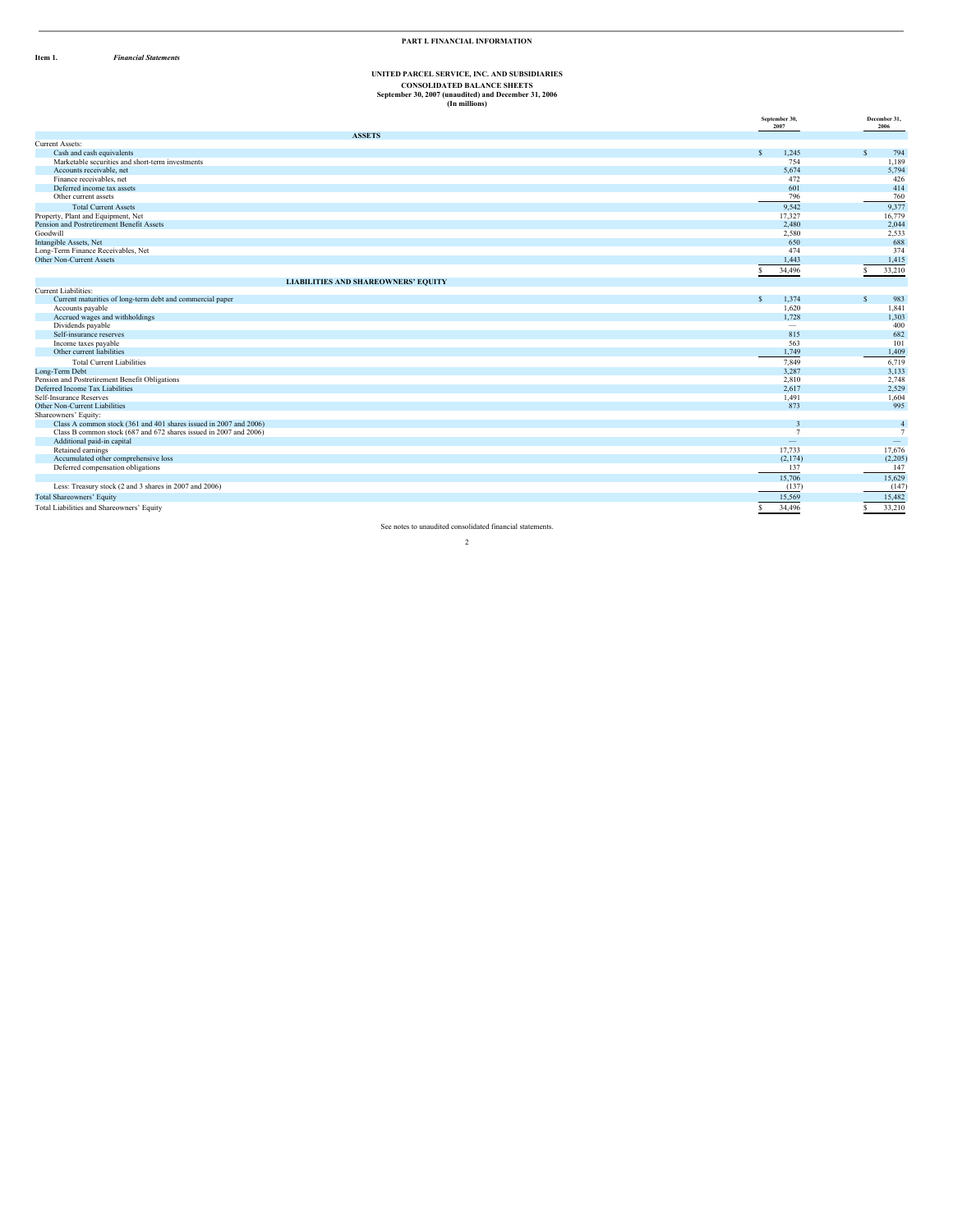# UNITED PARCEL SERVICE, INC. AND SUBSIDIARIES<br>STATEMENTS OF CONSOLIDATED INCOME<br>(In millions, except per share amounts)<br>(unaudited)

|                                   | <b>Three Months Ended</b><br>September 30, |        | <b>Nine Months Ended</b><br>September 30, |        |
|-----------------------------------|--------------------------------------------|--------|-------------------------------------------|--------|
|                                   | 2007                                       | 2006   | 2007                                      | 2006   |
| Revenue                           | 12,205                                     | 11,662 | 36,300                                    | 34,919 |
| <b>Operating Expenses:</b>        |                                            |        |                                           |        |
| Compensation and benefits         | 6,253                                      | 5,908  | 18,921                                    | 17,917 |
| Repairs and maintenance           | 286                                        | 282    | 893                                       | 861    |
| Depreciation and amortization     | 435                                        | 441    | 1,302                                     | 1,316  |
| Purchased transportation          | 1,459                                      | 1,323  | 4,174                                     | 3,970  |
| Fuel                              | 735                                        | 722    | 2,048                                     | 1,968  |
| Other occupancy                   | 234                                        | 222    | 701                                       | 696    |
| Other expenses                    | 1,095                                      | 1,188  | 3,430                                     | 3,365  |
|                                   | 10,497                                     | 10,086 | 31,469                                    | 30,093 |
| <b>Operating Profit</b>           | 1,708                                      | 1,576  | 4,831                                     | 4,826  |
| Other Income and (Expense):       |                                            |        |                                           |        |
| Investment income                 | 14                                         | 25     | 56                                        | 71     |
| Interest expense                  | (53)                                       | (54)   | (163)                                     | (156)  |
|                                   | (39)                                       | (29)   | (107)                                     | (85)   |
| Income Before Income Taxes        | 1,669                                      | 1,547  | 4,724                                     | 4,741  |
| <b>Income Taxes</b>               | 593                                        | 509    | 1,701                                     | 1,667  |
| Net Income                        | 1,076                                      | 1,038  | 3,023                                     | 3,074  |
| Basic Earnings Per Share          | 1.02                                       | 0.96   | 2.85                                      | 2.83   |
| <b>Diluted Earnings Per Share</b> | 1.02                                       | 0.96   | 2.84                                      | 2.82   |
|                                   |                                            |        |                                           |        |

## **STATEMENTS OF CONSOLIDATED COMPREHENSIVE INCOME (In millions) (unaudited)**

|                                                                             | <b>Three Months Ended</b> |               | <b>Nine Months Ended</b> |               |
|-----------------------------------------------------------------------------|---------------------------|---------------|--------------------------|---------------|
|                                                                             |                           | September 30, |                          | September 30, |
|                                                                             | 2007                      | 2006          | 2007                     | 2006          |
| Net income                                                                  | 1.076                     | 1.038         | 3,023                    | 3,074         |
| Change in foreign currency translation adjustment                           |                           | (4)           | 128                      | 66            |
| Change in unrealized gain (loss) on marketable securities, net of tax       |                           |               | (3)                      | (1)           |
| Change in unrealized gain (loss) on cash flow hedges, net of tax            | (86)                      |               | (184)                    | (11)          |
| Change in unrecognized pension and postretirement benefit costs, net of tax |                           |               |                          |               |
| Comprehensive income                                                        | 1,100                     | 1.044         | 3,054                    | 3,126         |

See notes to unaudited consolidated financial statements. 3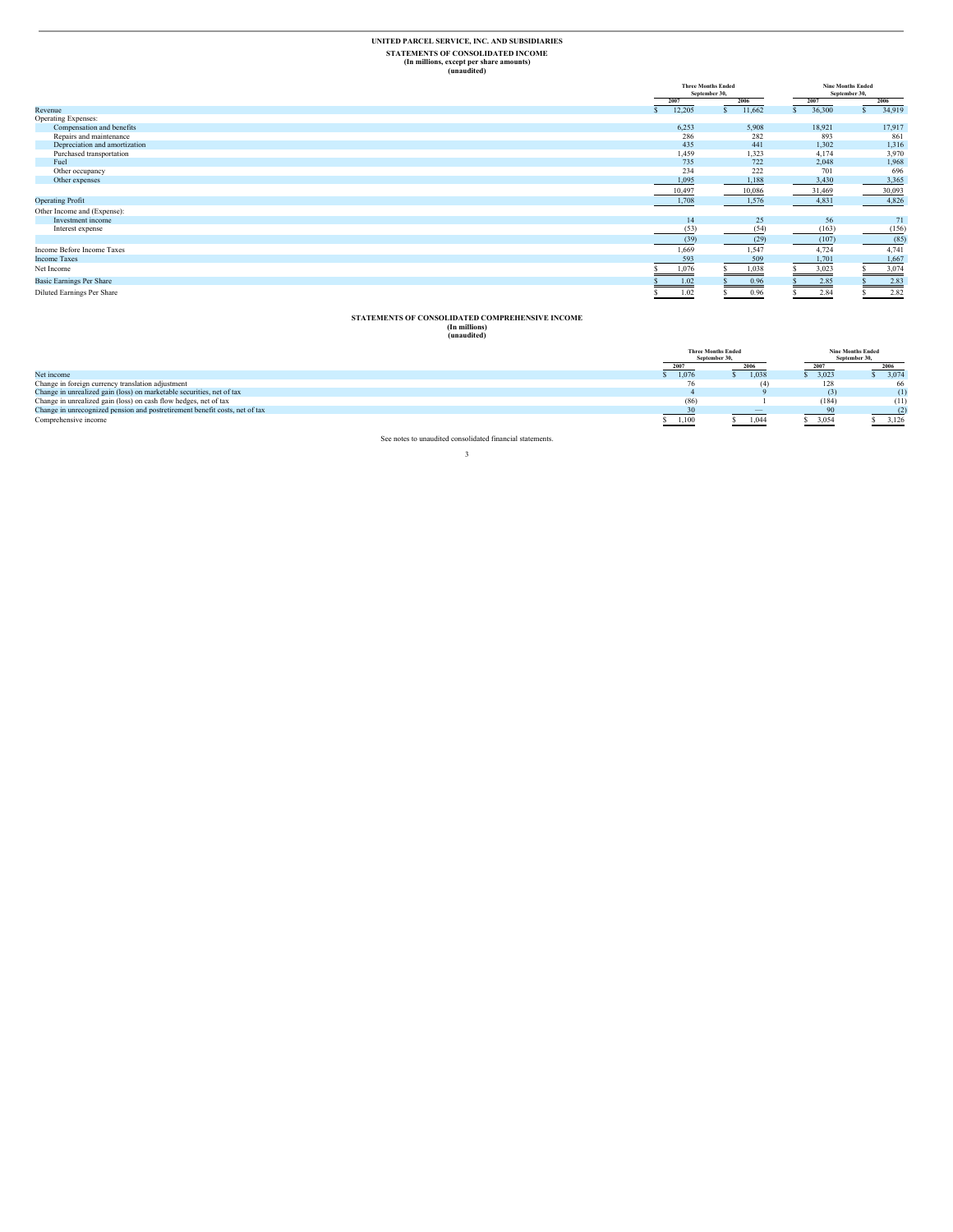## UNITED PARCEL SERVICE, INC. AND SUBSIDIARIES STATEMENTS OF CONSOLIDATED CASH FLOWS<br>(In millions)<br>(unaudited)

|                                                                            | <b>Nine Months Ended</b><br>September 30. |                                 |
|----------------------------------------------------------------------------|-------------------------------------------|---------------------------------|
|                                                                            | 2007                                      | 2006                            |
| <b>Cash Flows From Operating Activities:</b>                               |                                           |                                 |
| Net income                                                                 | \$3,023                                   | s<br>3,074                      |
| Adjustments to reconcile net income to net cash from operating activities: |                                           |                                 |
| Depreciation and amortization                                              | 1.302                                     | 1,316                           |
| Pension & postretirement benefit expense                                   | 386                                       | 426                             |
| Pension & postretirement benefit contributions                             | (630)                                     | (1, 573)                        |
| Self-insurance reserves<br>Deferred taxes, credits, and other              | 20                                        | 102                             |
|                                                                            | (197)<br>335                              | (135)<br>235                    |
| Stock compensation expense<br>Asset impairment and obsolescence charge     | 221                                       | $\hspace{0.1mm}-\hspace{0.1mm}$ |
| Other (gains) losses                                                       | 123                                       | 74                              |
| Changes in assets and liabilities:                                         |                                           |                                 |
| Accounts receivable, net                                                   | 72                                        | 36                              |
| Other current assets                                                       | 36                                        | 46                              |
| Accounts payable                                                           | (217)                                     | 61                              |
| Accrued wages and withholdings                                             | 407                                       | 319                             |
| Income taxes payable                                                       | 391                                       | (38)                            |
| Other current liabilities                                                  | 164                                       | 185                             |
| Other operating activities                                                 | (168)                                     | (52)                            |
| Net cash from operating activities                                         | 5,268                                     | 4,076                           |
| <b>Cash Flows From Investing Activities:</b>                               |                                           |                                 |
| Capital expenditures                                                       | (1,994)                                   | (2, 297)                        |
| Proceeds from disposals of property, plant and equipment                   | 43                                        | 45                              |
| Purchases of marketable securities and short-term investments              | (7, 334)                                  | (6, 568)                        |
| Sales and maturities of marketable securities and short-term investments   | 7,777                                     | 7,131                           |
| Net (increase) decrease in finance receivables                             | (36)                                      | 13                              |
| Other investing activities                                                 | (149)                                     | 130                             |
| Net cash (used in) investing activities                                    | (1,693)                                   | (1, 546)                        |
| <b>Cash Flows From Financing Activities:</b>                               |                                           |                                 |
| Net change in short-term debt                                              | 100                                       | 277                             |
| Proceeds from long-term borrowings                                         | 579                                       | 489                             |
| Repayments of long-term borrowings                                         | (181)                                     | (63)                            |
| Purchases of common stock                                                  | (2,069)                                   | (2,041)                         |
| Issuances of common stock                                                  | 134                                       | 127                             |
| <b>Dividends</b>                                                           | (1,698)                                   | (1, 569)                        |
| Other financing activities                                                 | $\overline{2}$                            | $\overline{\mathbf{3}}$         |
| Net cash (used in) financing activities                                    | (3, 133)                                  | (2,777)                         |
| Effect Of Exchange Rate Changes On Cash and Cash Equivalents               | $\overline{9}$                            | 17                              |
| Net Increase (Decrease) In Cash And Cash Equivalents                       | 451                                       | (230)                           |
| <b>Cash And Cash Equivalents:</b>                                          |                                           |                                 |
| Beginning of period                                                        | 794                                       | 1,369                           |
| End of period                                                              | 1,245<br>s                                | 1,139<br>s                      |

See notes to unaudited consolidated financial statements.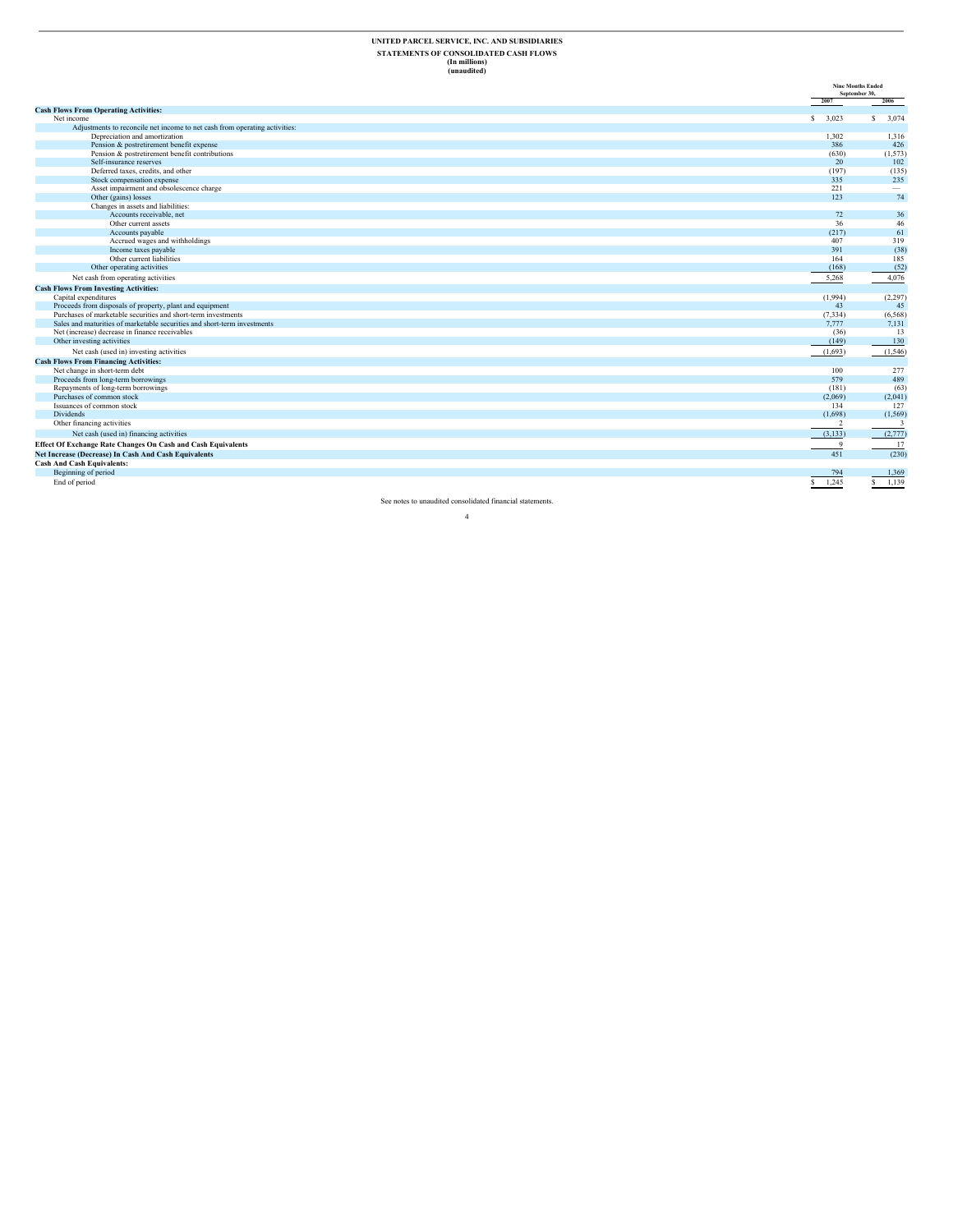## **Note 1. Basis of Presentation**

In our opinion, the accompanying interim, unaudited, consolidated financial statements have been prepared in accordance with accounting principles generally accepted in the United States for interim financial information a

For interim consolidated financial statement purposes, we provide for accruals under our various employee benefit plans and self-insurance reserves for each three month period based on one quarter of the estimated annual e

Certain prior period amounts have been reclassified to conform to the current period presentation.

## **Note 2. Stock-Based Compensation**

We issue employee share-based awards under the UPS Incentive Compensation Plan, which permits the grant of nonqualified stock options, incentive stock options, stock appreciation rights, restricted stock, performance share

During the first quarter of 2007, we granted target restricted stock units ("RSUs") under the UPS Long-Term Incentive Performance Award program to eligible management. Of the total 2007 target award, 90% of the target awar

The number of RSUs earned each year will be the target number adjusted for the percentage achievement of performance criteria targets for the year. The percentage of achievement used to determine the RSUs eamed may be a pe

During the second quarter of 2007 and 2006, we granted stock option and restricted performance unit ("RPU") awards to eligible employees under the UPS Long-Term Incentive Program. Except in the case of death, disability, o 5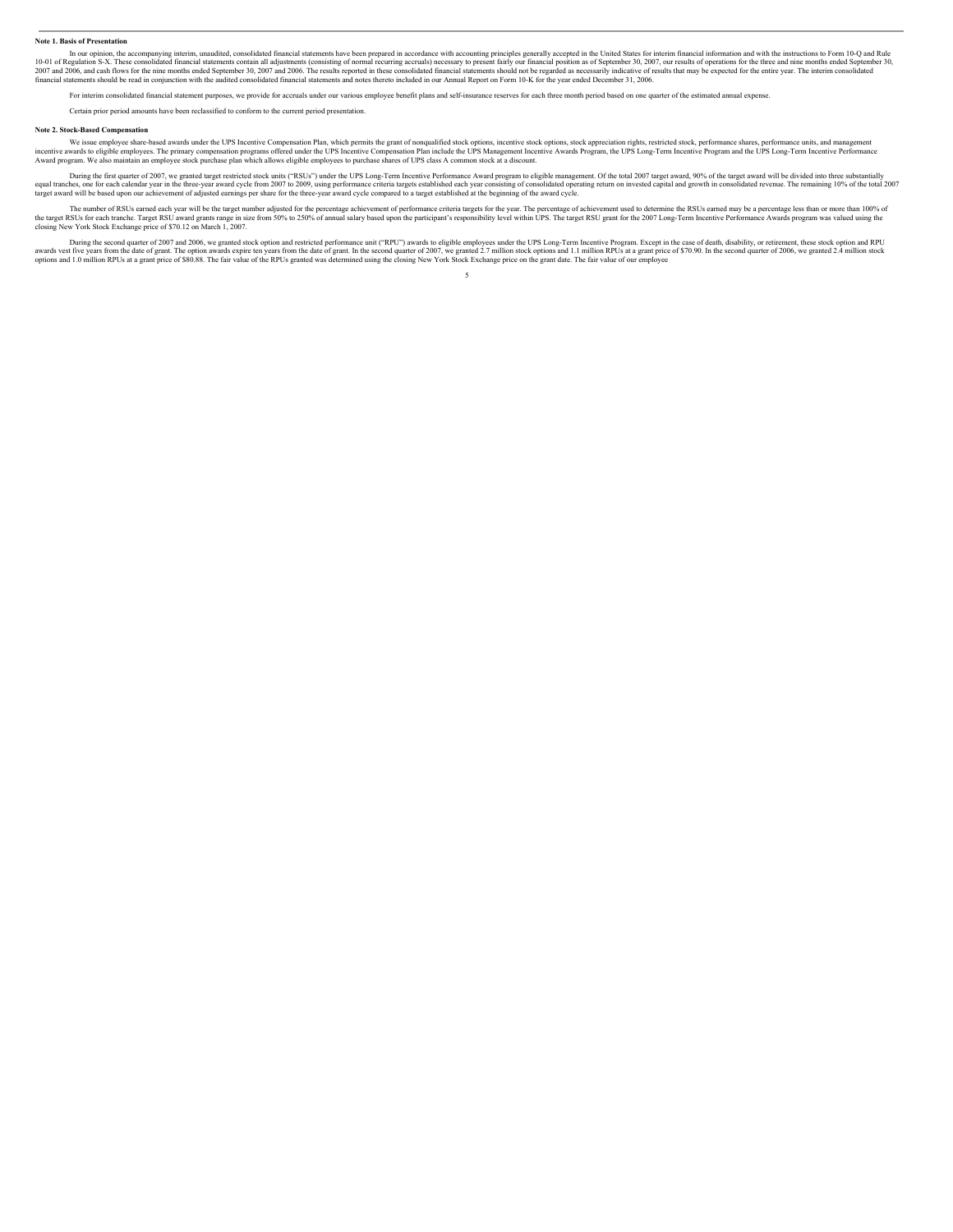stock options granted, as determined by the Black-Scholes valuation model, was \$16.85 and \$21.05 for 2007 and 2006, respectively, using the following assumptions:

|                            | 2007<br>the control of the control of | 2006         |
|----------------------------|---------------------------------------|--------------|
| Expected life (in years)   | ,                                     | $  -$<br>7.0 |
| Risk-free interest rate    | 4.65%                                 | 5.13%        |
| <b>Expected volatility</b> | 19.15%                                | 18.42%       |
| Expected dividend yield    | 2.28%                                 | 1.80%        |

A wards granted under the Management Incentive Awards program are normally granted during the fourth quarter of each year. Compensation expense for share-based awards recognized for the three months ended September 30, 200

#### **Note 3. New Accounting Pronouncements**

In September 2006, the FASB issued Statement No. 157 "Far Value Measurements" ("FAS 157"), which was issued to define fair value, establish a framework for measuring fair value, and expand disclosures about fair value meas

In February 2007, the FASB issued Statement No. 159 "The Fair Value Option for Financial Assets and Financial Sast saffer in The Statement South in the fair value option has been elected are reported in earnings. The provi statements.

On January 1, 2007, we adopted the provisions of FASB Interpretation No. 48, "Accounting for Uncertainty in Income Taxes (an interpretation of FASB Statement No. 109)" ("FIN 48"). The impact of this Interpretation is discu

#### **Note 4. Marketable Securities and Short-Term Investments**

The following is a summary of marketable securities and short-term investments as of September 30, 2007 and December 31, 2006 (in millions):

|                                                          | Cost                | <b>Unrealized</b><br>Gains       | <b>Unrealized</b><br>Losses     | <b>Estimated</b><br><b>Fair Value</b> |
|----------------------------------------------------------|---------------------|----------------------------------|---------------------------------|---------------------------------------|
| September 30, 2007                                       |                     |                                  |                                 |                                       |
| U.S. government and agency securities                    | \$65                |                                  | $\overline{\phantom{a}}$        | 66                                    |
| Mortgage and asset-backed securities                     | 249                 |                                  |                                 | 249                                   |
| Corporate securities                                     | 141                 |                                  | $\hspace{0.1mm}-\hspace{0.1mm}$ | 142                                   |
| State and local municipal securities                     | 122                 | $\qquad \qquad$                  | $\hspace{0.1mm}-\hspace{0.1mm}$ | 122                                   |
| Other debt securities                                    |                     | $\overline{\phantom{a}}$<br>____ | $-$                             |                                       |
| Total debt securities                                    | 578                 |                                  |                                 | 580                                   |
| Common equity securities                                 |                     | $\hspace{0.1mm}-\hspace{0.1mm}$  | $\overline{\phantom{a}}$        |                                       |
| Preferred equity securities                              | 172<br>$\sim$       | $\qquad \qquad$                  | $\overline{\phantom{a}}$        | 172                                   |
| Current marketable securities and short-term investments | 752<br>$-1 - 1 - 1$ |                                  |                                 | 754                                   |
| Non-current common equity securities                     | 25                  | 12                               | $\overline{\phantom{m}}$        | 37                                    |
| Total marketable securities and short-term investments   | <b>S777</b>         | 16                               |                                 | 791                                   |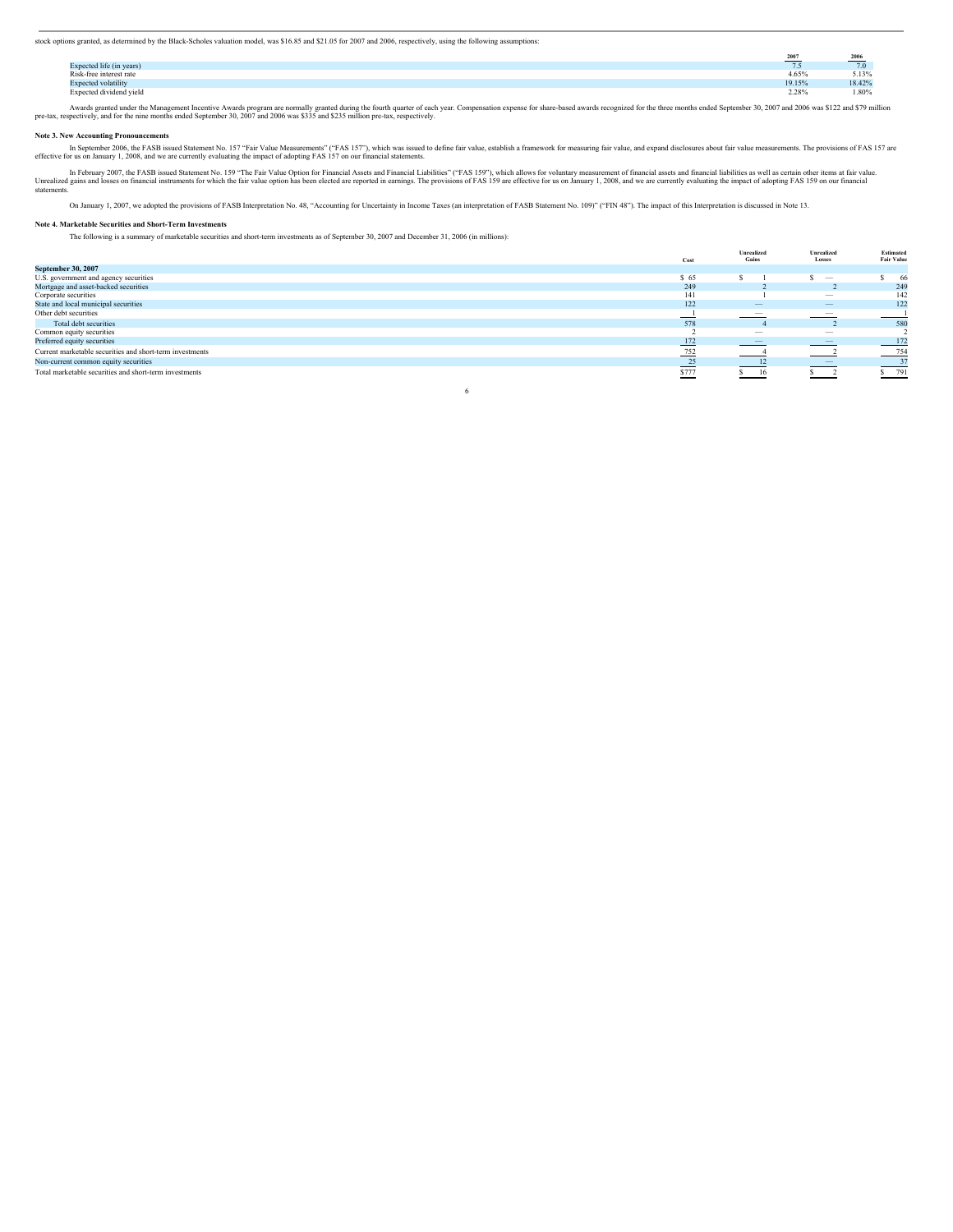|                                                          | Cost                          | <b>Unrealized</b><br>Gains      | <b>Unrealized</b><br>Losses     | Estimated<br><b>Fair Value</b> |
|----------------------------------------------------------|-------------------------------|---------------------------------|---------------------------------|--------------------------------|
| <b>December 31, 2006</b>                                 |                               |                                 |                                 |                                |
| U.S. government and agency securities                    | \$124                         | -                               | -                               | 124                            |
| Mortgage and asset-backed securities                     | 234                           |                                 |                                 | 233                            |
| Corporate securities                                     | 79                            | $\hspace{0.1mm}-\hspace{0.1mm}$ |                                 | 78                             |
| State and local municipal securities                     | 582                           | $\overline{\phantom{m}}$        |                                 | 582                            |
| Other debt securities                                    |                               | $\overline{\phantom{a}}$        | $\overline{\phantom{a}}$        |                                |
| Total debt securities                                    | 1.021                         |                                 |                                 | 1,019                          |
| Common equity securities                                 | 38                            |                                 | $\hspace{0.1mm}-\hspace{0.1mm}$ | 48                             |
| Preferred equity securities                              | 122<br><b>Service Control</b> | $\overline{\phantom{a}}$        | $\overline{\phantom{a}}$        | 122                            |
| Current marketable securities and short-term investments | 1,181                         |                                 |                                 | 1,189                          |
| Non-current common equity securities                     | 24                            |                                 | $\overline{\phantom{m}}$        | 32                             |
| Total marketable securities and short-term investments   | \$1,205                       | 19                              |                                 | 1,221                          |

The amottized cost and estimated fair value of marketable securities and short-term investments at September 30, 2007, by contractual maturity, are shown below (in millions). Actual maturities may differ from contractual m

|                                          |       | Estimated         |
|------------------------------------------|-------|-------------------|
|                                          | Cost  | <b>Fair Value</b> |
| Due in one year or less                  | - 11  |                   |
| Due after one year through three years   | 148   | 149               |
| Due after three years through five years | 26    | 26                |
| Due after five years                     | 393   | 394               |
|                                          | 578   | 580               |
| Equity securities                        | 199   | 211               |
|                                          | \$777 | 791               |

## **Note 5. Property, Plant and Equipment**

Property plant and equipment as of September 30, 2007 and December 31, 2006 consists of the following (in millions):

|                                                        | 2007      | 2006     |
|--------------------------------------------------------|-----------|----------|
| Vehicles                                               | 5,100     | 4,970    |
| Aircraft (including aircraft under capitalized leases) | 13,591    | 13,162   |
| Land                                                   | 1.049     | 1,026    |
| <b>Buildings</b>                                       | 2,773     | 2,667    |
| Leasehold improvements                                 | 2,552     | 2,496    |
| Plant equipment                                        | 5,426     | 5,230    |
| Technology equipment                                   | 1,731     | 1,673    |
| Equipment under operating lease                        | 138       | 142      |
| Construction-in-progress                               | 1,098     | 715      |
|                                                        | 33,458    | 32,081   |
| Less: Accumulated depreciation and amortization        | (16, 131) | (15,302) |
|                                                        | 17,327    | 16,779   |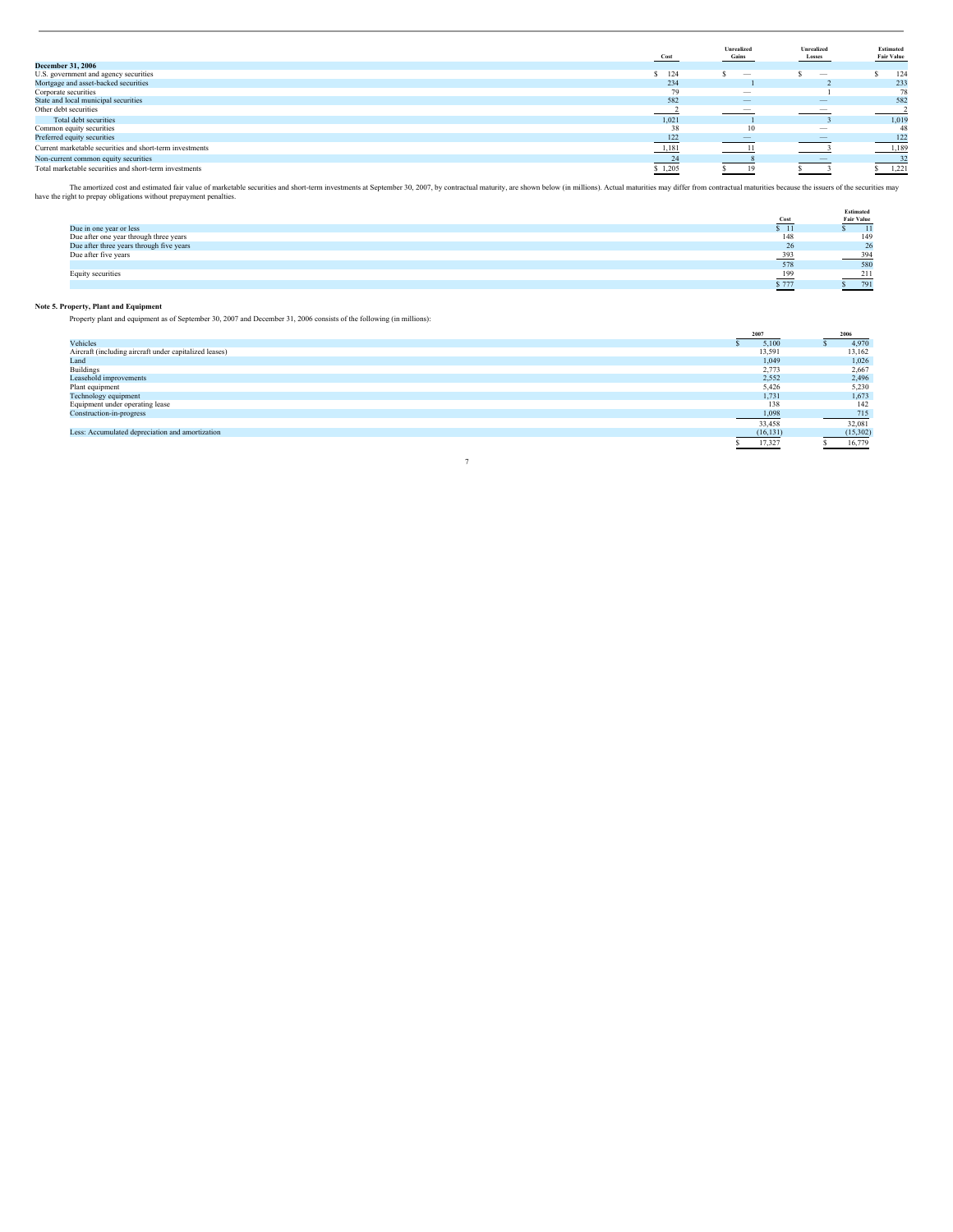## **Note 6. Employee Benefit Plans**

Information about net periodic benefit cost for our pension and postretirement benefit plans is as follows for the three and nine months ended September 30, 2007 and 2006 (in millions):

|                                      |                                 |                              | Three Months Ended September 30,                      |                                 |                                                 |                                 |
|--------------------------------------|---------------------------------|------------------------------|-------------------------------------------------------|---------------------------------|-------------------------------------------------|---------------------------------|
|                                      |                                 | <b>U.S. Pension Benefits</b> | <b>U.S. Postretirement</b><br><b>Medical Benefits</b> |                                 | <b>International Pension</b><br><b>Benefits</b> |                                 |
|                                      | 2007                            | 2006                         | 2007                                                  | 2006                            | 2007                                            | 2006                            |
| <b>Net Periodic Cost:</b>            |                                 |                              |                                                       |                                 |                                                 |                                 |
| Service cost                         | \$ 130                          | \$ 119                       | 25<br>s                                               | 25<br>s                         | s                                               | -6                              |
| Interest cost                        | 209                             | 181                          | 45                                                    | 42                              | $\mathbf{\mathbf{R}}$                           | 6                               |
| Expected return on assets            | (325)                           | (275)                        | (12)                                                  | (11)                            | (8)                                             | (6)                             |
| Amortization of:                     |                                 |                              |                                                       |                                 |                                                 |                                 |
| Transition obligation                | $\overline{\phantom{a}}$        |                              | $\overline{\phantom{a}}$                              | $\hspace{0.1mm}-\hspace{0.1mm}$ | $\overline{\phantom{a}}$                        | $\overline{\phantom{a}}$        |
| Prior service cost                   | 14                              | 9                            | (2)                                                   | (2)                             | $\qquad \qquad -$                               |                                 |
| Actuarial (gain) loss                | 27                              | 38                           | 6                                                     | $\boldsymbol{8}$                |                                                 |                                 |
| Settlements, curtailments, and other | $\hspace{0.1mm}-\hspace{0.1mm}$ |                              | $\qquad \qquad - \qquad$                              | $\qquad \qquad -$               |                                                 |                                 |
| Net periodic benefit cost            | $S$ 55<br>$\sim$                | $S$ 74<br>$\sim$ $\sim$      | $S = 62$<br>$\sim$ $\sim$                             | $S = 62$<br>$\sim$              | $S = 13$<br>$\sim$ $\sim$                       | $S \qquad 8$                    |
|                                      |                                 |                              | Nine Months Ended September 30,                       |                                 |                                                 |                                 |
|                                      |                                 | <b>U.S. Pension Benefits</b> | <b>U.S. Postretirement</b><br><b>Medical Benefits</b> |                                 | <b>International Pension</b><br><b>Benefits</b> |                                 |
|                                      | 2007                            | 2006                         | 2007                                                  | 2006                            | 2007                                            | 2006                            |
| <b>Net Periodic Cost:</b>            |                                 |                              |                                                       |                                 |                                                 |                                 |
| Service cost                         | \$390                           | \$354                        | 76                                                    | 76<br>S.                        | 21                                              | 18                              |
| Interest cost                        | 626                             | 543                          | 136                                                   | 127                             | $22\,$                                          | 19                              |
| Expected return on assets            | (976)                           | (827)                        | (35)                                                  | (32)                            | (22)                                            | (17)                            |
| Amortization of:                     |                                 |                              |                                                       |                                 |                                                 |                                 |
| Transition obligation                | $\overline{2}$                  | $\overline{2}$               | $\hspace{0.1mm}-\hspace{0.1mm}$                       | $\overline{\phantom{a}}$        | $\hspace{1.0cm} \rule{1.5cm}{0.15cm}$           | $\hspace{0.1mm}-\hspace{0.1mm}$ |
|                                      |                                 |                              |                                                       |                                 |                                                 |                                 |
| Prior service cost                   | 43                              | 27                           | (6)                                                   | (6)                             | $\overline{\phantom{a}}$                        |                                 |
| Actuarial (gain) loss                | 81                              | 111                          | 17                                                    | 22                              |                                                 |                                 |
| Settlements, curtailments, and other | $\qquad \qquad -$               |                              |                                                       | $\hspace{0.1mm}-\hspace{0.1mm}$ |                                                 |                                 |

During the first nine months of 2007, we contributed \$497 and \$133 million to our company-sponsored pension and postretirement medical benefit plans, respectively. We expect to contribute \$33 and \$18 million over the remai

## **Note 7. Goodwill and Intangible Assets**

The following table indicates the allocation of goodwill by reportable segment as of September 30, 2007 and December 31, 2006 (in millions):

| December 31,<br>2006            | Acquired                 | Purchase<br><b>Price Adjustments</b> | Currency/<br>Other       | September 30,<br>2007           |
|---------------------------------|--------------------------|--------------------------------------|--------------------------|---------------------------------|
|                                 |                          |                                      |                          |                                 |
| $\hspace{0.1mm}-\hspace{0.1mm}$ | $\overline{\phantom{a}}$ | $\hspace{0.1mm}-\hspace{0.1mm}$      | $\overline{\phantom{a}}$ | $\hspace{0.1mm}-\hspace{0.1mm}$ |
| 290                             | $\overline{\phantom{m}}$ |                                      |                          | 302                             |
| 2,243                           |                          | $\overline{\phantom{a}}$             |                          | 2,278                           |
| 2,533                           |                          |                                      |                          | 2.580                           |
|                                 |                          |                                      |                          |                                 |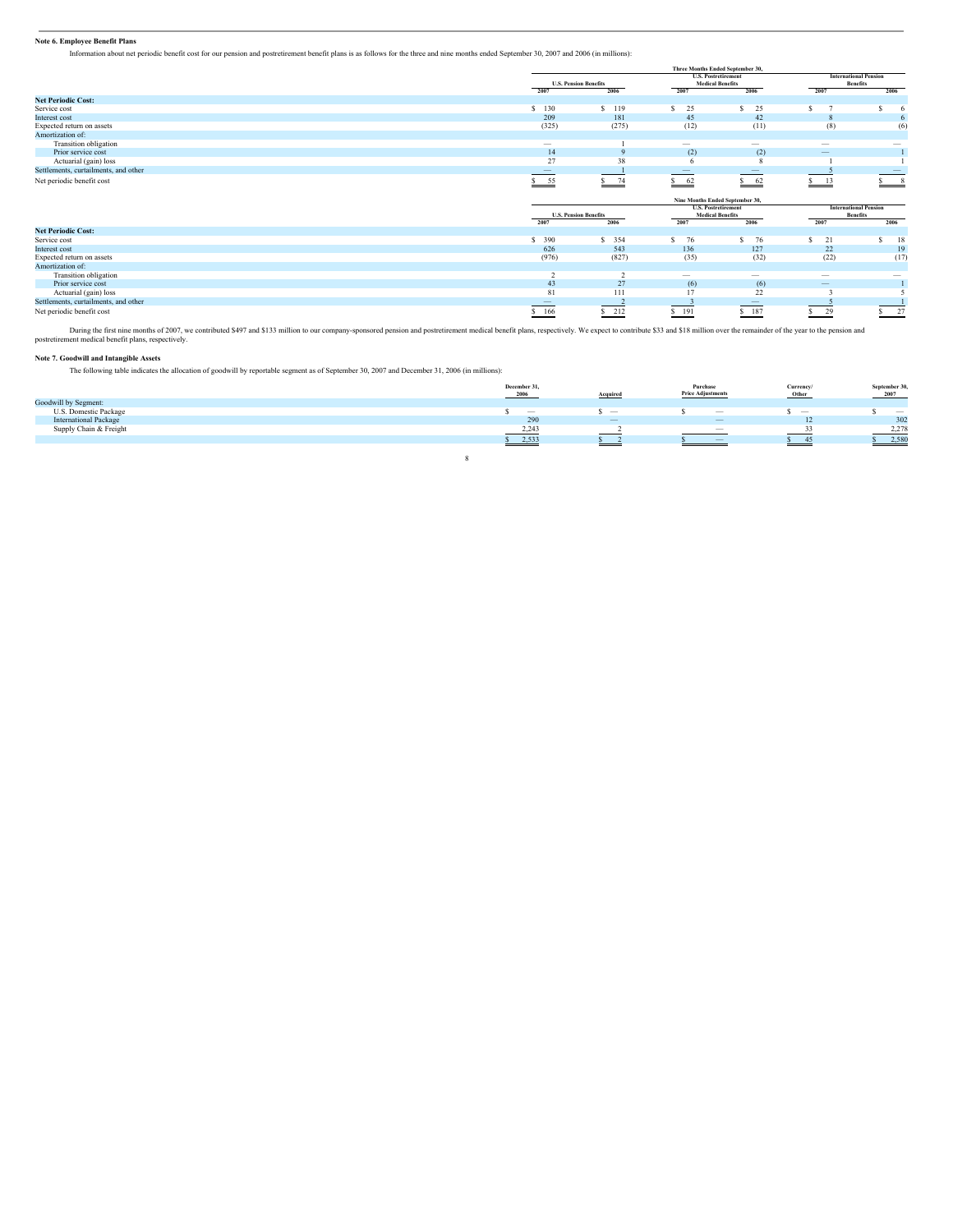The following is a summary of intangible assets as of September 30, 2007 and December 31, 2006 (in millions):

|                                          | <b>Gross</b><br>Carrying<br>Amount | Accumulated<br>Amortization | Net<br>Carrying<br>Value |
|------------------------------------------|------------------------------------|-----------------------------|--------------------------|
| September 30, 2007:                      |                                    |                             |                          |
| Trademarks, licenses, patents, and other | 76                                 | (48)                        | 28                       |
| Customer lists                           | 161                                | (36)                        | 125                      |
| Franchise rights                         | 110                                | (34)                        | 76                       |
| Capitalized software                     | 1,630                              | (1, 209)                    | 421<br><b>STATISTICS</b> |
| Total Intangible Assets, Net             | \$1,977                            | (1, 327)                    | \$ 650                   |
|                                          |                                    |                             |                          |
|                                          | <b>Gross</b><br>Carrying<br>Amount | Accumulated<br>Amortization | Net<br>Carrying<br>Value |
| December 31, 2006:                       |                                    |                             |                          |
| Trademarks, licenses, patents, and other | 80                                 | (37)                        | 43                       |
| Customer lists                           | 159                                | (24)                        | 135                      |
| Franchise rights                         | 108                                | (29)                        | 79                       |
| Capitalized software                     | 1,576                              | (1, 145)                    | 431                      |

#### **Note 8. Debt and Commitments**

Debt and capital lease obligations as of September 30, 2007 and December 31, 2006 consist of the following (in millions):

|                                              | 2007    | 2006  |
|----------------------------------------------|---------|-------|
| 8.38% debentures                             | 722     | 731   |
| Commercial paper                             | 1,282   | 791   |
| Floating rate senior notes                   | 441     | 441   |
| Capital lease obligations                    | 263     | 230   |
| Facility notes and bonds                     | 435     | 437   |
| <b>UPS Notes</b>                             | 474     | 379   |
| <b>British Pound Sterling notes</b>          | 1,006   | 979   |
| Other debt                                   | -38     | 128   |
| Total debt and capital lease obligations     | 4,661   | 4,116 |
| Less current maturities                      | (1,374) | (983) |
| Long-term debt and capital lease obligations | 3,287   | 3,133 |

As of September 30, 2007, we maintained two commercial paper programs under which we were authorized to borrow up to \$7.0 billion in the United States. We had \$1.141 billion outstanding under these programs as of September 9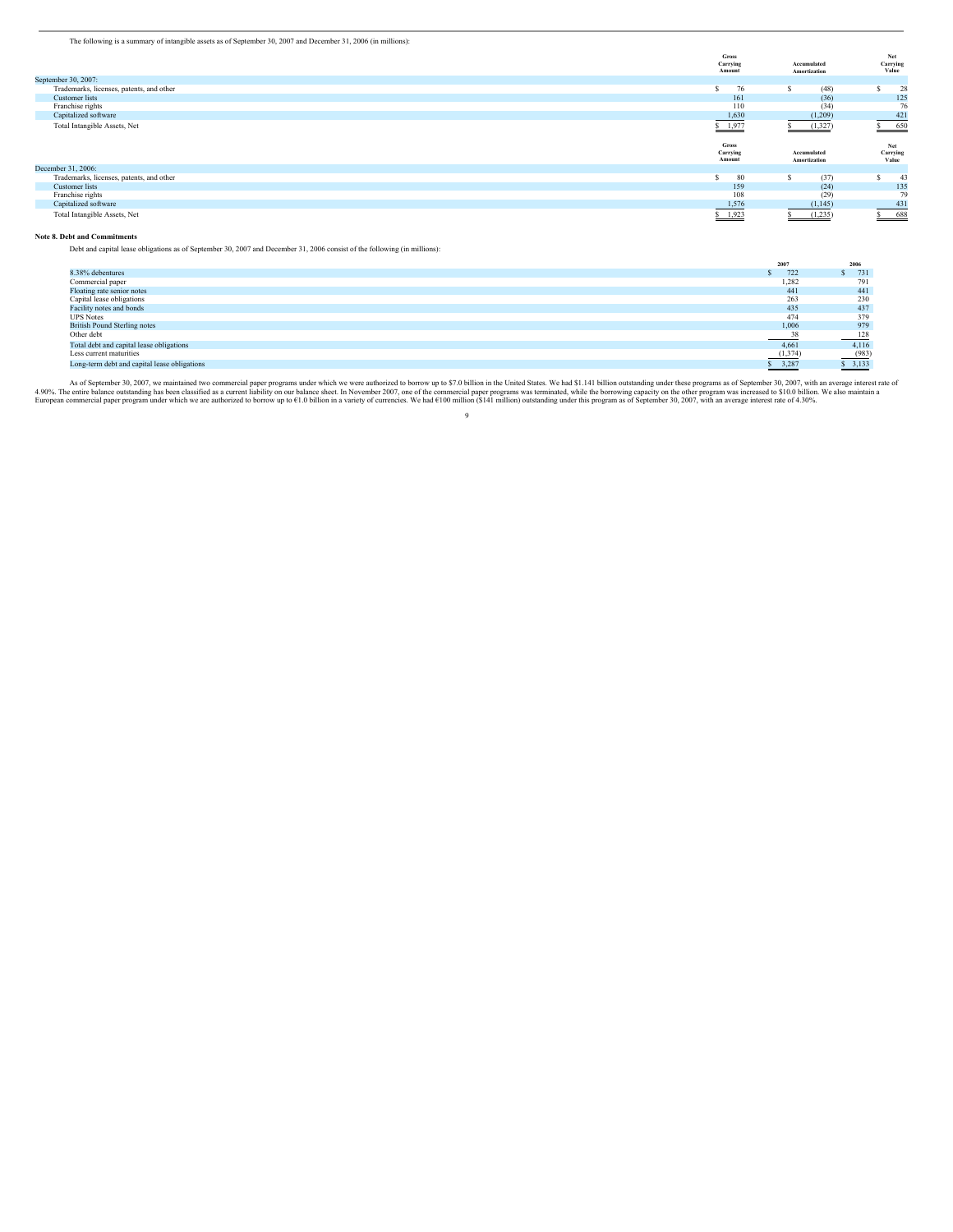As of September 30, 2007, we maintain two credit agreements with a consortium of banks. These agreements provide revolving credit facilities of \$1.0 billion each, with one expiring on April 17, 2008 and the other on April

In August 2003, we filed a \$2.0 billion shelf registration statement under which we may issue debt securities in the United States. There was \$225 million issued under this shelf registration statement at September 30, 200 Notes program.

In May 2007, we completed an exchange offer for our existing £500 million, 5.50% notes due 2031. Holders of £434 million of the notes accepted the exchange offer, and as a result, these notes were exchanged for new notes w

#### **Note 9. Legal Proceedings and Contingencies**

We are a defendant in a number of lawsuits filed in state and federal counts containing various class-action allegations under state wage-and-hour laws. In one of these cases, Marlo v. UPS, which has been certified as a cl liability that may result from this matter or whether such liability, if any, would have a material adverse effect on our financial condition, results of operations, or liquidity.

In another case, Com v, UPS, which has been certified as a class as closic as ition in a California federal court, plaintifis allege that they were improperly denis cases. CDS settled this matter in full for a total paymen

In another case, Hohider v. UPS, which in July 2007 was certified as a class action in a Pennsylvania federal court, plaintiffs have challenged certain aspects of the Company's interactive process for assessing requests fo with Disabilities Act. Plaintiffs purport to represent a class of over 35,000 current and former employees, and seek backpay, compensatory and punitive damages, as well as attorneys' fees. In August 2007, the Third Circuit

We are a defendant in various other lawsuits that arose in the normal course of business. We believe that the eventual resolution of these cases will not have a material adverse effect on our financial condition, results o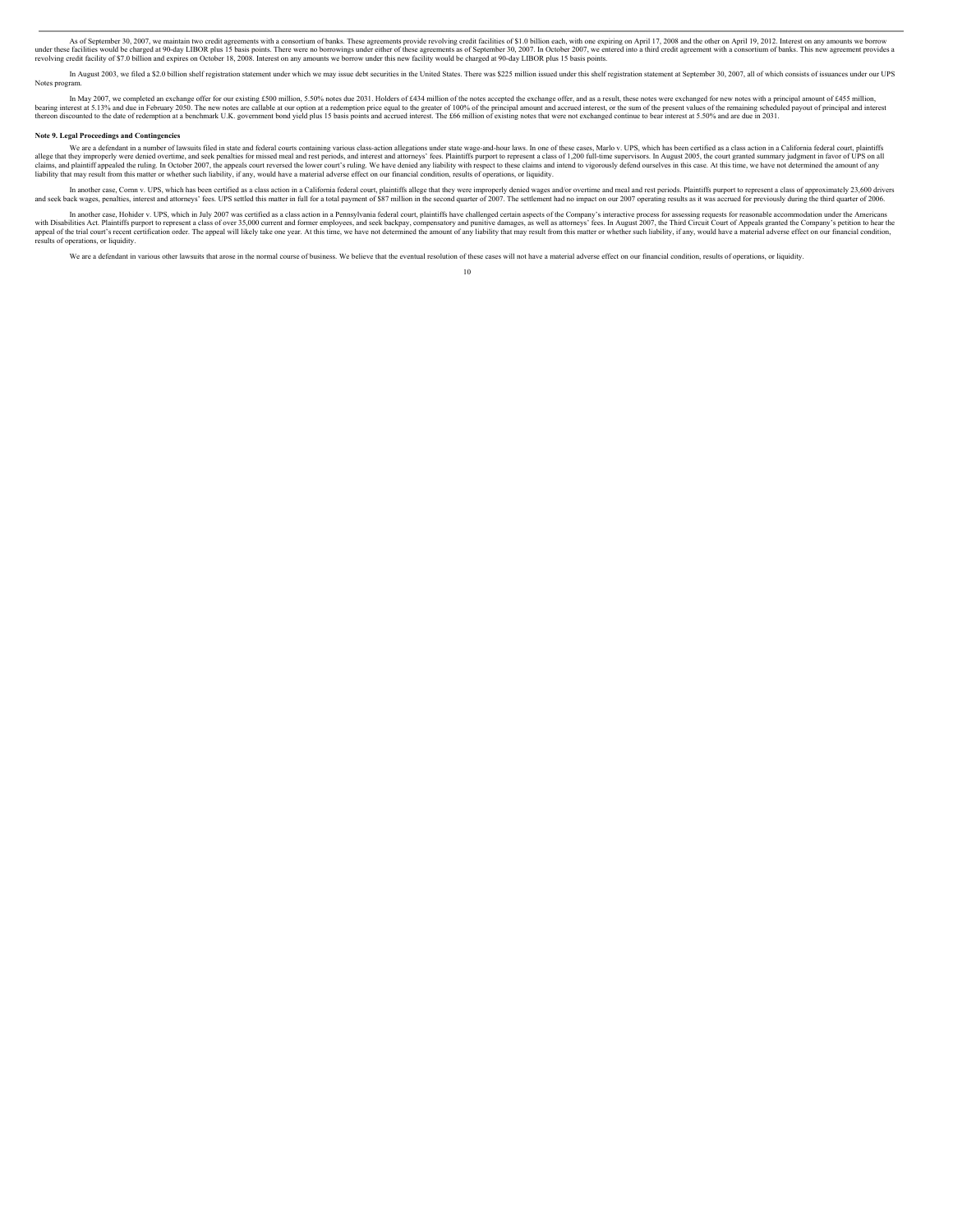As of December 31, 2006, we had approximately 246,000 employees employed under a rational master agreement and various supplemental agreements with local unions affiliated with the International Brotherhood of Teamsters ("

Our tentative contract with the Teamsters will allow us, upon ratification, to withdraw employees from the Central States, Southeast and Southwest Areas Pension Fund (the "Fund") and to establish a jointly trusteed single-

Apart from the Fund, we participate in a number of trustee-managed multi-employer pension and health and welfare plans for employes covered under collective bargaining agreements. Several factors could cause us to make sig

#### **Note 10. Shareowners' Equity**

*Capital Stock, Additional Paid-In Capital, and Retained Earnings*

We maintain two classes of common stock, which are distinguished from each other primarily by their respective voting rights. Class A shares of UPS are entitled to 10 votes per share, whereas Class B shares are entitled to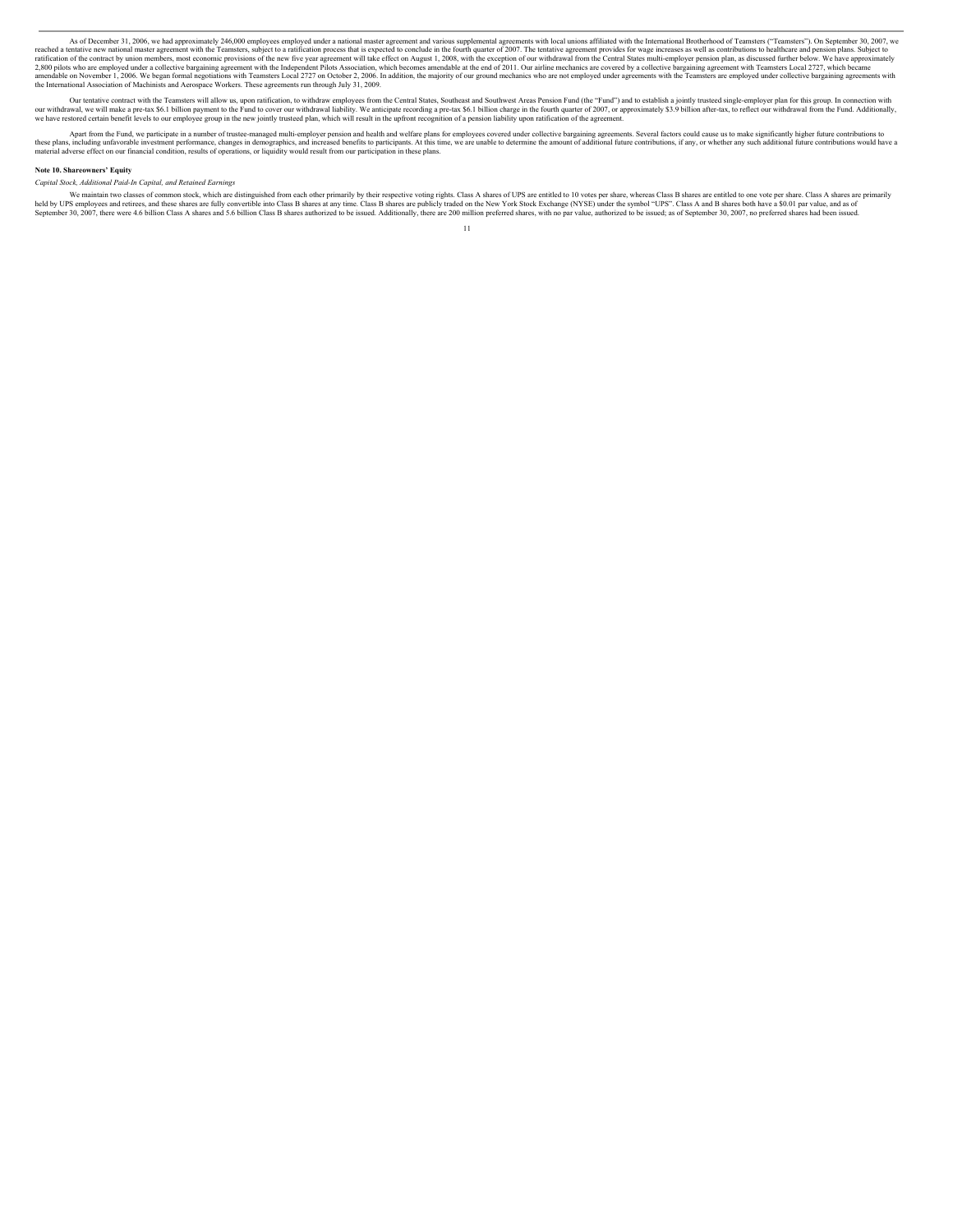The following is a roll-forward of our common stock, additional paid-in capital, and retained earnings accounts for the nine months ended September 30, 2007 and 2006 (in millions, except per share amounts):

|                                                |                                          | 2007                                  |               | 2006 |                                 |
|------------------------------------------------|------------------------------------------|---------------------------------------|---------------|------|---------------------------------|
|                                                | <b>Shares</b>                            | <b>Dollars</b>                        | <b>Shares</b> |      | <b>Dollars</b>                  |
| <b>Class A Common Stock</b>                    |                                          |                                       |               |      |                                 |
| Balance at beginning of period                 | 401                                      |                                       | 454           |      |                                 |
| Common stock purchases                         | (15)                                     | (1)                                   | (13)          |      | $\qquad \qquad -$               |
| Stock award plans                              |                                          |                                       |               |      | $\overline{\phantom{a}}$        |
| Common stock issuances                         |                                          | $\qquad \qquad -$                     |               |      | $\qquad \qquad -$               |
| Conversions of Class A to Class B common stock | (28)                                     | $\overline{\phantom{a}}$              | (29)          |      | (1)                             |
| Class A shares issued at end of period         | 361<br>and the state of the state of the |                                       | 416           |      |                                 |
| <b>Class B Common Stock</b>                    |                                          |                                       |               |      |                                 |
| Balance at beginning of period                 | 672                                      |                                       | 646           |      | 6                               |
| Common stock purchases                         | (13)                                     | $\overline{\phantom{a}}$              | (14)          |      |                                 |
| Conversions of Class A to Class B common stock | $28\,$                                   |                                       | 29            |      |                                 |
| Class B shares issued at end of period         | 687                                      |                                       | 661           |      |                                 |
| <b>Additional Paid-In Capital</b>              |                                          |                                       |               |      |                                 |
| Balance at beginning of period                 |                                          | -S<br>$\hspace{0.1mm}-\hspace{0.1mm}$ |               |      | $\hspace{0.1mm}-\hspace{0.1mm}$ |
| Stock award plans                              |                                          | 372                                   |               |      | 264                             |
| Common stock purchases                         |                                          | (501)                                 |               |      | (399)                           |
| Common stock issuances                         |                                          | 129                                   |               |      | 135                             |
| Balance at end of period                       |                                          | $\hspace{0.1mm}-\hspace{0.1mm}$       |               |      | $\hspace{0.1mm}-\hspace{0.1mm}$ |
| <b>Retained Earnings</b>                       |                                          |                                       |               |      |                                 |
| Balance at beginning of period                 |                                          | 17,676<br>s                           |               | s    | 17,037                          |
| Adoption of FIN 48                             |                                          | (104)                                 |               |      | $\hspace{0.1mm}-\hspace{0.1mm}$ |
| Net income                                     |                                          | 3,023                                 |               |      | 3,074                           |
| Dividends (\$1.26 and \$1.14 per share)        |                                          | (1, 336)                              |               |      | (1,239)                         |
| Common stock purchases                         |                                          | (1, 526)                              |               |      | (1, 594)                        |
| Balance at end of period                       |                                          | 17,733<br>$\mathbf{r}$                |               |      | 17,278                          |
|                                                |                                          |                                       |               |      |                                 |

We repurchased a total of 27.9 million shares of Class A and Class B common stock for \$2.027 billion for the inne months ended September 30, 2006. On October 30, 2006. On October 30, 2007, the common states and compare in

The adoption of FIN 48 is discussed further in Note 13.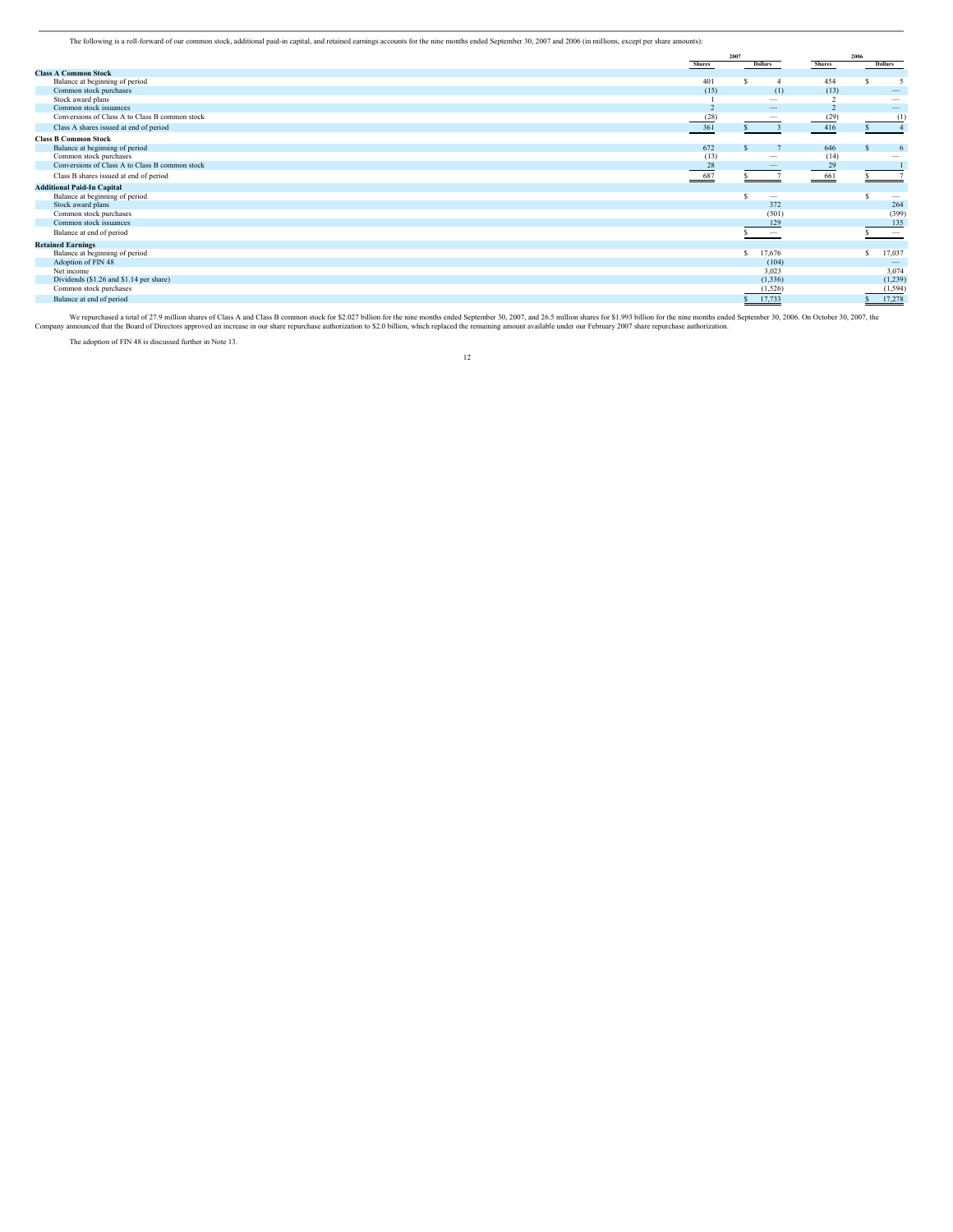*Accumulated Other Comprehensive Income (Loss)*

We incur activity in AOCI for unrealized holding gains and losses on available-for-sale securities, foreign currency translation adjustments, unrealized gains and losses from derivatives that qualify as hedges of cash flow

|                                                                             | 2007 |          | 2006     |
|-----------------------------------------------------------------------------|------|----------|----------|
| Foreign currency translation adjustment:                                    |      |          |          |
| Balance at beginning of period                                              |      | (109)    | \$ (163) |
| Aggregate adjustment for the period                                         |      |          | 66       |
| Balance at end of period                                                    |      |          | (97)     |
| Unrealized gain (loss) on marketable securities, net of tax:                |      |          |          |
| Balance at beginning of period                                              |      |          | 11       |
| Current period changes in fair value (net of tax effect of \$3 and \$(4))   |      |          | (7)      |
| Reclassification to earnings (net of tax effect of \$(4) and \$3)           |      |          |          |
| Balance at end of period                                                    |      |          | 10       |
| Unrealized gain (loss) on cash flow hedges, net of tax:                     |      |          |          |
| Balance at beginning of period                                              |      | 68       | 83       |
| Current period changes in fair value (net of tax effect of \$(87) and \$19) |      | (144)    | 32       |
| Reclassification to earnings (net of tax effect of $$(24)$ and $$(26)$ )    |      | (40)     | (43)     |
| Balance at end of period                                                    |      | (116)    | 72       |
| Unrecognized pension and postretirement benefit costs, net of tax:          |      |          |          |
| Balance at beginning of period                                              |      | (2, 176) | (95)     |
| Reclassification to earnings (net of tax effect of \$50 and \$2)            |      |          | (2)      |
| Balance at end of period                                                    |      | (2,086)  | (97)     |
| Accumulated other comprehensive loss at end of period                       |      | (2,174)  | (112)    |

*Deferred Compensation Obligations and Treasury Stock* Activity in the deferred compensation program for the nine months ended September 30, 2007 and 2006 is as follows (in millions):

|                                          | 2007                            |                          | 2006                     |                                 |
|------------------------------------------|---------------------------------|--------------------------|--------------------------|---------------------------------|
|                                          | <b>Shares</b>                   | <b>Dollars</b>           | <b>Shares</b>            | <b>Dollars</b>                  |
| <b>Deferred Compensation Obligations</b> |                                 |                          |                          |                                 |
| Balance at beginning of period           |                                 | $S$ 147                  |                          | \$161                           |
| Reinvested dividends                     |                                 |                          |                          |                                 |
| Option exercise deferrals                |                                 | $\overline{\phantom{a}}$ |                          | $\overline{\phantom{a}}$        |
| Benefit payments                         |                                 | (14)                     |                          | (18)                            |
| Balance at end of period                 |                                 | $S$ 137<br>$\sim$ $\sim$ |                          | \$147                           |
| <b>Treasury Stock</b>                    |                                 |                          |                          |                                 |
| Balance at beginning of period           | (3)                             | 5(147)                   | (3)                      | (161)                           |
| Reinvested dividends                     | $\overline{\phantom{m}}$        | (4)                      |                          | (4)                             |
| Option exercise deferrals                | $\hspace{0.1mm}-\hspace{0.1mm}$ | $\overline{\phantom{a}}$ | $\overline{\phantom{a}}$ | $\hspace{0.1mm}-\hspace{0.1mm}$ |
| Benefit payments                         |                                 | 14                       | $-$                      | 18                              |
| Balance at end of period                 |                                 | (137)                    |                          | S(147)                          |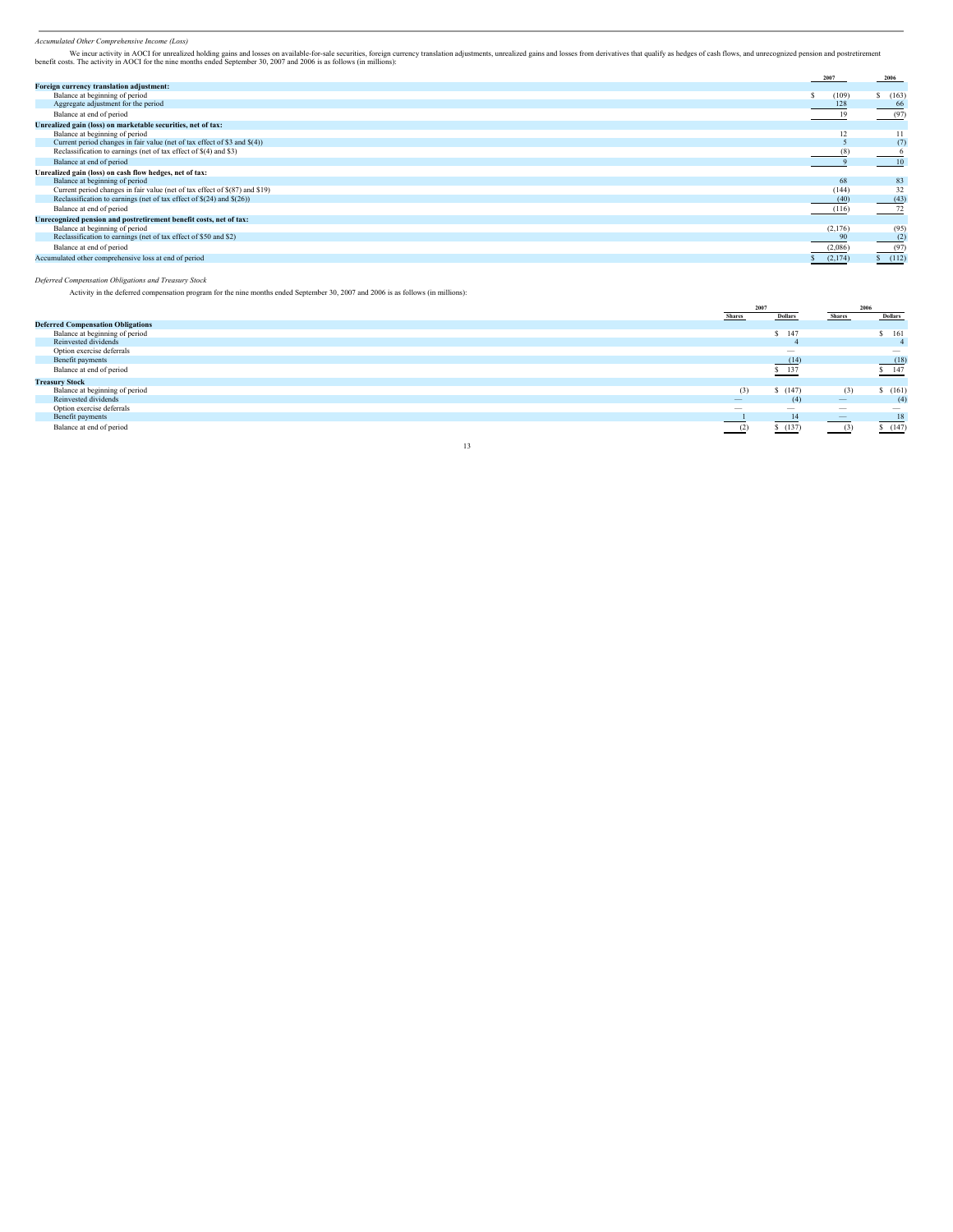## **Note 11. Segment Information**

We report our operations in three segments: U.S. Domestic Package operations, International Package operations, and Supply Chain & Freight operations. Package operations represent our most significant business and are brok

#### *U.S. Domestic Package*

U.S. Domestic Package operations include the time-definite delivery of letters, documents, and packages throughout the United States.

#### *International Package*

International Package operations include delivery to more than 200 countries and territories worldwide, including shipments wholly outside the United States, as well as shipments with either origin or distribution outside

#### *Supply Chain & Freight*

Supply Chain & Freight includes our forwarding and logistics operations, UPS Freight, and other aggregated business units. Our forwarding and olgistics business provides services in more than 175 countries and territories

In evaluating financial performance, we focus on operating profit as a segment's measure of profit or loss. Operating profit is before investment income, interest expense, and income axes. The accounting policies of the re

Segment information for the three and nine months ended September, 30, 2007 and 2006 is as follows (in millions):

|                              | <b>Three Months Ended</b><br>September 30, |  | <b>Nine Months Ended</b><br>September 30, |  |        |  |        |
|------------------------------|--------------------------------------------|--|-------------------------------------------|--|--------|--|--------|
|                              | 2007                                       |  | 2006                                      |  | 2007   |  | 2006   |
| Revenue:                     |                                            |  |                                           |  |        |  |        |
| U.S. Domestic Package        | 7,545                                      |  | 7,402                                     |  | 22,676 |  | 22,327 |
| <b>International Package</b> | 2,529                                      |  | 2,251                                     |  | 7,414  |  | 6,645  |
| Supply Chain & Freight       | 2,131                                      |  | 2,009                                     |  | 6,210  |  | 5,947  |
| Consolidated                 | 12,205                                     |  | 11,662                                    |  | 36,300 |  | 34,919 |
| Operating Profit (Loss):     |                                            |  |                                           |  |        |  |        |
| U.S. Domestic Package        | 1.228                                      |  | 1.208                                     |  | 3,361  |  | 3,627  |
| <b>International Package</b> | 428                                        |  | 387                                       |  | 1,274  |  | 1,196  |
| Supply Chain & Freight       | 52                                         |  | (19)                                      |  | 196    |  |        |
| Consolidated                 | 1,708                                      |  | 1,576                                     |  | 4,831  |  | 4,826  |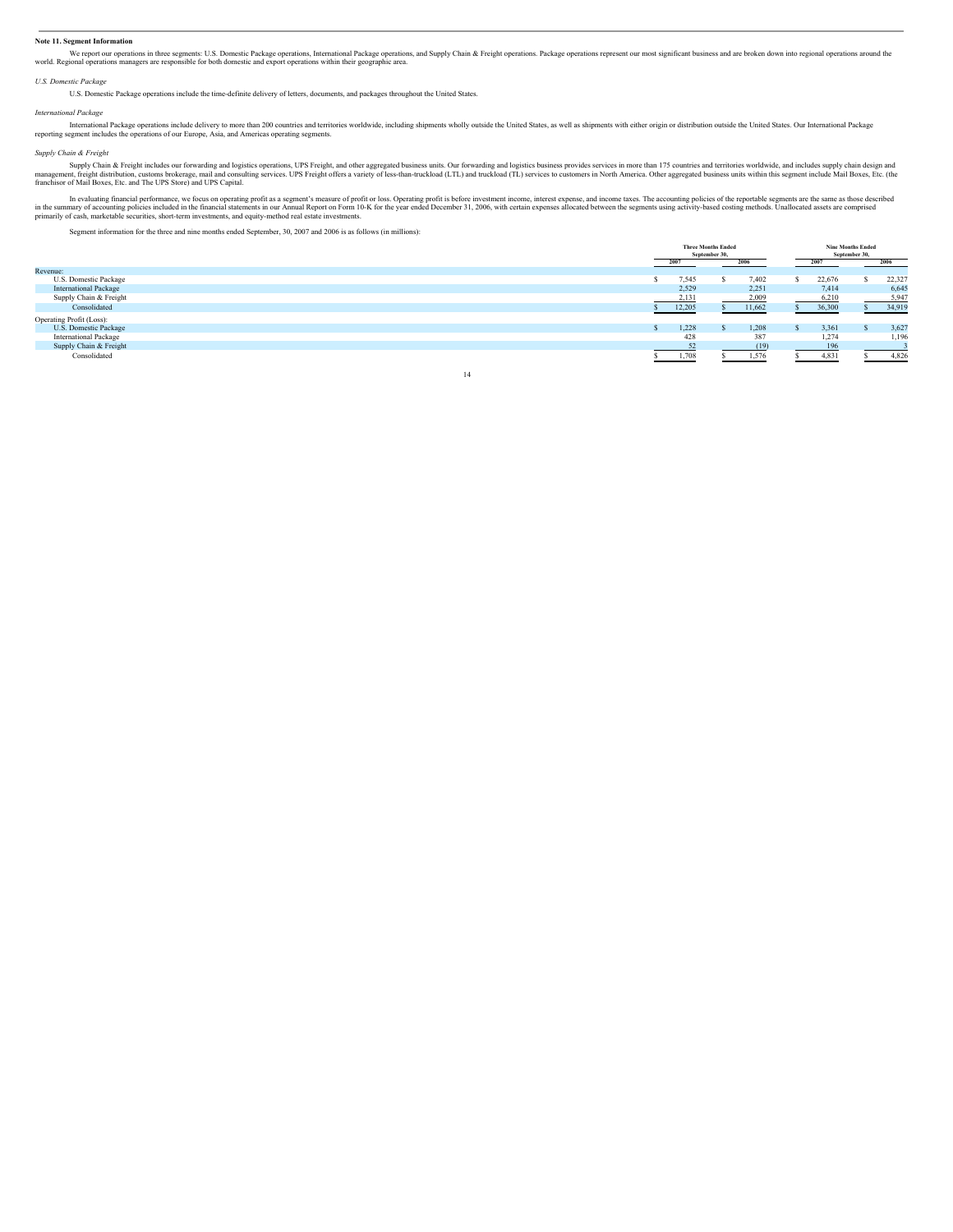#### **Note 12. Earnings Per Share**

The following table sets forth the computation of basic and diluted earnings per share for the three and nine months ended September 30, 2007 and 2006 (in millions, except per share amounts):

|                                            |       | <b>Three Months Ended</b><br>September 30, | <b>Nine Months Ended</b><br>September 30, |                                  |  |
|--------------------------------------------|-------|--------------------------------------------|-------------------------------------------|----------------------------------|--|
|                                            | 2007  | 2006                                       | 2007                                      | 2006                             |  |
| Numerator:                                 |       |                                            |                                           |                                  |  |
| Net income                                 | 1,076 | 1,038                                      | 3,023                                     | 3,074                            |  |
| Denominator:                               |       |                                            |                                           |                                  |  |
| Weighted average shares                    | 1.049 | 1,078                                      | 1,058                                     | 1,085                            |  |
| Deferred compensation obligations          |       |                                            |                                           |                                  |  |
| Denominator for basic earnings per share   | 1,051 | 1,080                                      | 1,060                                     | 1,088                            |  |
| Effect of dilutive securities:             |       |                                            |                                           |                                  |  |
| Restricted performance units               |       |                                            |                                           |                                  |  |
| Restricted stock units                     |       |                                            |                                           |                                  |  |
| Stock option plans                         |       |                                            |                                           |                                  |  |
| Denominator for diluted earnings per share | 1,058 | 1,085                                      | 1,066                                     | 1,092                            |  |
| Basic earnings per share                   | 1.02  | 0.96                                       | 2.85                                      | 2.83                             |  |
| Diluted earnings per share                 | 1.02  | 0.96                                       | 2.84                                      | 2.82<br>$\overline{\phantom{a}}$ |  |

Diluted carnings per share for the months ended September 30, 2007 and 2006 exclude the effect of 9.8 and 7.5 million shares of common stock (8.7 and 5.9 million for the nine months ended September 30, 2007 and 2006), resp

#### **Note 13. Income Taxes**

In the third quarter of 2007, we reduced our estimated annual effective tax rate from 36.25% to 36.00%. This change was primarily attributable to favorable revisions in our estimated 2007 non-U.S. tax liabilities.

We adopted FIN 48 on January 1, 2007. The cumulative effect of adopting this standard was to recognize a \$104 million decrease in the January 1, 2007 balance of retained earnings.

Upon adoption as of January 1, 2007, we had \$291 million of gross unrecognized tax benefits recorded. However, we also had gross recognized tax hosters in the accompanying balance sheets. As of January 1, 2007, the total a Our continuing practice is to recognize interest and penalties associated with income tax matters as a component of income tax expense. As of January 1, 2007, we had accrued a \$22 million net receivable for interest and pe

We file income tax returns in the U.S. federal jurisdiction, most U.S. state and local jurisdictions, and many non-U.S. jurisdictions. As of January 1, 2007, we had substantially resolved all U.S. federal income tax matter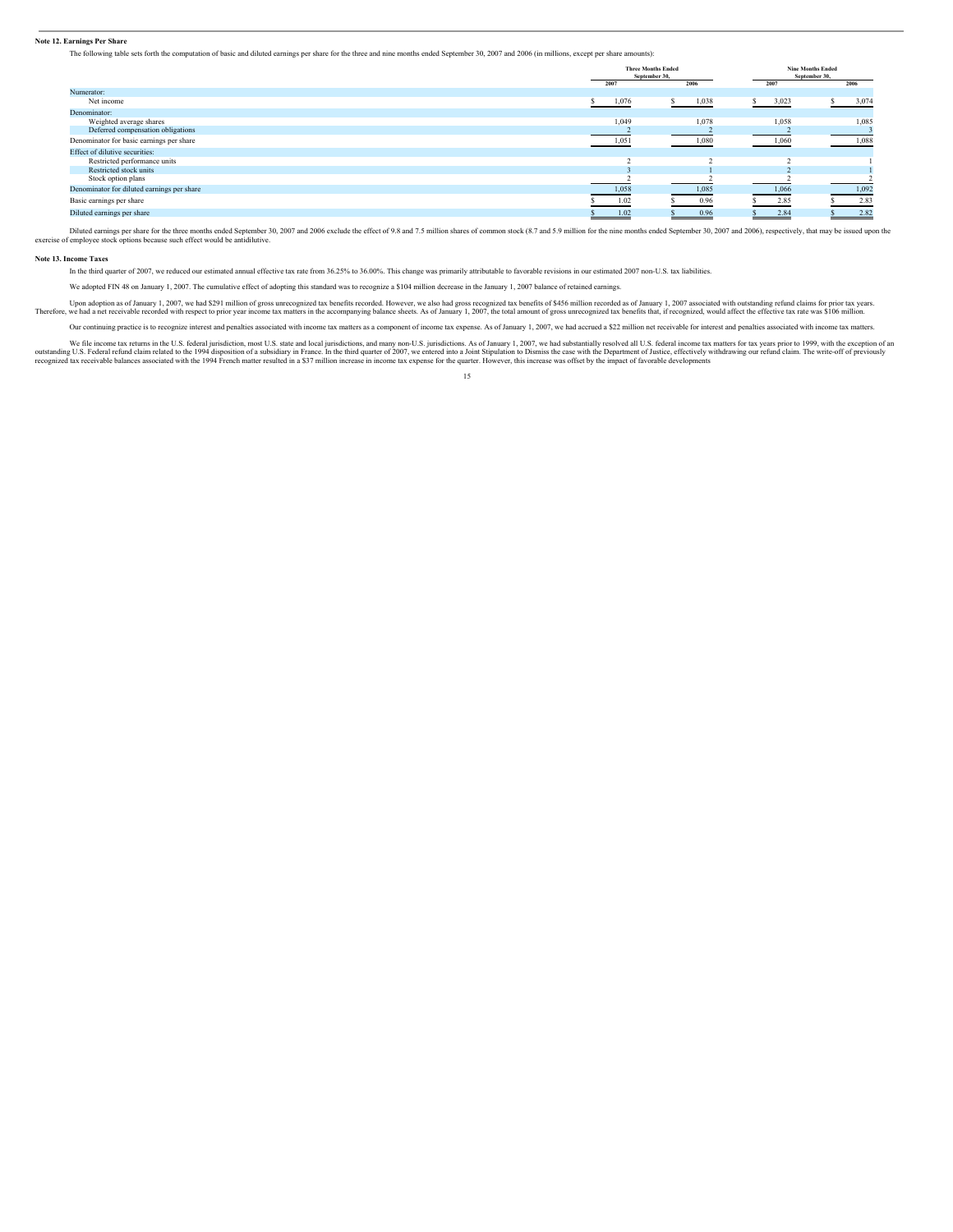with various other U.S. stater, and non-U.S. contingency matters. The IRS is in the final stages of issuing its report to conclude its audit of the custom encel and non-U.S. income target and hocal and non-U.S. income tax

A number of years my elapse before an uncertain tax position is autiled and ultimately settled. It is difficult to predict the ultimate or che timing of resolution for uncertain tax position for uncertain the position of o the range of the reasonably possible change cannot be made.

#### **Note 14. Aircraft Impairment and Obsolescence Charge**

As noted in our 2006 Form 10-K, we began a review process of our aircraft fleet types in the first quarter of 2007, to ensure that we maintain the optimum mix of aircraft types to service our international and domestic pac

We determined the aircraft impairment in accordance with the provisions of FASB Statement No. 144 "Accounting for the Impairment or Disposal of Long-Lived Assets" ("FAS 144"). FAS 144 requires long-lived assets to be revie

#### **Note 15. Airbus Order Cancellation**

In July 2007, we formally cancelled our previous order for ten Airbus A380-800 freighter aircraft, pursuant to the provisions of an agreement signed with Airbus in February 2007. As a result of our cancellation of the Airb

#### **Note 16. UPS Special Voluntary Separation Opportunity Charge**

In December 2006, we offered a special voluntary separation opportunity ("SVSO") to approximately 640 employees who work in non-operating emcitos. This program was established to improve the efficiency of non-operating pro 16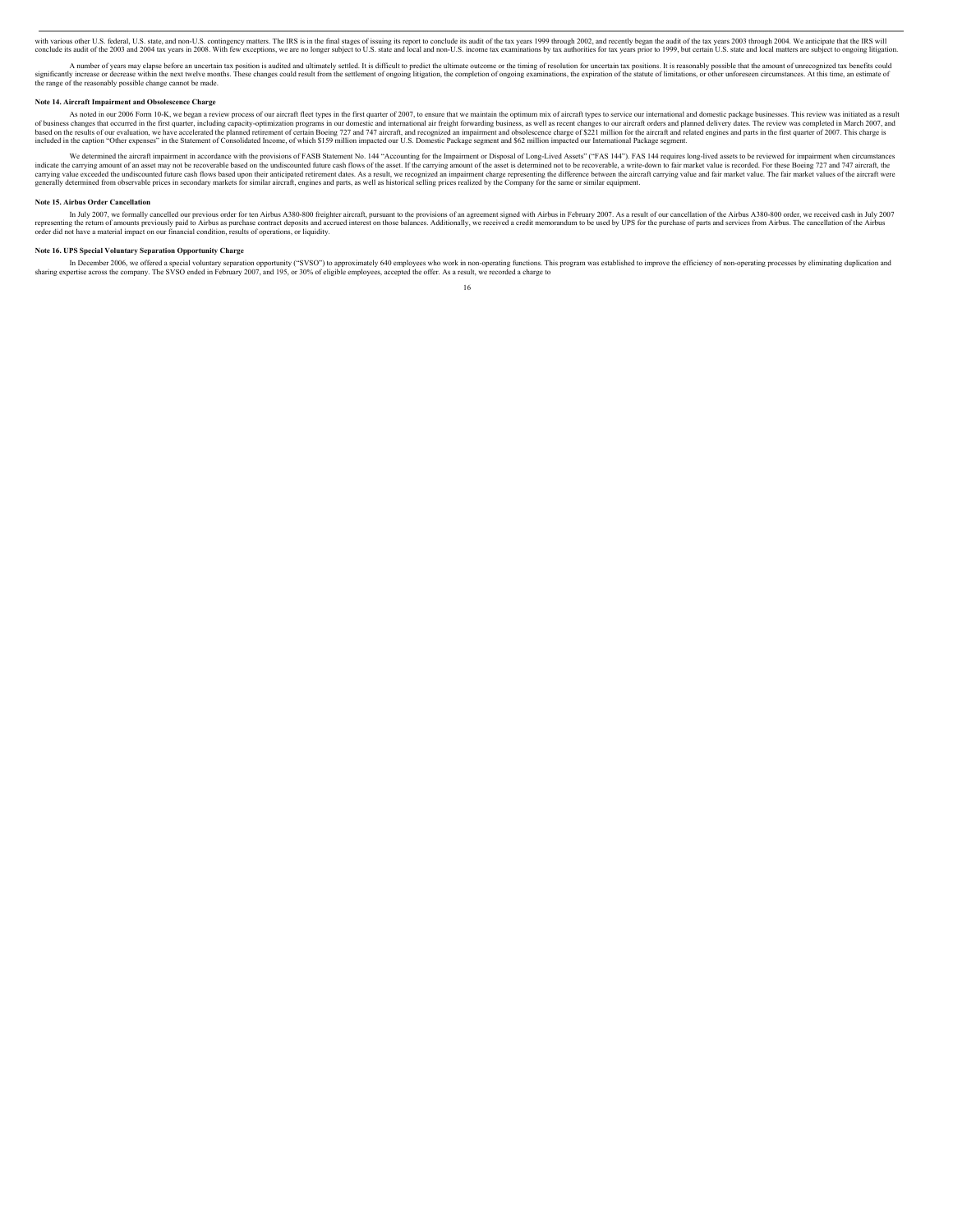expense of approximately \$68 million in the first quarter of 2007, to reflect the cash payout and the acceleration of stock compensation and certain retiree healthcare benefits under the SVSO program. The cash payout in th

## **Note 17. Restructuring Charge and Related Expenses**

In the third quarter of 2007, we initiated a restructuring plan for our forwarding and logistics operations in France. The objective of this restructuring plan was to reduce our forwarding and logistics cost structure and

The restructuring principally consisted of an employment reduction program which included a voluntary termination phase followed by an involuntary termination phase. The employment reduction program was ratified by our com

For the quarter ended September 30, 2007, we have recorded a restructuring charge of \$42 million related to severance costs and \$41 million for impairments and other content termination costs. The majority of this charge i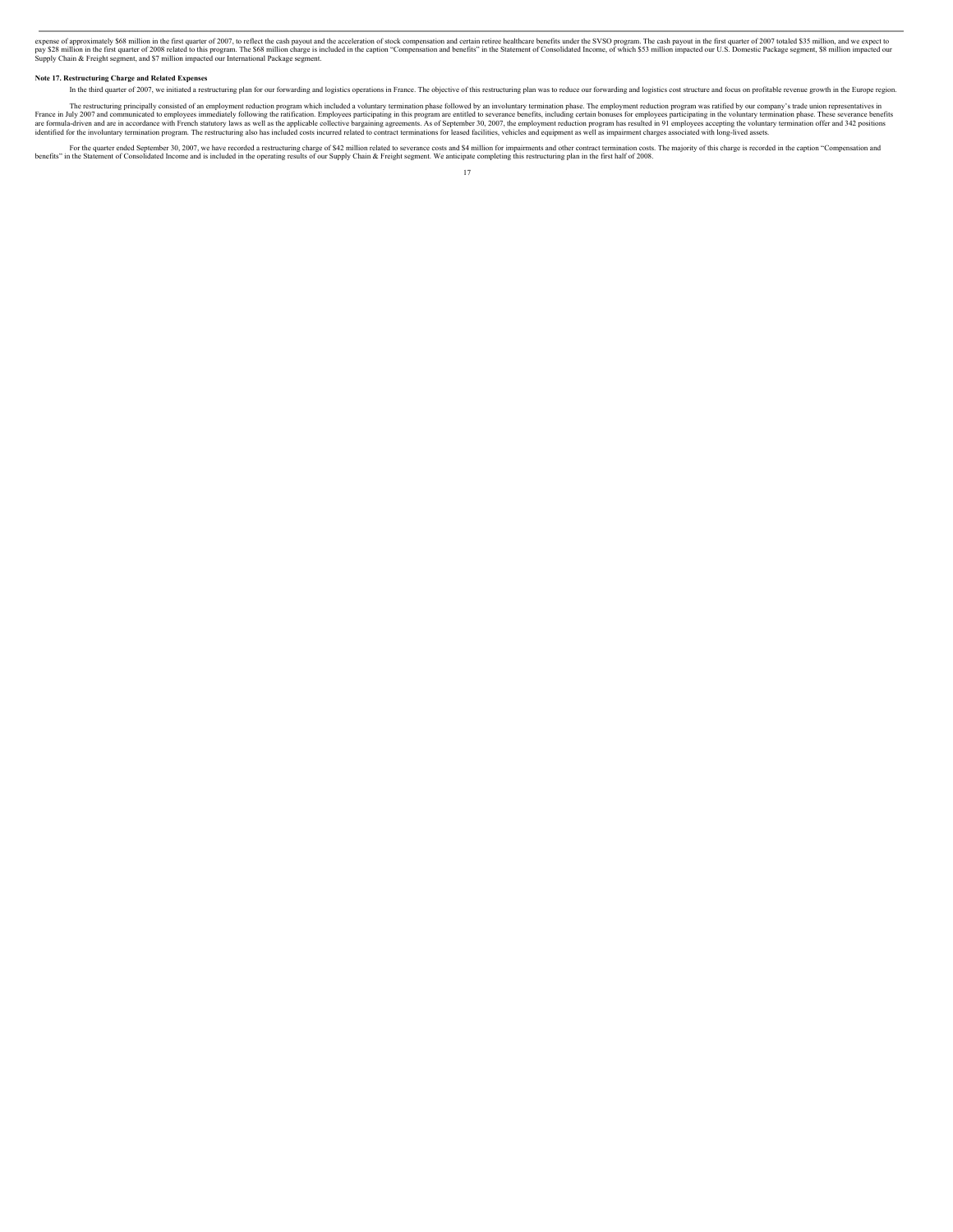**Item 2.** Management's Discussion and Analysis of Financial Condition and Results of Operations<br>Revenue, Volume and Revenue Per Piece

The following tables set forth information showing the change in revenue, average daily package volume, and average revenue per piece, both in dollars or amounts and in percentage terms:

|                                              |                       | <b>Three Months Ended</b><br>September 30, |                         | Change    |  |
|----------------------------------------------|-----------------------|--------------------------------------------|-------------------------|-----------|--|
|                                              | 2007                  | 2006                                       | $\overline{\mathbf{s}}$ | $\%$      |  |
| Revenue (in millions):                       |                       |                                            |                         |           |  |
| U.S. Domestic Package:                       |                       |                                            |                         |           |  |
| Next Day Air                                 | \$1,666               | \$1,683                                    | $S = (17)$              | $(1.0)\%$ |  |
| Deferred                                     | 782                   | 794                                        | (12)                    | (1.5)     |  |
| Ground                                       | 5,097                 | 4,925                                      | 172                     | 3.5       |  |
| Total U.S. Domestic Package                  | 7,545                 | 7,402                                      | 143                     | 1.9       |  |
| International Package:                       |                       |                                            |                         |           |  |
| Domestic                                     | 535                   | 482                                        | 53                      | 11.0      |  |
| Export                                       | 1.831                 | 1.622                                      | 209                     | 12.9      |  |
| Cargo                                        | 163                   | 147                                        | 16                      | 10.9      |  |
| <b>Total International Package</b>           | 2,529                 | 2,251                                      | 278                     | 12.4      |  |
| Supply Chain & Freight:                      |                       |                                            |                         |           |  |
| Forwarding and Logistics                     | 1,486                 | 1,419                                      | 67                      | 4.7       |  |
| Freight                                      | 546                   | 497                                        | 49                      | 9.9       |  |
| Other                                        | 99                    | 93                                         | 6                       | 6.5       |  |
| Total Supply Chain & Freight                 | 2,131                 | 2,009                                      | 122                     | 6.1       |  |
| Consolidated                                 | \$12,205              | \$11,662                                   | \$543                   | 4.7%      |  |
|                                              |                       |                                            |                         |           |  |
|                                              |                       |                                            |                         |           |  |
|                                              |                       |                                            | #                       |           |  |
| Average Daily Package Volume (in thousands): |                       |                                            |                         |           |  |
| U.S. Domestic Package:                       |                       |                                            |                         |           |  |
| Next Day Air                                 | 1,238                 | 1,239                                      | (1)                     | (0.1)%    |  |
| Deferred                                     | 874                   | 889                                        | (15)                    | (1.7)     |  |
| Ground                                       | 11,291                | 11,175                                     | 116                     | 1.0       |  |
| Total U.S. Domestic Package                  | 13,403                | 13,303                                     | 100                     | $0.8\,$   |  |
| <b>International Package:</b>                |                       |                                            |                         |           |  |
| Domestic                                     | 1,102                 | 1,088                                      | 14                      | 1.3       |  |
| Export                                       | 740                   | 677                                        | 63                      | 9.3       |  |
| <b>Total International Package</b>           | 1,842                 | 1,765                                      | 77                      | 4.4       |  |
| Consolidated                                 | 15,245                | 15,068                                     | 177                     | 1.2%      |  |
|                                              |                       |                                            |                         |           |  |
| Operating days in period                     | 63                    | 63                                         |                         |           |  |
|                                              |                       |                                            |                         |           |  |
|                                              |                       |                                            | $\sim$ s                |           |  |
| Average Revenue Per Piece:                   |                       |                                            |                         |           |  |
| U.S. Domestic Package:                       |                       |                                            |                         |           |  |
| Next Day Air                                 | $\mathbf{s}$<br>21.36 | \$ 21.56                                   | \$ (0.20)               | (0.9)%    |  |
| Deferred                                     | 14.20                 | 14.18                                      | 0.02                    | 0.1       |  |
| Ground                                       | 7.17                  | 7.00                                       | 0.17                    | 2.4       |  |
| Total U.S. Domestic Package                  | 8.94                  | 8.83                                       | 0.11                    | 1.2       |  |
| International Package:                       |                       |                                            |                         |           |  |
| Domestic                                     | 7.71                  | 7.03                                       | 0.68                    | 9.7       |  |
| Export                                       | 39.27                 | 38.03                                      | 1.24                    | 3.3       |  |
| <b>Total International Package</b>           | 20.39                 | 18.92                                      | 1.47                    | 7.8       |  |
| Consolidated                                 | 10.32<br>s.           | $\mathsf{s}$<br>10.01                      | 0.31<br>S               | 3.1%      |  |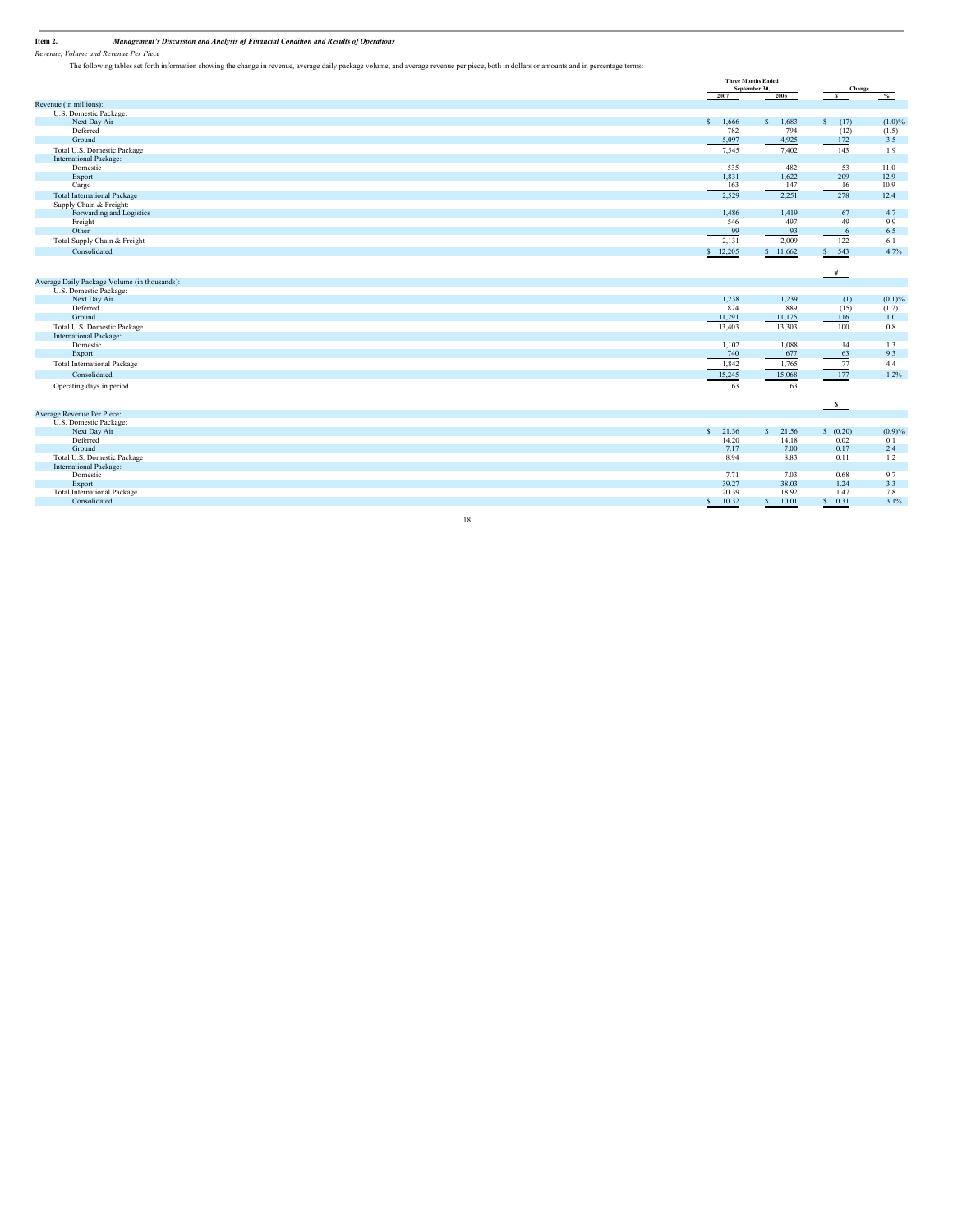|                                              |              | <b>Nine Months Ended</b><br>September 30, |                      | Change    |  |  |  |
|----------------------------------------------|--------------|-------------------------------------------|----------------------|-----------|--|--|--|
|                                              | 2007         | 2006                                      | $\mathbf{s}$         | %         |  |  |  |
| Revenue (in millions):                       |              |                                           |                      |           |  |  |  |
| U.S. Domestic Package:                       |              |                                           |                      |           |  |  |  |
| Next Day Air                                 | \$5,003      | S<br>5,054                                | $\mathbf{s}$<br>(51) | (1.0)%    |  |  |  |
| Deferred                                     | 2.376        | 2.447                                     | (71)                 | (2.9)     |  |  |  |
| Ground                                       | 15,297       | 14,826                                    | 471                  | 3.2       |  |  |  |
| Total U.S. Domestic Package                  | 22,676       | 22,327                                    | 349                  | 1.6       |  |  |  |
| International Package:                       |              |                                           |                      |           |  |  |  |
| Domestic                                     | 1,563        | 1,421                                     | 142                  | 10.0      |  |  |  |
| Export                                       | 5,412        | 4,797                                     | 615                  | 12.8      |  |  |  |
| Cargo                                        | 439          | 427                                       | 12                   | 2.8       |  |  |  |
| <b>Total International Package</b>           | 7,414        | 6,645                                     | 769                  | 11.6      |  |  |  |
| Supply Chain & Freight:                      |              |                                           |                      |           |  |  |  |
| Forwarding and Logistics                     | 4,337        | 4,202                                     | 135                  | 3.2       |  |  |  |
| Freight                                      | 1.583        | 1.484                                     | 99                   | 6.7       |  |  |  |
| Other                                        | 290          | 261                                       | 29                   | 11.1      |  |  |  |
| Total Supply Chain & Freight                 | 6,210        | 5,947                                     | 263                  | 4.4       |  |  |  |
| Consolidated                                 | 36,300<br>s. | \$34,919                                  | $S = 1,381$          | 4.0%      |  |  |  |
| Average Daily Package Volume (in thousands): |              |                                           | #                    |           |  |  |  |
| U.S. Domestic Package:                       |              |                                           |                      |           |  |  |  |
| Next Day Air                                 | 1,248        | 1,244                                     | $\overline{4}$       | 0.3%      |  |  |  |
| Deferred                                     | 903          | 926                                       | (23)                 | (2.5)     |  |  |  |
| Ground                                       | 11,156       | 11,120                                    | 36                   | 0.3       |  |  |  |
| Total U.S. Domestic Package                  | 13,307       | 13,290                                    | 17                   | 0.1       |  |  |  |
| International Package:                       |              |                                           |                      |           |  |  |  |
| Domestic                                     | 1,097        | 1.080                                     | 17                   | 1.6       |  |  |  |
| Export                                       | 728          | 663                                       | 65                   | 9.8       |  |  |  |
| <b>Total International Package</b>           | 1,825        | 1,743                                     | 82                   | 4.7       |  |  |  |
| Consolidated                                 | 15,132       | 15,033                                    | 99                   | 0.7%      |  |  |  |
| Operating days in period                     | 191          | 191                                       | $-$ 99               |           |  |  |  |
| Average Revenue Per Piece:                   |              |                                           | $\mathbf{s}$         |           |  |  |  |
| U.S. Domestic Package:                       |              |                                           |                      |           |  |  |  |
| Next Day Air                                 | s<br>20.99   | s<br>21.27                                | \$ (0.28)            | $(1.3)\%$ |  |  |  |
| Deferred                                     | 13.78        | 13.84                                     | (0.06)               | (0.4)     |  |  |  |
| Ground                                       | 7.18         | 6.98                                      | 0.20                 | 2.9       |  |  |  |
| Total U.S. Domestic Package                  | 8.92         | 8.80                                      | 0.12                 | 1.4       |  |  |  |
| International Package:                       |              |                                           |                      |           |  |  |  |
| Domestic                                     | 7.46         | 6.89                                      | 0.57                 | 8.3       |  |  |  |
| Export                                       | 38.92        | 37.88                                     | 1.04                 | 2.7       |  |  |  |
| <b>Total International Package</b>           | 20.01        | 18.68                                     | 1.33                 | 7.1       |  |  |  |
| Consolidated                                 | 10.26<br>s   | 9.94<br>s                                 | 0.32<br>s.           | 3.2%      |  |  |  |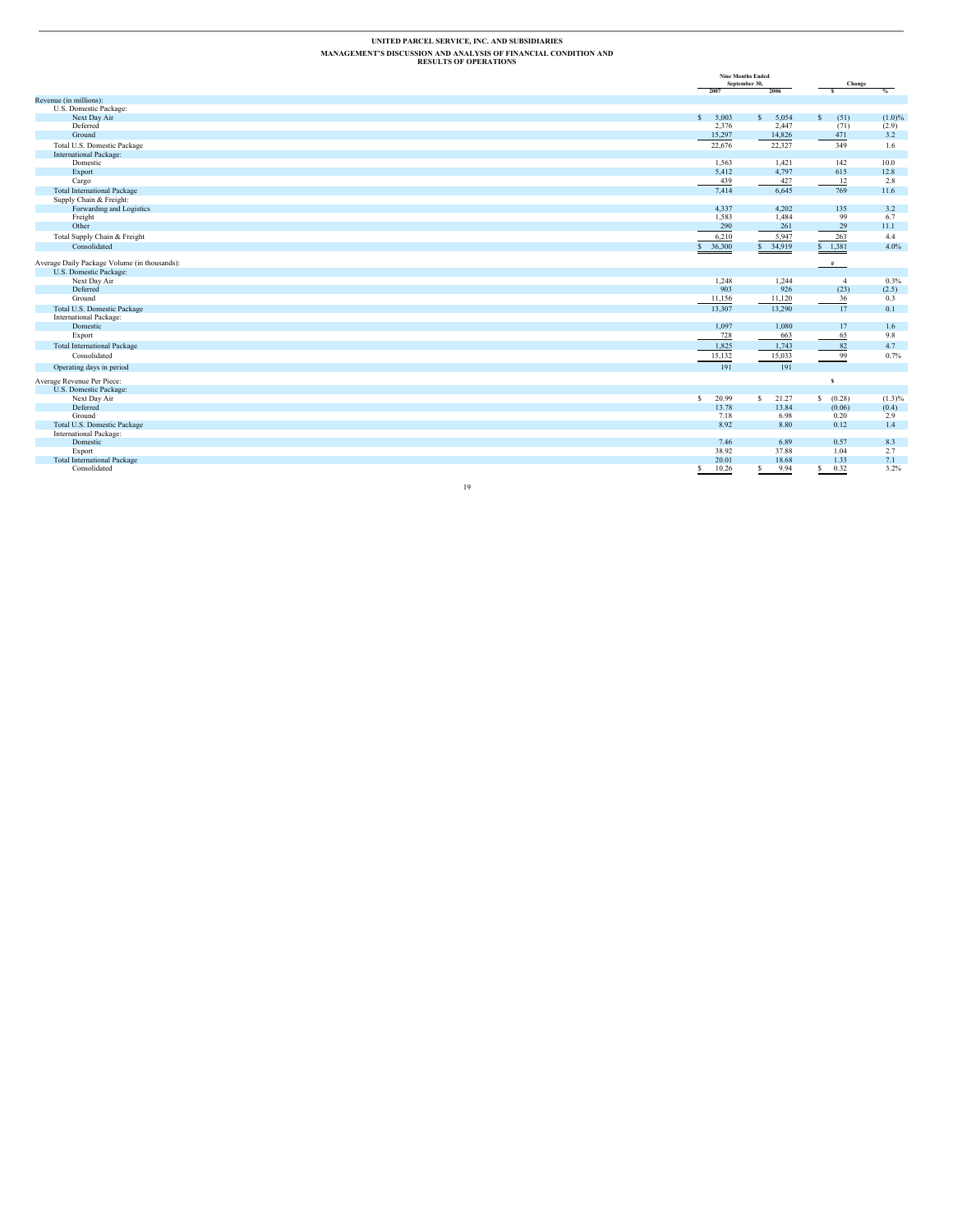The following table sets forth information showing the change in UPS Freight's less-than-truckload revenue, shipments, and weight hauled, both in dollars or amounts and in percentage terms:

|                                                 | <b>Three Months Ended</b><br>September 30, |               | Change    |
|-------------------------------------------------|--------------------------------------------|---------------|-----------|
|                                                 | 2007<br>2006                               | S/H           | $\%$      |
| LTL revenue (in millions)                       | $S$ 521<br>465                             | \$56          | 12.1%     |
| LTL revenue per LTL hundredweight               | 17.71<br>16.11                             | \$1.60        | 9.9       |
| LTL shipments (in thousands)                    | 2,713<br>2,394                             | 319           | 13.3      |
| LTL shipments per day (in thousands)            | 43.1<br>38.0                               | 5.1           | 13.3      |
| LTL gross weight hauled (in millions of pounds) | 2,944<br>2,888                             | 56            | 1.9       |
| LTL weight per shipment (in pounds)             | 1.085<br>1,207                             | (122)         | (10.1)%   |
| Operating days in period                        | 63<br>63                                   |               |           |
|                                                 |                                            |               |           |
|                                                 | <b>Nine Months Ended</b>                   |               |           |
|                                                 | September 30,<br>2007<br>2006              | Change<br>S/H |           |
| LTL revenue (in millions)                       | \$1,512<br>\$1,389                         | \$123         | %<br>8.9% |
| LTL revenue per LTL hundredweight               | \$17.14<br>\$15.87                         | \$1.27        | 8.0       |
| LTL shipments (in thousands)                    | 7,939<br>7,316                             | 623           | 8.5       |
| LTL shipments per day (in thousands)            | 38.3<br>41.6                               | 3.3           | 8.5       |
| LTL gross weight hauled (in millions of pounds) | 8.825<br>8,749                             | 76            | 0.9       |
| LTL weight per shipment (in pounds)             | 1,112<br>1,196                             | (84)          | $(7.0)\%$ |
| Operating days in period                        | 191<br>191                                 |               |           |

Operating Margin Margin<br>The following tables set forth information showing the change in operating profit (loss), both in dollars (in millions) and in percentage terms, as well as the operating margin for each reporting se

|                                      | <b>Three Months Ended</b><br>September 30, |          | Change                                             |        |
|--------------------------------------|--------------------------------------------|----------|----------------------------------------------------|--------|
|                                      | 2007                                       | 2006     |                                                    |        |
| <b>Reporting Segment</b>             |                                            |          |                                                    |        |
| U.S. Domestic Package                | 1,228                                      | 1,208    | $S$ 20                                             | 1.7%   |
| <b>International Package</b>         | 428                                        | 387      | 41                                                 | 10.6   |
| Supply Chain & Freight               | 52                                         | (19)     | 71                                                 | N/A    |
| <b>Consolidated Operating Profit</b> | \$ 1,708                                   | \$ 1,576 | \$132                                              | 8.4%   |
|                                      |                                            |          | <b>Three Months Ended</b><br>September 30,<br>2007 | 2006   |
| <b>Reporting Segment</b>             |                                            |          |                                                    |        |
| U.S. Domestic Package                |                                            |          | 16.3%                                              | 16.3%  |
| <b>International Package</b>         |                                            |          | 16.9%                                              | 17.2%  |
| Supply Chain & Freight               |                                            |          | 2.4%                                               | (0.9)% |
| <b>Consolidated Operating Margin</b> |                                            |          | 14.0%                                              | 13.5%  |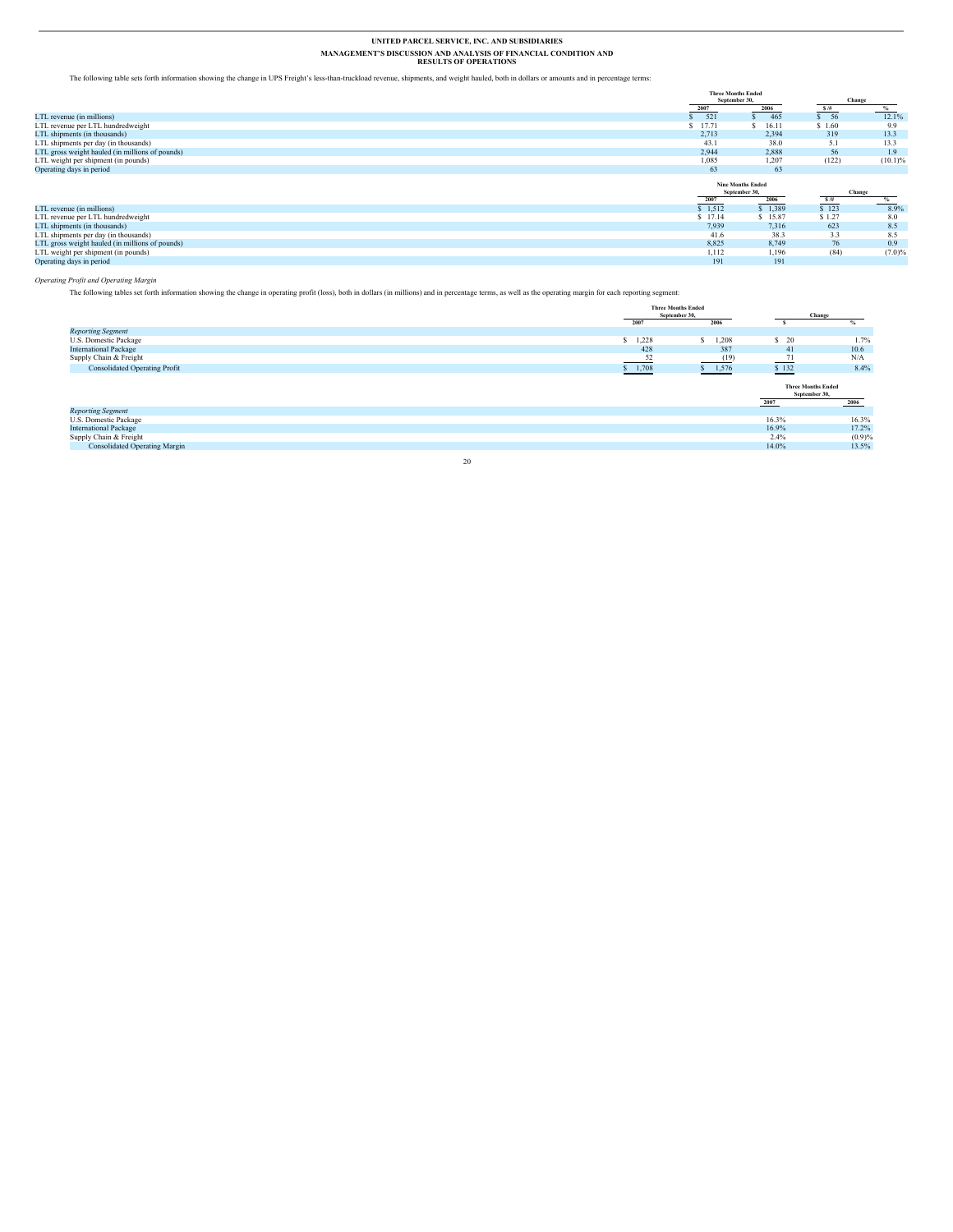|                                      |          | <b>Nine Months Ended</b> |                                           |                               |
|--------------------------------------|----------|--------------------------|-------------------------------------------|-------------------------------|
|                                      |          | September 30,            |                                           | Change                        |
|                                      | 2007     | 2006                     | _____                                     | %<br>$\overline{\phantom{a}}$ |
| <b>Reporting Segment</b>             |          |                          |                                           |                               |
| U.S. Domestic Package                | \$ 3,361 | \$3,627                  | \$(266)                                   | $(7.3)\%$                     |
| <b>International Package</b>         | 1,274    | 1,196                    | 78                                        | 6.5                           |
| Supply Chain & Freight               | 196      |                          | 193                                       | N/A                           |
| <b>Consolidated Operating Profit</b> | \$4,831  | \$4,826                  | S <sub>5</sub><br>$\sim$                  | 0.1%                          |
|                                      |          |                          | <b>Nine Months Ended</b><br>September 30, |                               |
|                                      |          | 2007                     | 2006                                      |                               |
| <b>Reporting Segment</b>             |          |                          |                                           |                               |
| U.S. Domestic Package                |          | 14.8%                    | 16.2%                                     |                               |
| <b>International Package</b>         |          | 17.2%                    | 18.0%                                     |                               |
| Supply Chain & Freight               |          | 3.2%                     | 0.1%                                      |                               |
| <b>Consolidated Operating Margin</b> |          | 13.3%                    | 13.8%                                     |                               |
|                                      |          |                          |                                           |                               |

#### *U.S. Domestic Package Operations*

U.S. Domestic Package revenue increased \$143 million, or 1.9%, for the quarter (\$349 million or 1.6% year-to-date), due to a 1.2% improvement in revenue per piece and a 0.8% increase in average daily package volume.

Next Day Air volume decreased 0.1% for the quarter (increased 0.3% year-to-date) and deferred air volume declined 1.7% for the quarter (2.5% year-to-date), While ground volume increased 1.0% for the quarter (0.3% year-to-d

The increase in overall revenue per piece of 1.2% (1.4% year-to-date) resulted primarily from a rate increase that took effect earlier in the year, but was negatively impacted by lower fuel surcharge revenue and an unfavor

Consistent with the pracine in previous years, a rate increase took effect on January 1, 2007. We increased the base rates 6.9% on UPS Next Day Air, UPS 2nd Day Air, and UPS 3 Day Select, and 4.9% on UPS Ground. Other pric

In January 2007, we modified the fuel surcharge on domestic air services by reducing the index used to determine the fuel surcharge by 2%. This fuel surcharge continues to be based on the U.S. Energy Department's Gulf Coas 21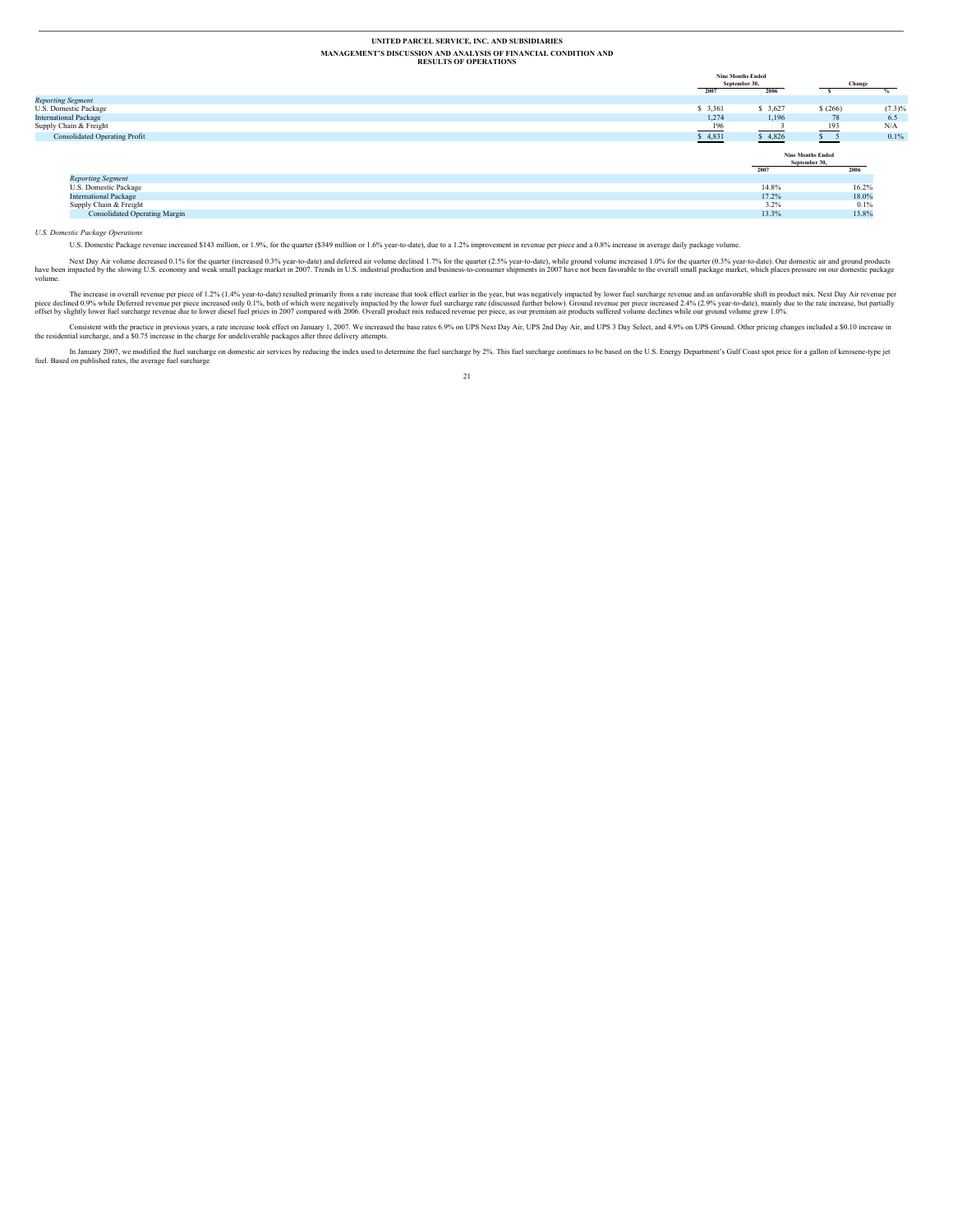on domestic air products was 13.98% in the third quarter of 2007 (11.64% year-to-date 2007), a decline from the 16.30% in the third quarter of 2006 (14.16% year-to-date 2006), primarily due to the 2% reduction in the index air products index rate reduction and fuel market price movements, total domestic fuel surcharge revenue decreased by \$61 million in the third quarter (decreased \$138 million year-to-date).

U.S. Domestic Package operating profit increased \$20 million, or 1.7%, for the quarter primarily due to cost controls, including, among other categories, lower self-insurance expense. The expense associated with our self-i claims, automotive liability and general business liabilities declined as a result of several factors (discussed further in the "Operating Expenses" section). On a year-to-date basis, operating profit decreased \$266 millio

#### *International Package Operations*

International Package revenue improved \$278 million, or 12.4% for the quarter (\$769 million or 11.6% year-to-date), driven by a 9.3% volume increases and the impact of currency exchange rates, but was negatively impacted b

Export volume increased throughout the world. Asian export volume grew strongly in key markets during the custric, specially China. Asian export outmose to benefit from our geographic service expansion, as well as strong e will link Shanghai to our international air network, with direct service to Europe, Asia, and the Americas.

European export volume increased 11%, largely due to continued growth in the transborder business and improved economic and industrial output in the European Union. U.S. export volume increased at a slower pace. Non-U.S. d impacted by growth in several major European cou

Export revenue per piece increased 3.3% for the quarter (2.7% year-to-date), largely due to rate increases and favorable exchange rates, but was adversely impacted by relatively higher growth in lower revenue per piece tra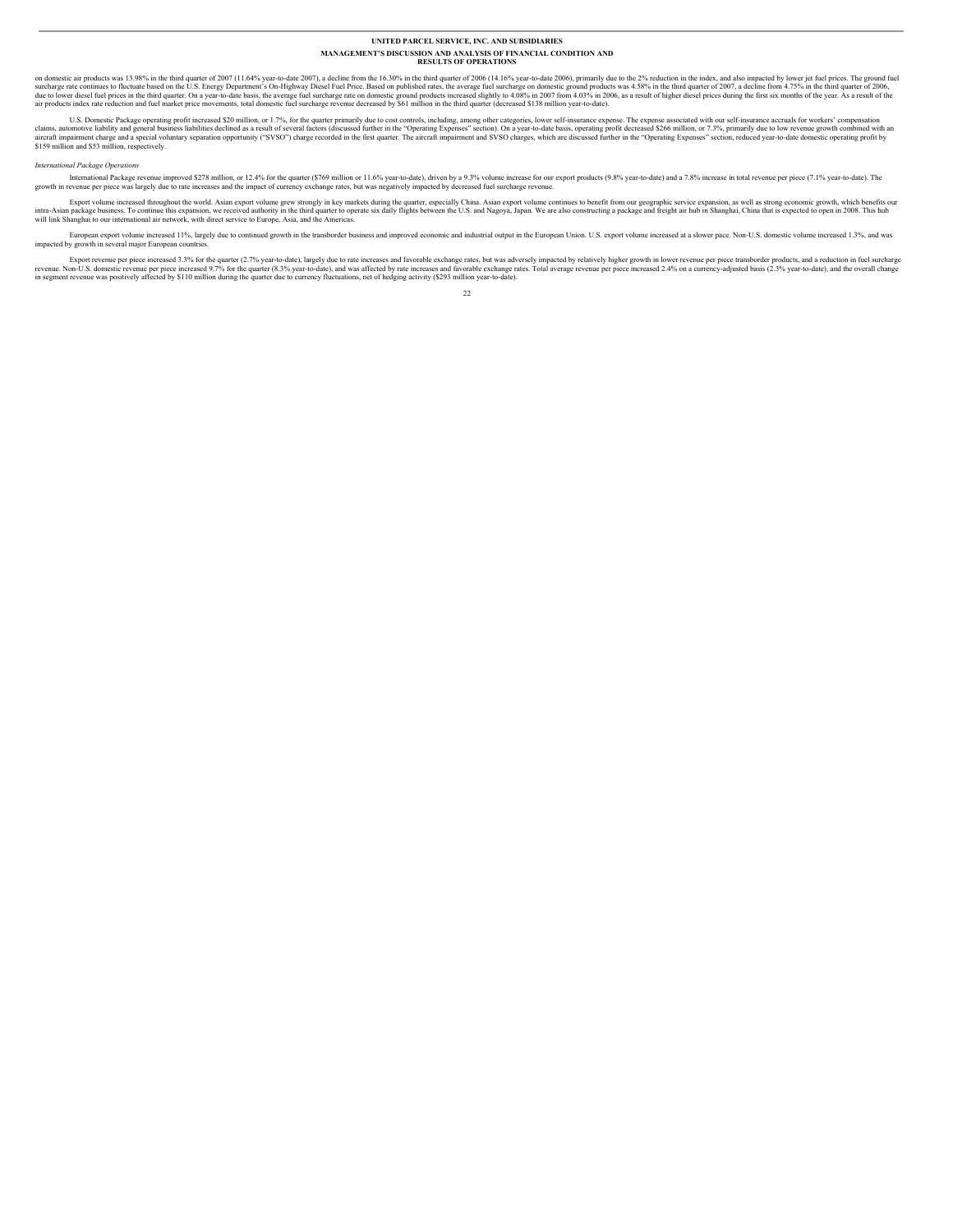In January 2007, we increased rates 6.9% for international shipments originating in the United States (Worldwide Express, Worldwide Express Plus, UPS Worldwide Expedited and UPS International Standard service). Rate change outside the United States vary by geographical market and occur throughout the year.

Also in January 2007, we modified the fuel surcharge on certain U.S.-related international air services by reducing the index used to determine the fuel surcharge respects to yout and the Surcharge by 2%. The fuel surcharg

International Package operating profit increased \$41 million, or 10.6%, for the quarter (\$78 million, or 6.5% year-to-date ) primarily due to the volume and revenue improvements described above. Year-to-date operating prof

#### *Supply Chain & Freight Operations*

Supply Chain & Freight revenue increased \$122 million, or 6.1%, for the quarter (\$263 million, or 4.4%, year-to-date). Forwarding and logistics revenue increased \$67 million, or 4.7%, for the quarter (\$135 million, or 3.2%

UPS Freight increased revenue \$49 million, or 9.9%, for the quarter, (\$99 million, or 6.7%, year-to-date) as a result of improved yields and a strong increase in average daily shipment volume. Average LTL shipments per day

The other businesses within Supply Chain & Freight, which include our retail franchising business, our financial business, and our U.S. domestic cargo operations, increased revenue by 6.5% during the quarter (11.1% year-to increased revenue from our contract to provide domestic air transportation services for the U.S. Postal Service.

During the quarter, operating profit for the Supply Chain & Freight segment was \$52 million, compared with a loss of \$19 million in the third quarter of 2006. This improvement was largely due to improved results in the for controls, a focus on asset utilization, and revenue management initiatives. Cost improvements were realized as a result of the restructuring program that began last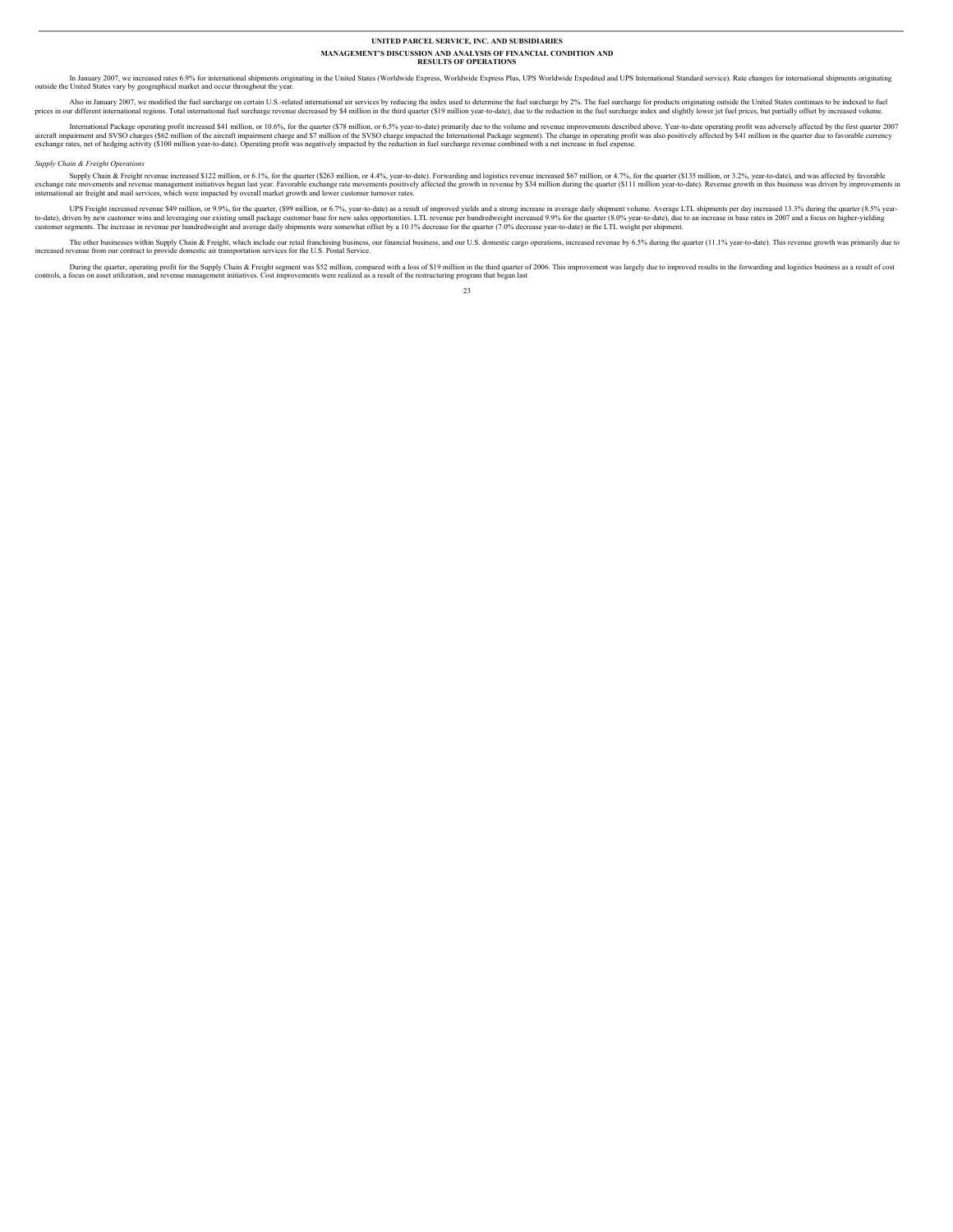year, which included a reduction of mo-operating staff of approximately 1,400 people. Additionally, margin improvements are being realized by focusing on capacity utilization in the air freight busines shownly head entired

Operating profit for this segment was reduced by \$46 million in the third quarter of 2007 as a result of a charge for restructuring and disposing of certain ano-core business units in France. This comparting teams and the

Operating profit increased \$193 million on a year-to-date basis, largely due to the improvements in our forwarding and logistics business, but was negatively affected the growth in operating profit by \$2 million during the

#### *Operating Expenses*

Consolidated operating expenses increased by \$411 million, or 4.1%, for the quarter (\$1.376 billion, or 4.6%, year-to-date). Currency fluctuations in our International Package and Supply Chain & Freight segments resulted i

Compensation and benefits expense increased by \$345 million, or 5.8%, for the quarter and was impacted by soveral items including higher wage rates in the union workforce, increased stock-based compensation, higher expense

In December 2006, we offered the SVSO to approximately 640 employees who worked in non-operating functions. This program was established to improve the efficiency of non-operating processes by eliminating duplication and s

Stock-based compensation expense increased \$43 million, or 54.4%, in the quarter (\$100 million, or 42.6%, year-to-date) primarily due to 2007 awards of stock options and restricted performance units, as well as restricted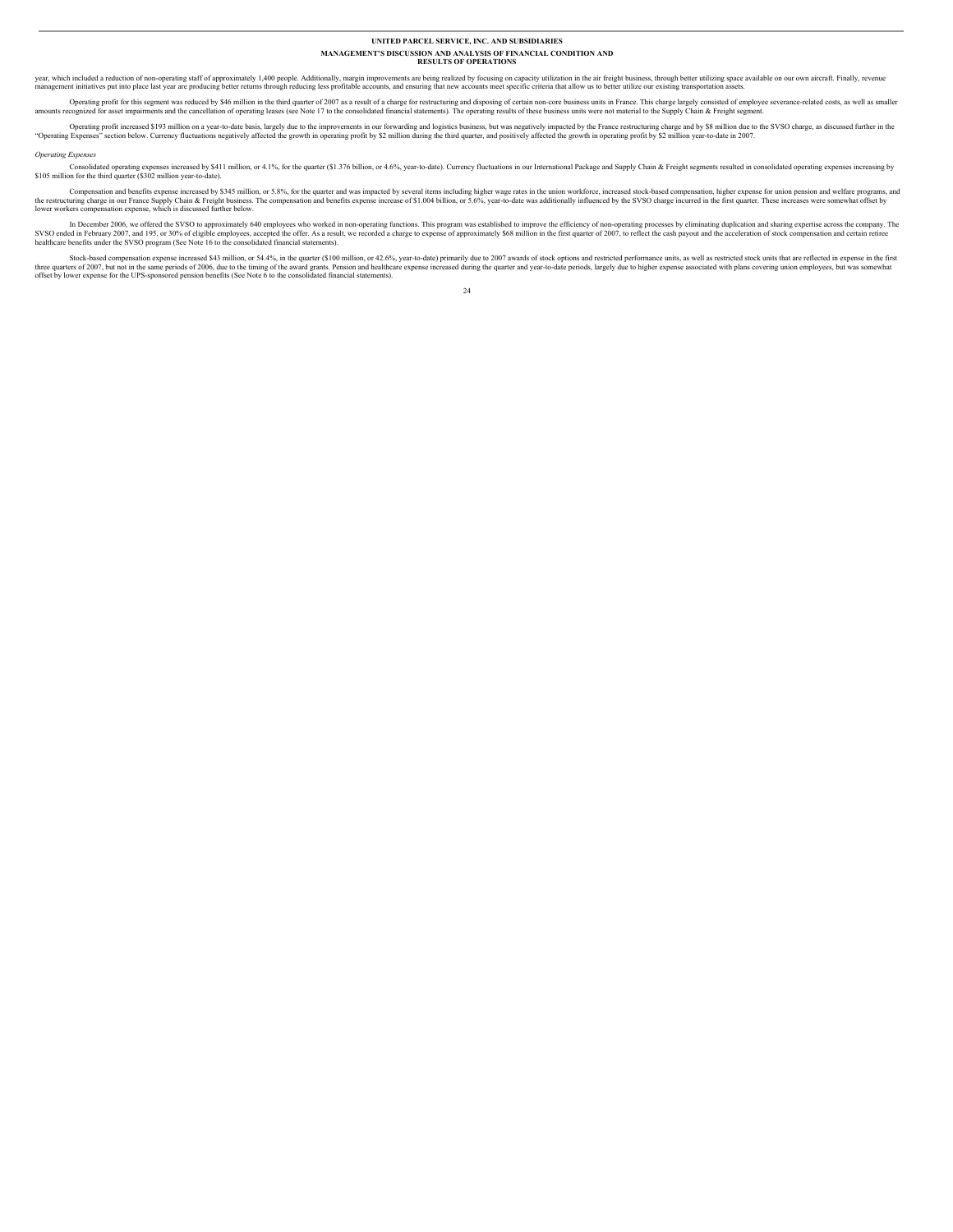The expense associated with our self-insurance accruals for workers' compensation claims, automotive liability and general business liabilities was \$25 million less than the third quarter of 2006 (\$48 million year-to-date) the loss that we will ultimately incur on reported claims, as well as estimates of claims that have been incurred but not yet reported. Recorded balances are based on ultimate reserve levels determined by outside atuaries, management of claims, improved trends in health care costs, and favorable state legislative reforms.

The 1.4% quarterly increase in repairs and maintenance (3.7% year-to-date) was largely due to higher maintenance expense on aircraft. The 1.4% decrease in depreciation and amortization (1.1% year-to-date) was influenced by expense on aircraft and amortization expense on capitalized software, partially offset by increased depreciation expense on vehicles. The 1.0.3% increase in purchased transportation (5.1% year-to-date) was impacted by volu

As noted in our Annual Report on Form 10-K for the year ended December 31, 2006, we began a review process of our existing aircraft fleet types in the first quarter of 2007, to ensure that we maintain the optimum mix of ai engines and parts.

#### *Investment Income and Interest Expense*

The decrease in investment income of \$11 million during the quarter (\$15 million year-to-date) was primarily due to a lower average balance of interest-earning investments and increased equity-method losses on investment p

Interest expense decreased \$1 million during the quarter, as the effect of lower average interest rates on variable rate debt and interest rates waps was largely offset by a higher average balance of debt outstanding. The

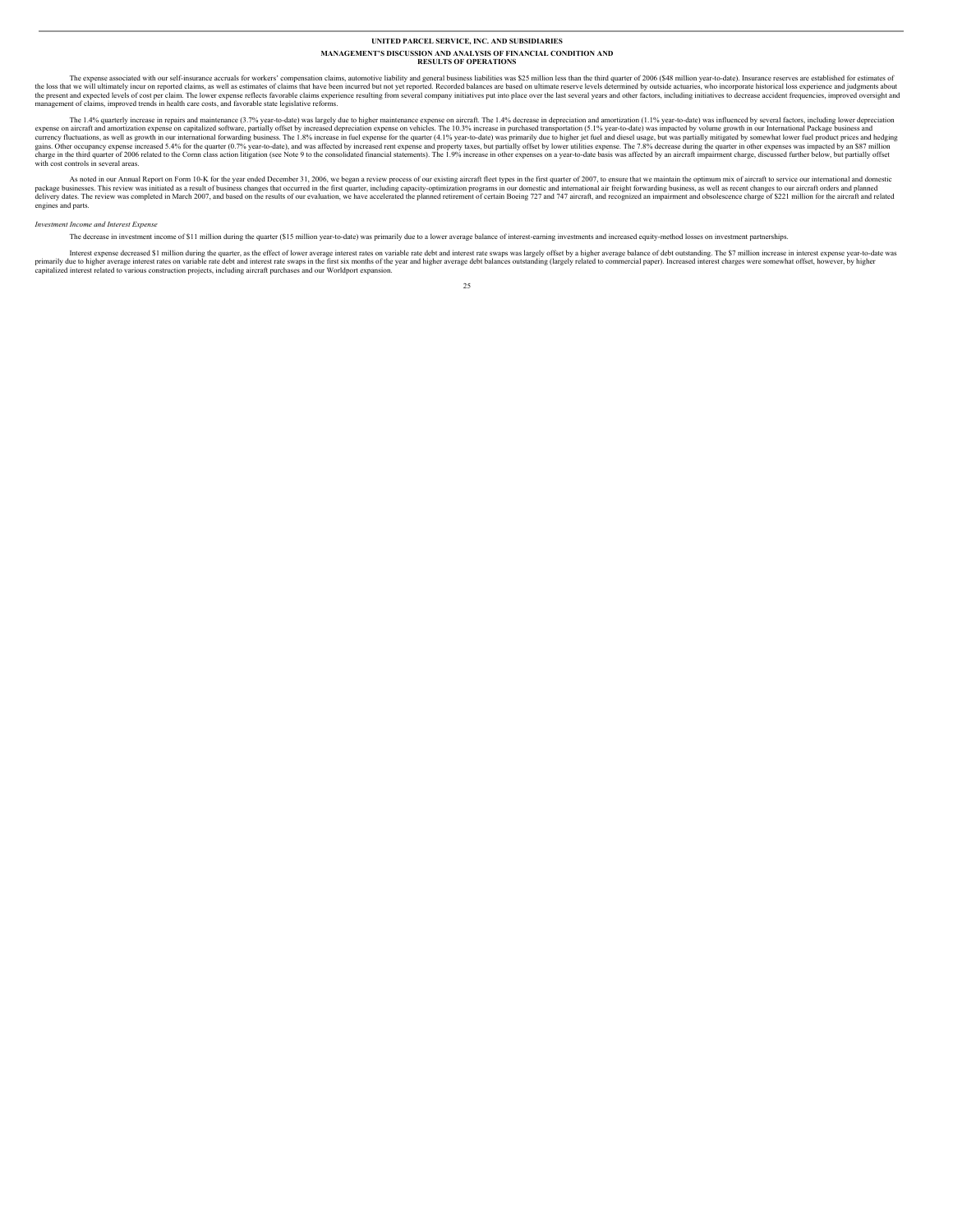## *Net Income and Earnings Per Share*

Net income for the third quarter of 2007 was \$1.076 billion, a 3.7% increase from the \$1.038 billion achieved in the third quarter of 2006, resulting in a 6.3% increase in diluted earnings per share to \$1.02 in 2007 from \$

On a year-to-date basis, net income declined by \$51 million, on 1.7%, to \$3.023 billion, and was impacted by the aircraft impairment charge and SVSO chrome to the first quarter of 2007, as well as the France restructuring

Year-to-date 2007 diluted earnings per share increased 0.7% to \$2.84, due to a lower share count as a result of our ongoing share repurchase program, but was negatively affected by \$0.20 per share due to the aircraft impai charge.

#### *Liquidity and Capital Resources Net Cash From Operating Activities*

Net cash provided by operating activities increased to \$5.268 billion in the first nine months of 2007 from \$4.076 billion during the same period of 2006. The increase in operating cash flow in 2007 was primarily related t further in the "Contingencies" section).

These factors were partially offset by several items, including the settlement of the Corma class action lawsuit, certain payments due under our 2006 collective bargaining and the timing of cash and the iming of cash and t

Changes in package volume and pricing affect operating cash flow. On January 1, 2007, a previously-announced rate increase and a change in the fuel surcharge took effect. We increased the base rates 6.9% on UPS Next Day Ai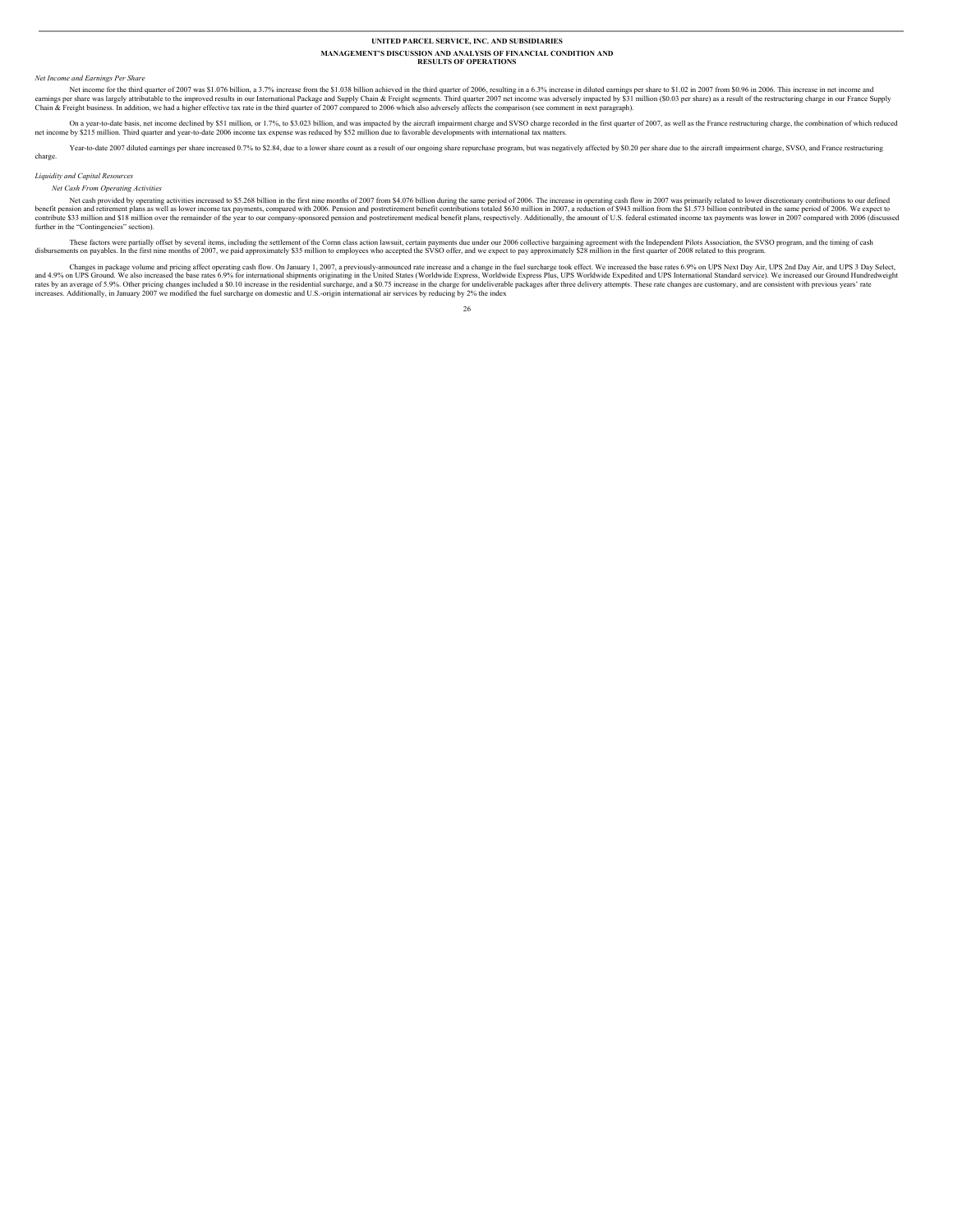used to determine the fuel surcharge. The UPS Ground fuel surcharge continues to fluctuate based on the U.S. Energy Department's On-Highway Diesel Fuel Price. Rate changes for shipments originating outside the U.S. were ma market

#### *Net Cash Used In Investing Activities*

Net cash used in investing activities increased to \$1.693 billion in the first nine months of 2007 from s1.1.496 billion atimag the same period of 2006. Capital expenditures decline althous of actities, due to several proj

We fund our capital expenditures with our cash from operations. We have commitments for the purchase of aircraft, vehicles, technology equipment and other fixed assets to provide for the replacement of existing capacity an

Other investing activities reflected a cash outflow of \$149 million in 2007 as compared with a \$130 million inflow in 2006, largely due to the 2006 settlement of certain derivative contracts used in our fuel hedging progra

## *Net Cash Used In Financing Activities*

Net cash used in financing activities increased to \$3.133 billion in the first nine months of 2007 from \$2.777 billion during the same period in 2006. Our primary use of cash in financing activities is to repurchase shares February 2007 authorization.

We increased our quarterly cash dividend payment to \$0.42 per share in 2007 from \$0.38 per share in 2007, tesuling in an increase in total cash of unital condition, cash requirements, future prospects, and other relevant f

We issued debt (net of repayments) of \$498 million in 2007 compared with \$703 million in 2006. Issuances of debt consisted primarily of commercial paper and borrowings under our UPS Notes program. Repayments of debt consis our capitalized lease obligations and principal payments on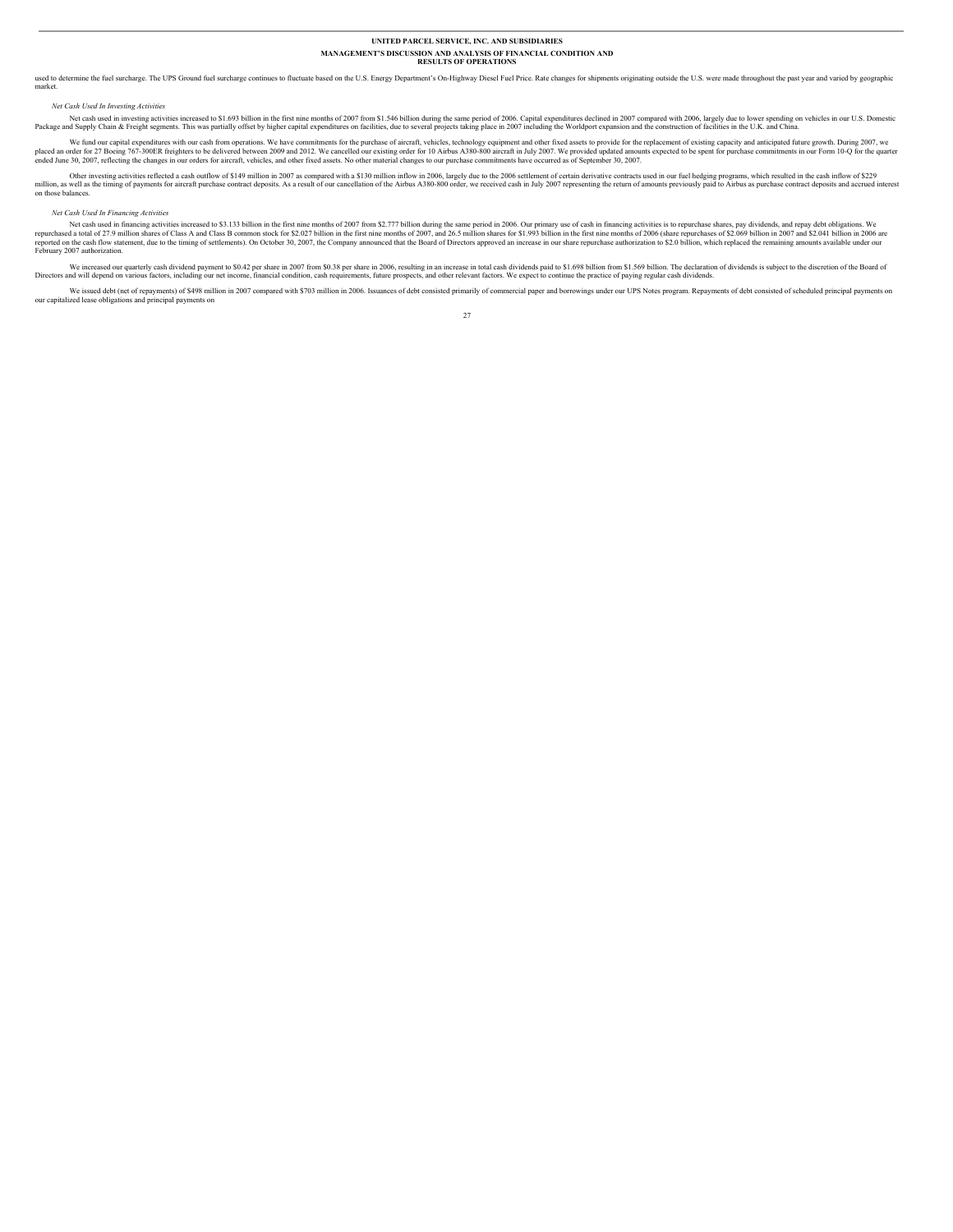debt related to our investment in certain equity-method partnerships. Borrowing when planning and repayments of commercial paper are impacted by the timing and amount of share repurchases, pension fundings, and working cap

In connection with our tentative withdrawal from the Central States multi-employer pension plan (discussed further in the "Contingencies" section), we anticipate issuing debt or borrowing on our existing credit facilities

#### *Sources of Credit*

As of September 30, 2007, we maintained two commercial paper programs under which we were authorized to borrow up to \$7.0 billion in the United States. We had \$1.141 billion outstanding under these programs as of September

As of September 30, 2007, we maintain two credit agreements with a consortium of banks. These agreements provide revolving credit facilities of \$1.0 billion each, with one expiring on April 17, 2008 and the other on April

In August 2003, we filed a \$2.0 billion shelf registration statement under which we may issue debt securities in the United States. There was \$225 million issued under this shelf registration statement at September 30, 200 Notes program.

In May 2007, we completed an exchange offer for our existing £500 million, 5.50% notes due 2031. Holders of £434 million of the notes accepted the exchange offer, and as a result, these notes were exchanged for new notes w

Our existing debt instruments and credit facilities do not have cross-definit or ratings triggers, however these collisation of the company. These coverants are not considered mistruments and credit facilities of a be comp 28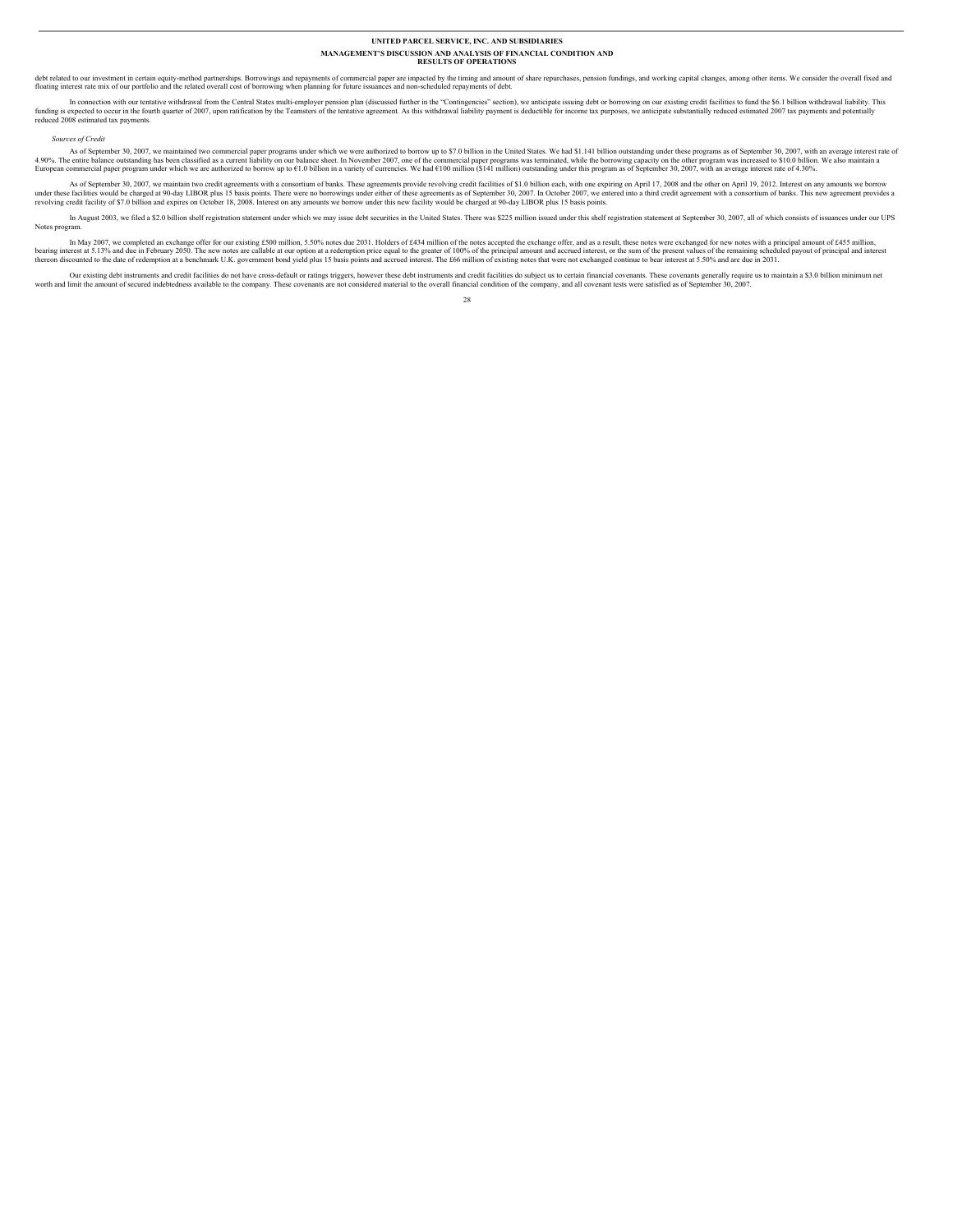#### *Contingencies*

We are a defendant in a number of lawsuits filed in state and federal counts containing various class-action allegations under state wage-and-hour laws. In one of these cases, Marlo v. UPS, which has been certified as a cl

In another case, Com v, UPS, which has been certified as a class as closic as ition in a California federal court, plaintifis allege that they were improperly denis cases. CDS settled this matter in full for a total paymen

In another case, Hohider v. UPS, which in July 2007 was certified as a class action in a Pennsylvania federal court, plaintiffs have challenged certain aspects of the Company's interactive process for assessing requests fo

We are a defendant in various other lawsuits that arose in the normal course of business. We believe that the eventual resolution of these cases will not have a material adverse effect on our financial condition, results o

As of December 31, 2006, we had approximately 246,000 employees employed under a national master agreement and various supplemental agreements with local unions affiliated with the International Brotherhood of Teamsters (" reached a tentative new national master agreement with the Teamsters, subject to a ratification process that is expected to conclude in the fourth quarter of 2007. The tentative agreement provides for wage increases as wel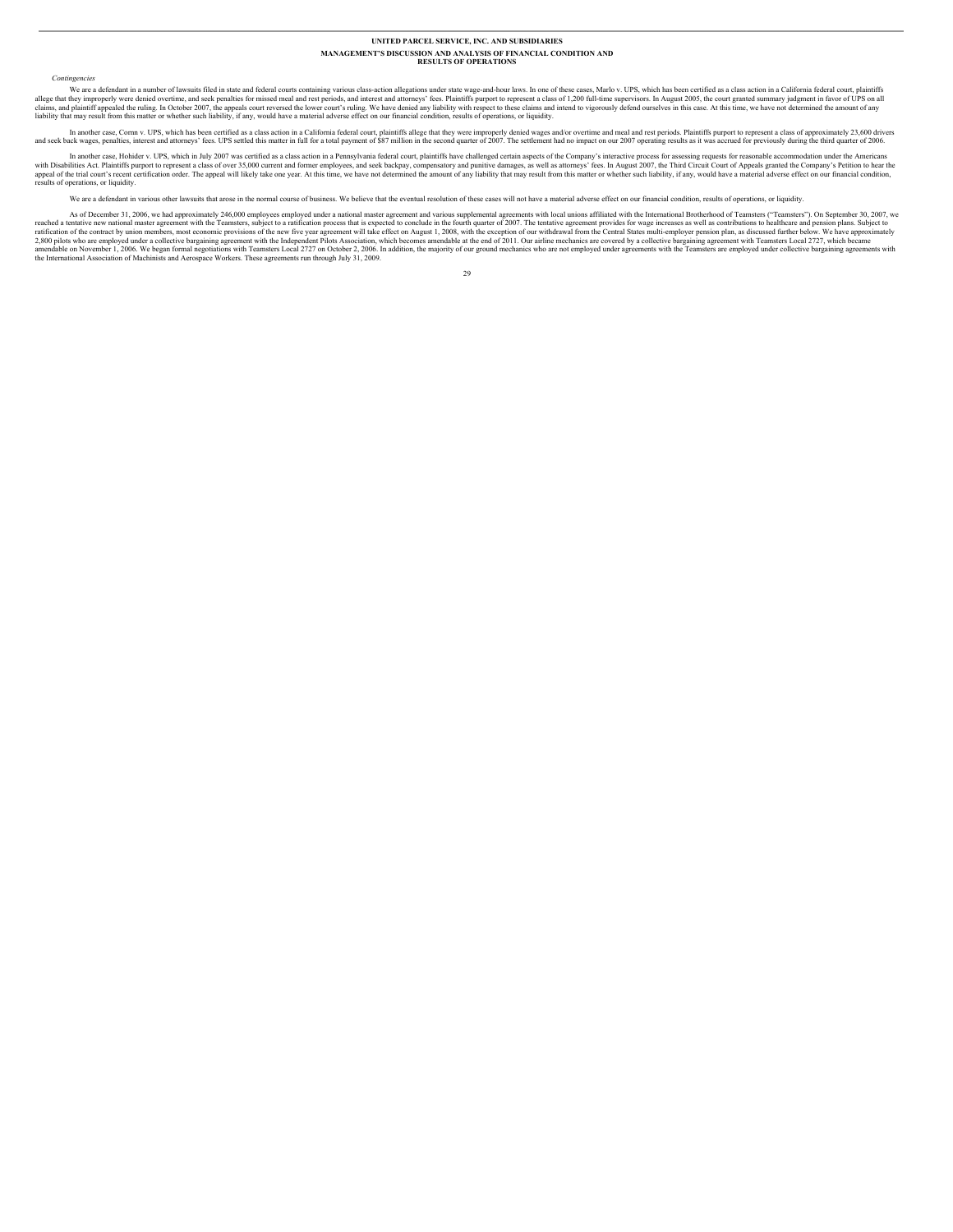Our tentative contract with the Teamsters will allow us, upon ratification, to withdraw employees from the Central States, Southeast and Southwest Areas Pension Fund (10: "Fund") and to establish we seen the Fund to cover we have restored certain benefit levels to our employee group in the new jointly trusteed plan, which will result in the upfront recognition of a pension liability upon ratification of the agreement.

Apart from the Fund, we participate in a number of trustee-managed multi-employer pension and health and welfare plans for employes covered under collective bargaining agreements. Several factors could cause us to make sig

#### *Other Matters*

On July 14, 2006, we received a grand jury subpoena from the Antitrust Division of the U.S. Department of Justice ("DOJ"). The subpoena relates to the DOJ's publicly-announced criminal investigation of the air cargo pricin airlines. We do not believe that we are a target of this investigation and we are cooperating with the government.

With the assistance of outside counsel, we investigated certain conduct within our Supply Chain Solutions subsidiary in certain locations outside the United States. Our investigation determined that certain conduct, which

## $New$  *Accounting Prono*

In September 2006, the FASB issued Statement No. 157 "Far Value Measurements" ("FAS 157"), which was issued to define fair value, establish a framework for measuring fair value, and expand disclosures about fair value meas

In February 2007, the FASB issued Statement No. 159 "The Fair Value Option for Financial Assets and Financial Sast saffer in The Statement South in the fair value option has been elected are reported in earnings. The provi statements

On January 1, 2007, we adopted the provisions of FASB Interpretation No. 48, "Accounting for Uncertainty in Income Taxes (an interpretation of FASB Statement No. 109)" ("FIN 48"). The impact of this Interpretation is discu statements.

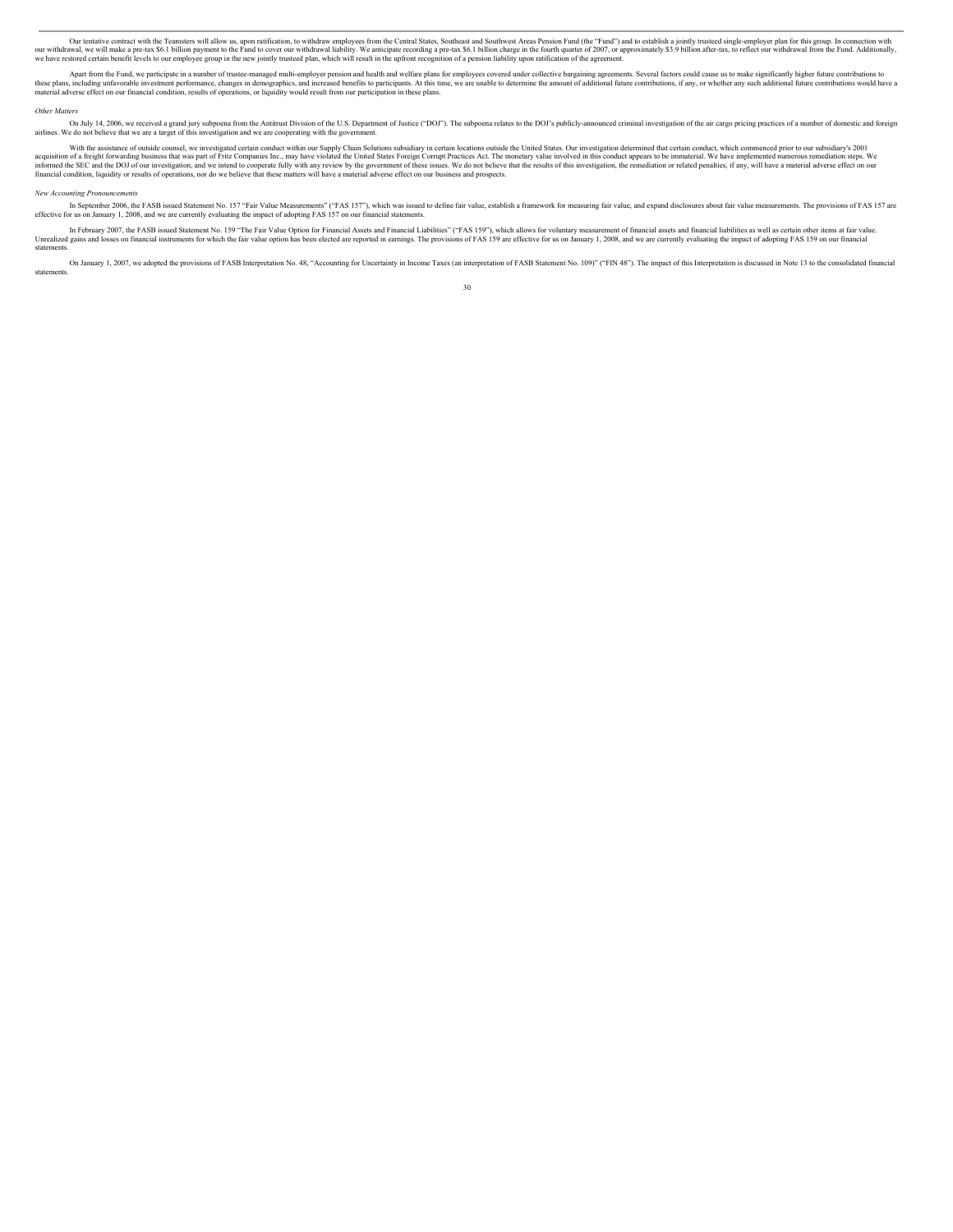## *Forward-Looking Statements*

"Management's Discussion and Analysis of Financial Condition and Results of Operations,", "Liquidity and Capital Resources", and other parts of this report contain "forward-looking" statements shout matters that inherently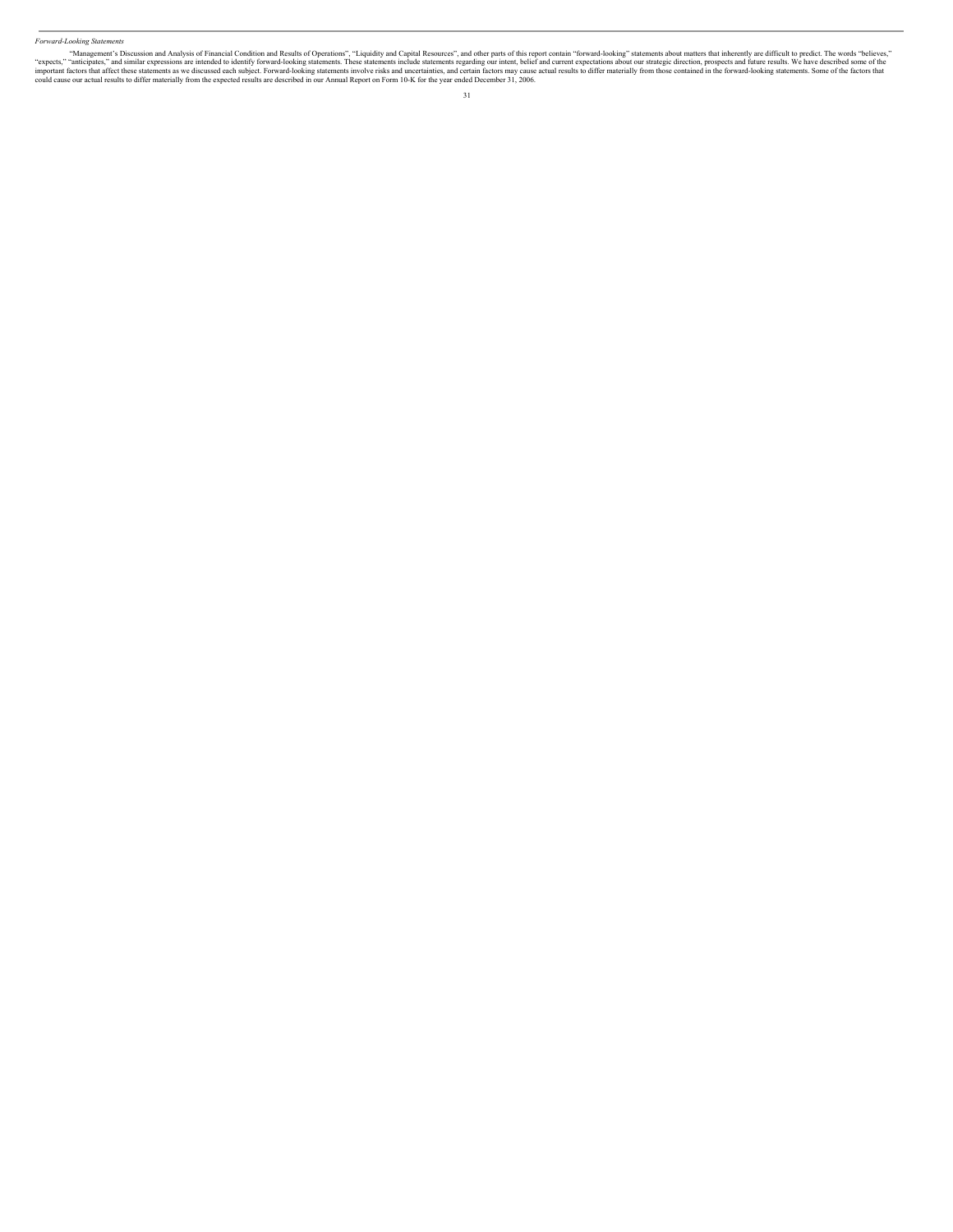## **Item 3.***Quantitative and Qualitative Disclosures About Market Risk*

We are exposed to market risk from changes in foreign curency exchange rates, interest rates, equity prices, and certain commodity prices, and extract a mean of business, as we do not engage in speculative trading activiti

The total fair value asset (liability) of our derivative financial instruments is summarized in the following table (in millions):

|                                  | September 30,<br>2007 | December 31,<br>2006 |
|----------------------------------|-----------------------|----------------------|
| <b>Energy Derivatives</b>        | (99)                  | 10                   |
| <b>Currency Derivatives</b>      | (39)                  | 30                   |
| <b>Interest Rate Derivatives</b> | (51)                  | (79)                 |
|                                  | (189)                 | (39)                 |

Our market risks, hedging strategies, and financial instrument positions at September 30, 2007 have not materially changed from the search and prompt on Form 10-K for the year ended December 31, 2006. The pear ended Decemb

The forward contracts, swaps, and options previously discussed contain an element of risk that the counterparties may be unable to meet the terms of the agreements. However, we minimize such risk exposures for these instru

The information concerning marker trisk under the sub-caption "Market Risk" of the caption "Management's Discussion and Analysis" on pages 34-36 of our consolidated financial statements contained in our Annual Report on Fo

#### **Item 4.***Controls and Procedures*

As of the end of the period covered by this report, management, including our chief executive officer and chief financial officer, evaluated the effectiveness of the design and operation of our disclosure controls and proc

There were no changes in the Company's internal controls over financial reporting during the quarterly period ended September 30, 2007 that have materially affected, or are reasonably likely to materially affect, the Compa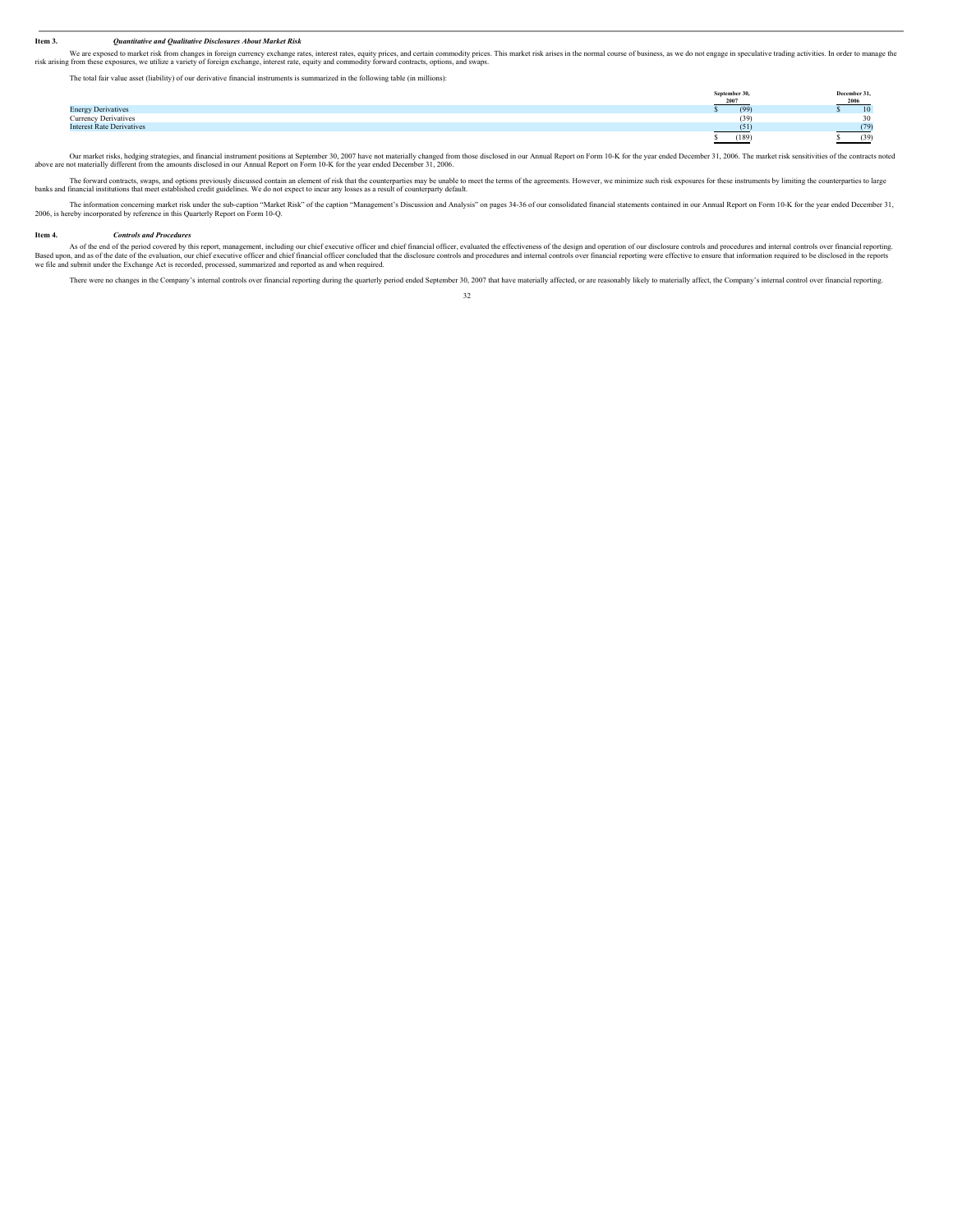## **PART II. OTHER INFORMATION**

### **Item 1.***Legal Proceedings*

For a discussion of legal proceedings affecting us and our subsidiaries, please see the information under the sub-caption "Contingencies" of the caption "Management's Discussion and Analysis of Financial Condition and Resu **Item 1A.** *Risk Factors*

There have been no material changes to the risk factors previously disclosed in our Annual Report on Form 10-K for the year ended December 31, 2006.

#### **Item 2.***Unregistered Sales of Equity Securities and Use of Proceeds*

(c) A summary of our repurchases of our Class A and Class B common stock during the third quarter of 2007 is as follows (in millions, except per share amounts):

|                                   | <b>Total Number</b><br>of Shares<br>Purchased(1) | Average<br><b>Price Paid</b><br>Per Share | <b>Total Number</b><br>of Shares Purchased<br>as Part of Publicly<br><b>Announced Program</b> | <b>Approximate Dollar</b><br>Value of Shares that<br><b>May Yet be Purchased</b><br><b>Under the Program</b> |  |
|-----------------------------------|--------------------------------------------------|-------------------------------------------|-----------------------------------------------------------------------------------------------|--------------------------------------------------------------------------------------------------------------|--|
| July 1 - July 31, 2007            | 2.9                                              | 74.95                                     | 2.9                                                                                           | 523                                                                                                          |  |
| August 1 - August 31, 2007        | 2.9                                              | 76.39                                     | 20<br>4.2                                                                                     | 304                                                                                                          |  |
| September 1 - September 30, 2007  |                                                  | 74.88                                     |                                                                                               | 220                                                                                                          |  |
| Total July 1 - September 30, 2007 | 6.9                                              | \$75.53                                   | 6.9                                                                                           | 220                                                                                                          |  |

(1) Includes shares repurchased through our publicly announced share repurchase program and shares tendered to pay the exercise price and tax withholding on employee stock options.

On October 30, 2007, the Company announced that the Board of Directors approved an increase in our share repurchase authorization to \$2.0 billion, which replaced the remaining amount available under our February 2007 share

#### **Item 3.***Defaults Upon Senior Securities*

None.

**Item 4.***Submission of Matters to a Vote of Security Holders*

## None.

**Item 5.***Other Information*

None.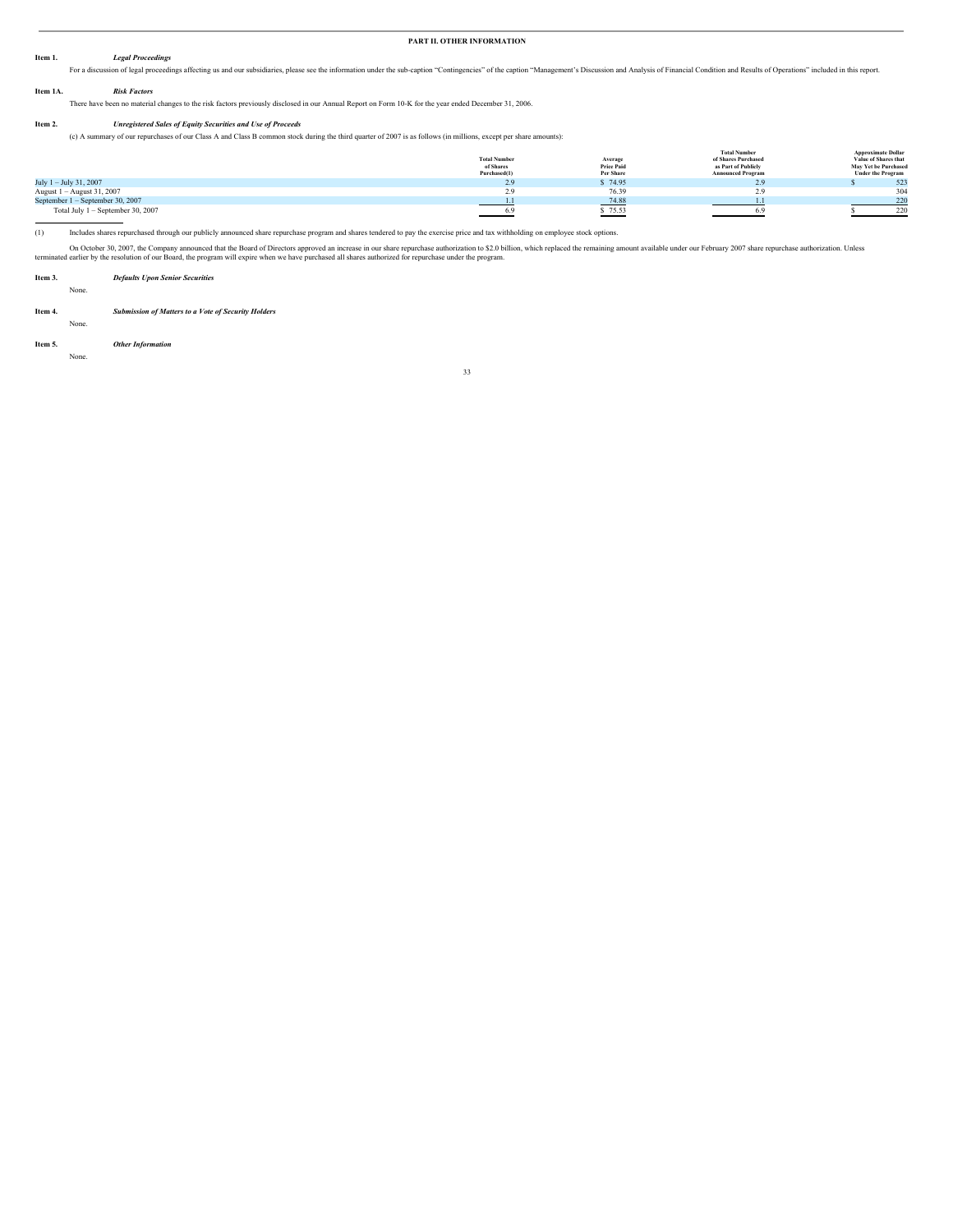**Item 6.***Exhibits*

These exhibits are either incorporated by reference into this report or filed with this report as indicated below.

Index to Exhibits:

- 3.1 Form of Restated Certificate of Incorporation of United Parcel Service, Inc. (incorporated by reference to Exhibit 3.2 to Form 10-Q for the Quarter Ended June 30, 2002).
- 3.2 Form of Bylaws of United Parcel Service, Inc. (incorporated by reference to Exhibit 3.2 on Form S-4 (No. 333-83349), filed on July 21, 1999, as amended).
- 10.1 Credit Agreement (364-Day Facility) dated April 19, 2007 among United Parcel Service, Inc., the initial lenders named therein, Citigroup Global Markets Inc. and J.P. Morgan Securities Inc. as joint arrangers and boo
- 10.2 Credit Agreement (5-Year Facility) dated April 19, 2007 among United Parcel Service, Inc., the initial lenders named therein, Citigroup Global Markets Inc. and J.P. Morgan Securities Inc. as joint arrangers and book 10.3 - Credit Agreement (364-Day Facility) dated October 19, 2007 among United Parcel Service, Inc., the initial lenders named therein, Citigroup Global Markets Inc. as arranger and book manager, and Citibank, N.A. as admi
- 
- † 10.4 Form of First Amendment to Restricted Stock Award Agreement for Non-Management Directors under the Incentive Compensation Plan.
- 11 Statement regarding Computation of per Share Earnings (incorporated by reference to Note 12 to "Item 1. Financial Statements" of this Quarterly Report on Form 10-Q).
- † 12 Computation of Ratio of Earnings to Fixed Charges.
- † 31.1 Certification of the Chief Executive Officer Pursuant to Rule 13a-14(a), as adopted pursuant to Section 302 of the Sarbanes-Oxley Act of 2002.
- † 31.2 Certification of the Chief Financial Officer Pursuant to Rule 13a-14(a), as adopted pursuant to Section 302 of the Sarbanes-Oxley Act of 2002.
- † 32.1 Certification of the Chief Executive Officer Pursuant to 18 U.S.C. Section 1350, as Adopted Pursuant to Section 906 of the Sarbanes-Oxley Act of 2002.
- † 32.2 Certification of the Chief Financial Officer Pursuant to 18 U.S.C. Section 1350, as Adopted Pursuant to Section 906 of the Sarbanes-Oxley Act of 2002.

† Filed herewith.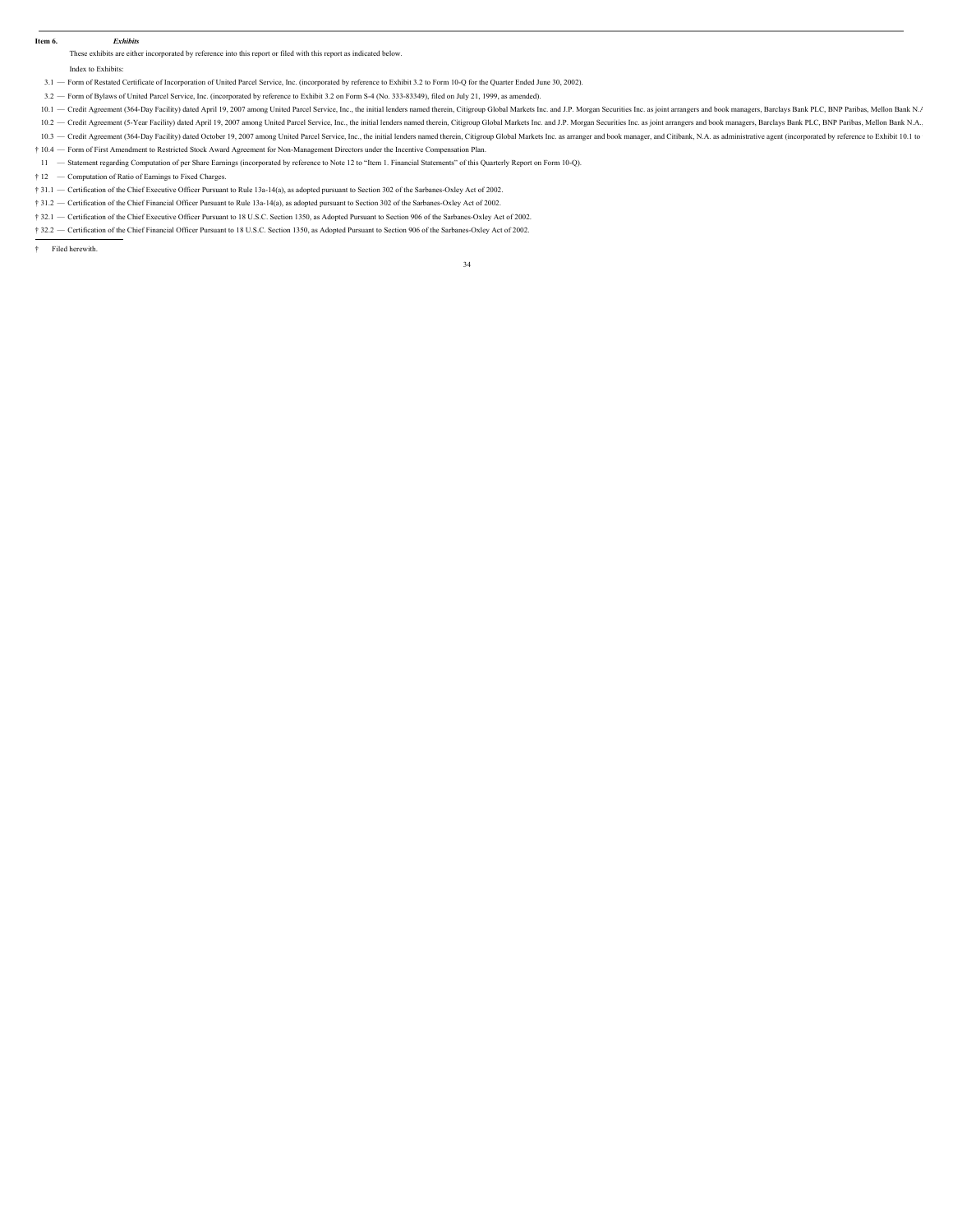## **SIGNATURES**

Pursuant to the requirements of the Securities Exchange Act of 1934, the registrant has duly caused this report to be signed on its behalf by the undersigned thereunto duly authorized.

UNITED PARCEL SERVICE, INC. (Registrant)

## Date: November 9, 2007 By:  $\qquad \qquad$  By:  $\qquad \qquad$

 $\frac{|S|}{|S|}$  D. SCOTT DAVIS<br>D. Scott Davis<br>Vice Chairman and<br>Chief Financial Officer<br>Only Authorized Officer and<br>Principal Financial Officer)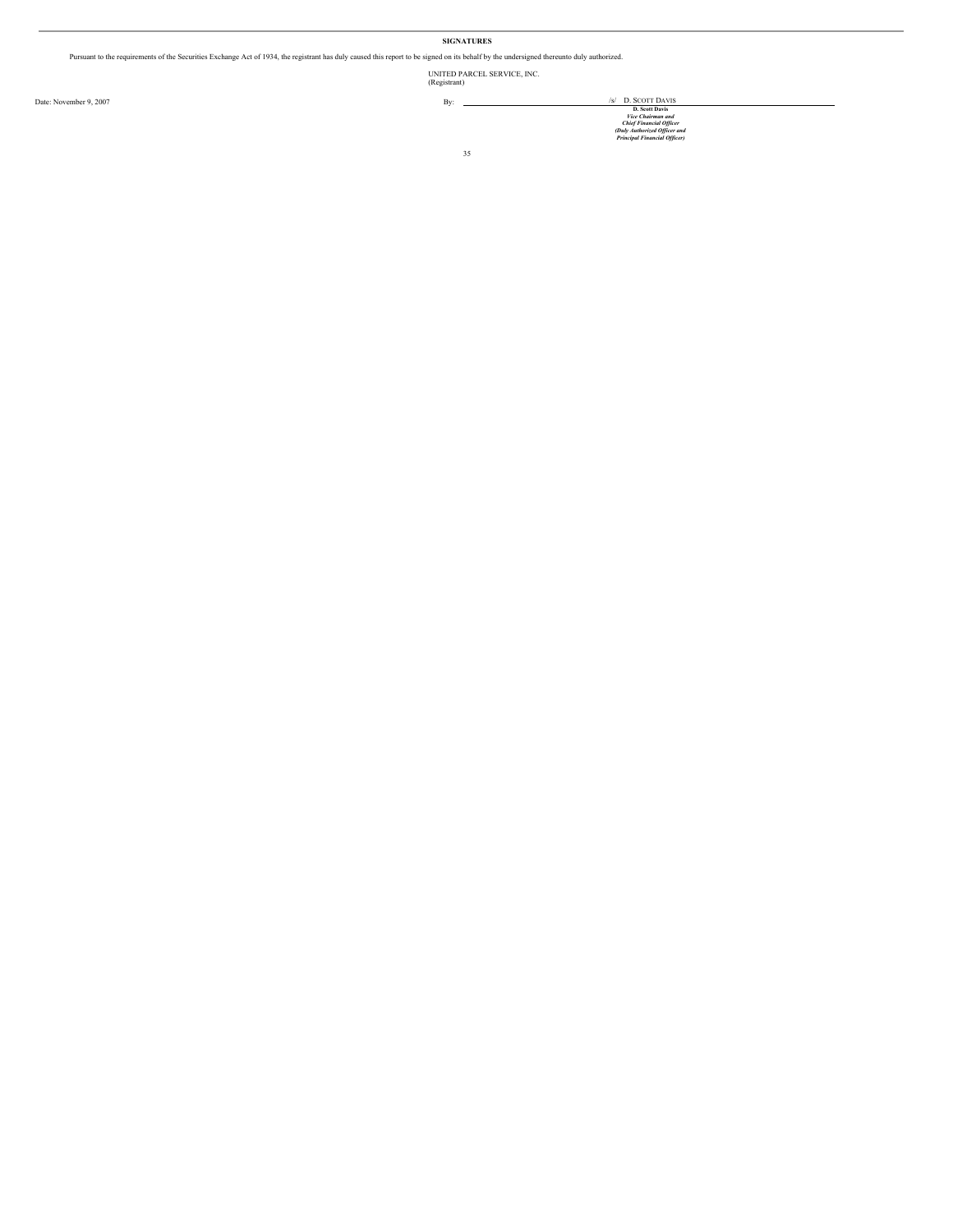## **UNITED PARCEL SERVICE, INC.**

## **INCENTIVE COMPENSATION PLAN**

## **FIRST AMENDMENT TO**

## **RESTRICTED STOCK AWARD AGREEMENT**

WHEREAS, United Parcel Service, Inc., a Delaware corporation ("UPS"), has granted one or more awards of shares of restricted class A common stock of UPS (each, an "Award") to non-management directors of UPS ("Director") pursuant to the United Parcel Service, Inc. Incentive Compensation Plan (the "Plan");

WHEREAS, each Award is evidenced by a agreement that includes the terms and conditions of the grant (the "Agreement"); and

WHEREAS, the Compensation Committee of the Board of UPS desires to amend the Agreement for each of the Awards to provide for full vesting of the shares of restricted class A common stock of UPS subject to such Award in the event that a Director's continuous service as a director of UPS terminates by reason of Director's acceptance of a position in government or other public service;

NOW THEREFORE, each Award identified below hereby is amended as follows

1.

The second paragraph of Section 3, Forfeiture and Vesting, of the Agreement hereby is amended to read as follows:

In addition, Director will vest in all of the shares of Restricted Stock if Director's continuous service as a director of UPS terminates prior to the Vesting Date by reason of Director's (i) death, (ii) disability or (iii) resignation in connection with Director's acceptance of a position in government or other public service. If Director's service as a director of UPS terminates before the Vesting Date, other than as described in the immediately preceding sentence, Director will forfeit all shares.

2.

The Awards amended by this First Amendment are as follows:

**Director Award Date Number of Restricted Shares**

Michael J. Burns James P. Kelly Ann M. Livermore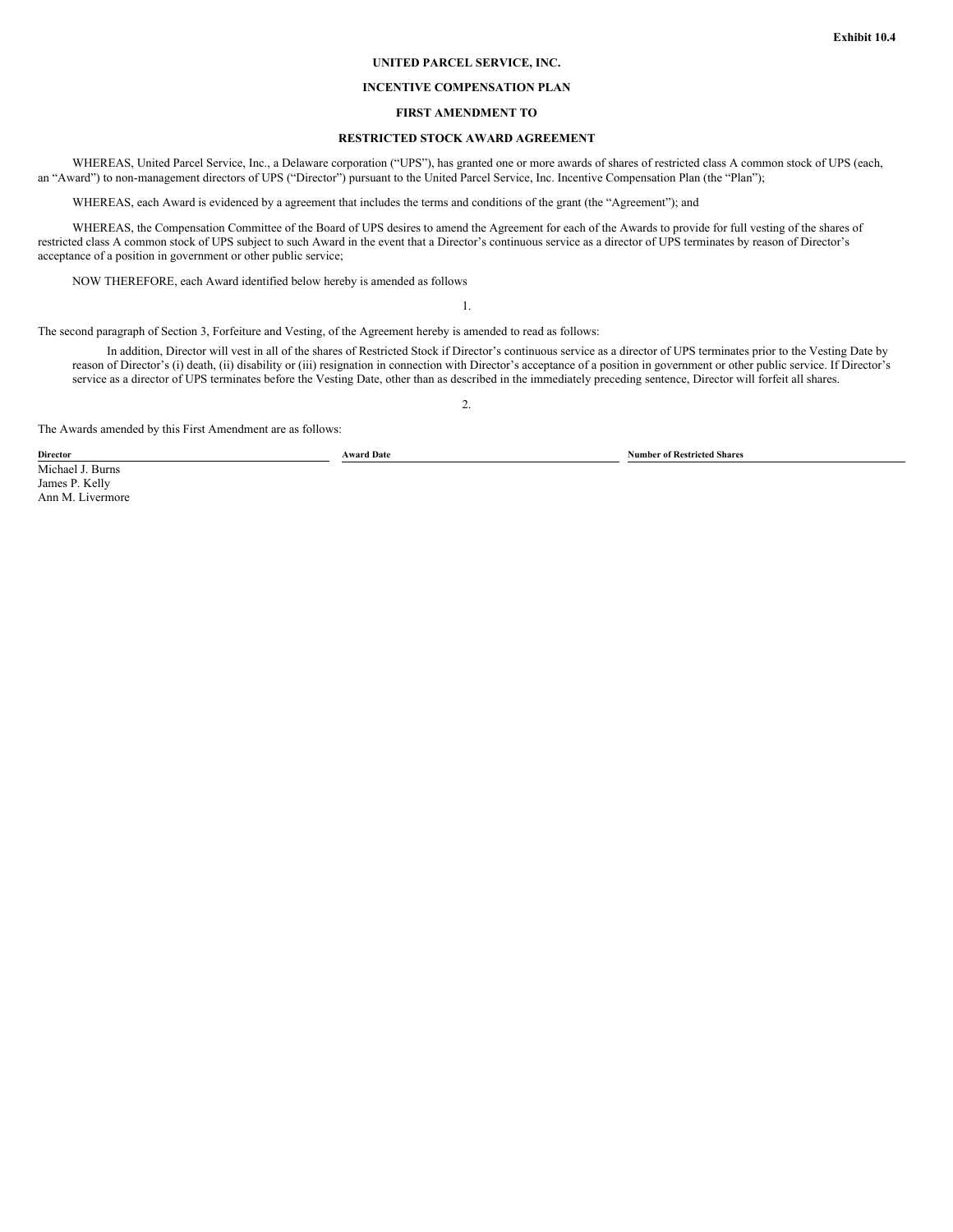Stuart E. Eizenstat John W. Thompson Carol B. Tomé Bernardus Verwaayen

3.

This First Amendment is effective as of August 29, 2007 and except as otherwise amended herein, the Agreement for each Award as in effect immediately prior to this First Amendment shall remain in full force and effect.

4.

This First Amendment is subject to all of the terms and conditions in the Plan and is binding upon UPS, its Subsidiaries and the Directors and their respective heirs, executors, administrators and successors.

> The Compensation Committee of the Board of Directors of UNITED PARCEL SERVICE, INC.

By: Title: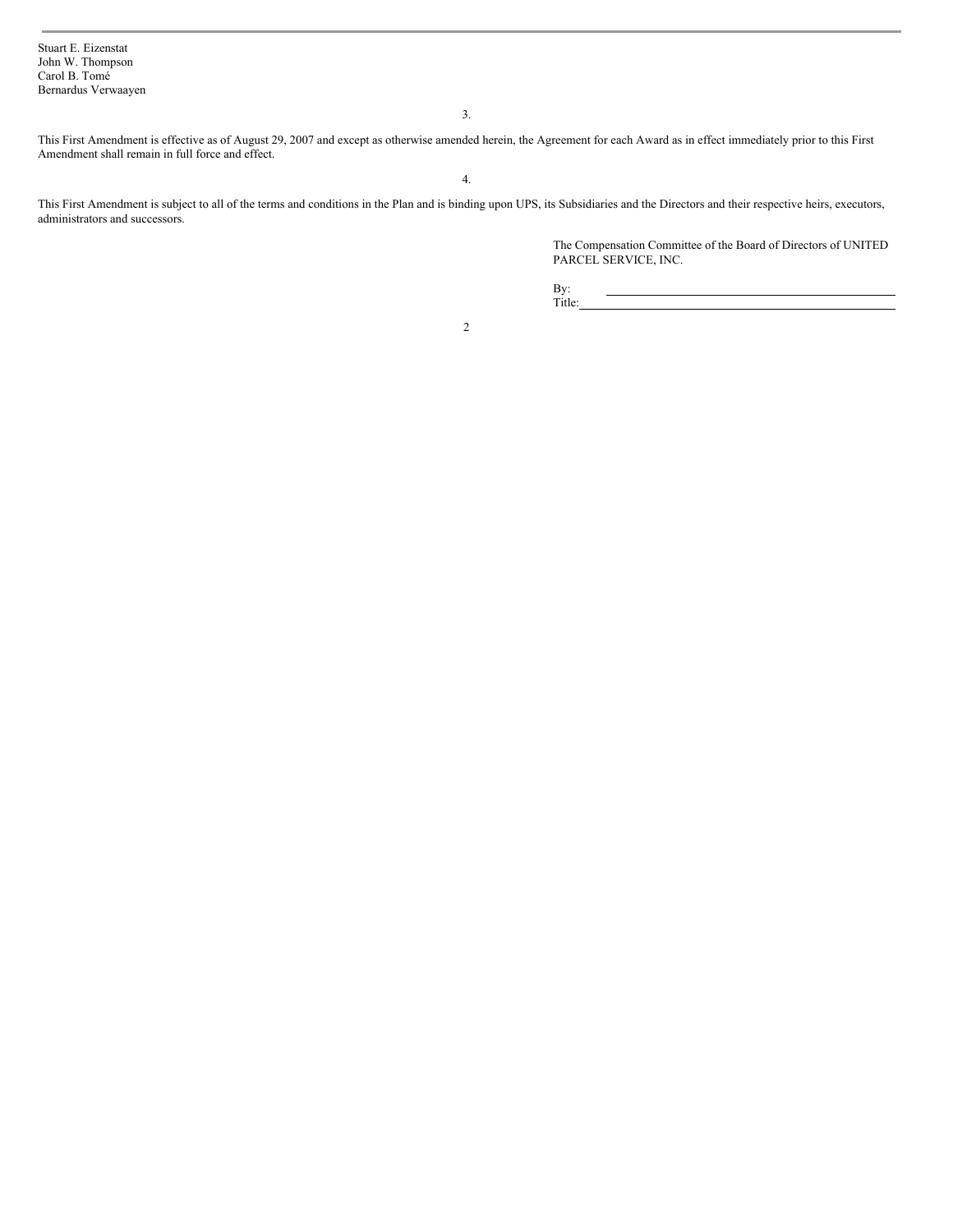#### **United Parcel Service, Inc. and Subsidiaries Ratio of Earnings to Fixed Charges**

|                                        | <b>Nine</b>                                     | Year Ended December 31, |           |          |         |           |  |
|----------------------------------------|-------------------------------------------------|-------------------------|-----------|----------|---------|-----------|--|
|                                        | <b>Months</b><br>Ended<br>September 30,<br>2007 | 2006                    | 2005      | 2004     | 2003    | 2002      |  |
| Earnings:                              |                                                 |                         |           |          |         |           |  |
| Income before income taxes             | \$<br>4,724                                     | \$6,510                 | \$6,075   | \$4,922  | \$4,370 | \$5,009   |  |
| Add: Interest expense                  | 163                                             | 211                     | 172       | 149      | 121     | 173       |  |
| Add: Interest factor in rental expense | 219                                             | 304                     | 281       | 253      | 244     | 257       |  |
| Total earnings                         | 5,106                                           | \$7,025                 | \$6,528   | \$5,324  | \$4,735 | \$5,439   |  |
| Fixed charges:                         |                                                 |                         |           |          |         |           |  |
| Interest expense                       | \$<br>163                                       | \$.<br>211              | £.<br>172 | S<br>149 | 121     | 173<br>\$ |  |
| Interest capitalized                   | 50                                              | 48                      | 32        | 25       | 25      | 25        |  |
| Interest factor in rental expense      | 219                                             | 304                     | 281       | 253      | 244     | 257       |  |
| Total fixed charges                    | 432                                             | 563<br>D                | 485       | 427      | 390     | 455       |  |
| Ratio of earnings to fixed charges     | 11.8                                            | 12.5                    | 13.5      | 12.5     | 12.1    | 12.0      |  |
|                                        |                                                 |                         |           |          |         |           |  |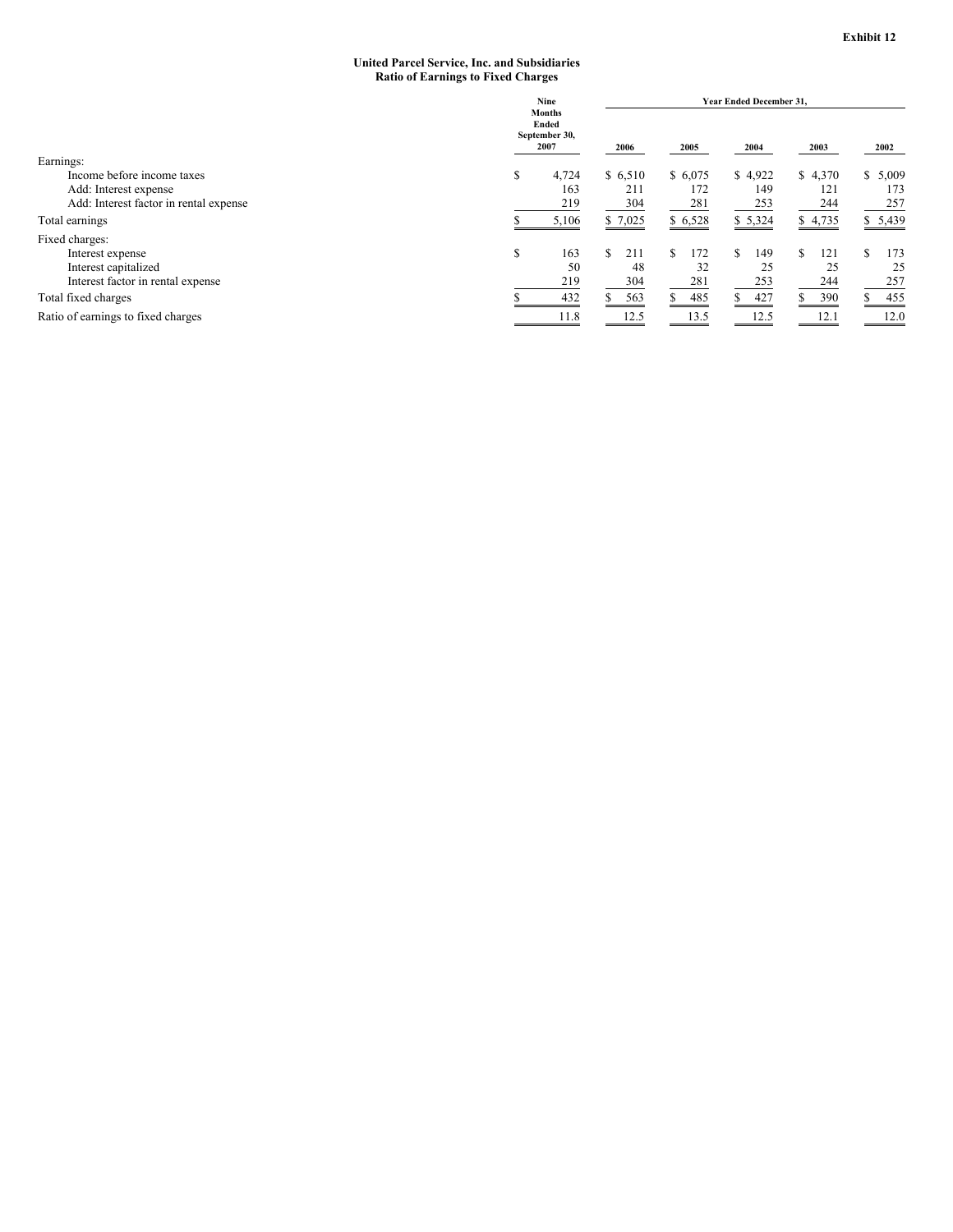## **CERTIFICATE OF CHIEF EXECUTIVE OFFICER**

I, Michael L. Eskew, certify that:

- 1. I have reviewed this quarterly report on Form 10-Q of United Parcel Service, Inc.;
- 2. Based on my knowledge, this report does not contain any untrue statement of a material fact or omit to state a material fact necessary to make the statements made, in light of the circumstances under which such statements were made, not misleading with respect to the period covered by this report;
- 3. Based on my knowledge, the financial statements, and other financial information included in this report, fairly present in all material respects the financial condition, results of operations and cash flows of the registrant as of, and for, the periods presented in this report;
- 4. The registrant's other certifying officer and I are responsible for establishing and maintaining disclosure controls and procedures (as defined in Exchange Act Rules 13a-15(e) and 15d-15(e)) and internal control over financial reporting (as defined in Exchange Act Rules 13a-15(f) and 15d-15(f)) for the registrant and have:
	- a. designed such disclosure controls and procedures, or caused such disclosure controls and procedures to be designed under our supervision, to ensure that material information relating to the registrant, including its consolidated subsidiaries, is made known to us by others within those entities, particularly during the period in which this report is being prepared;
	- b. designed such internal control over financial reporting, or caused such internal control over financial reporting to be designed under our supervision, to provide reasonable assurance regarding the reliability of financial reporting and the preparation of financial statements for external purposes in accordance with generally accepted accounting principles;
	- c. evaluated the effectiveness of the registrant's disclosure controls and procedures and presented in this report our conclusions about the effectiveness of disclosure controls and procedures, as of the end of the period covered by this report based on such evaluation; and
	- d. disclosed in this report any change in the registrant's internal control over financial reporting that occurred during the registrant's most recent fiscal quarter that has materially affected, or is reasonably likely to materially affect, the registrant's internal control over financial reporting; and
- 5. The registrant's other certifying officer and I have disclosed, based on our most recent evaluation of internal control over financial reporting, to the registrant's auditors and the audit committee of the registrant's board of directors (or persons performing the equivalent functions):
	- a. all significant deficiencies and material weaknesses in the design or operation of internal control over financial reporting which are reasonably likely to adversely affect the registrant's ability to record, process, summarize and report financial information; and
	- b. any fraud, whether or not material, that involves management or other employees who have a significant role in the registrant's internal control over financial reporting.

MICHAEL L. ESKEW

**Michael L. Eskew Chairman and Chief Executive Officer**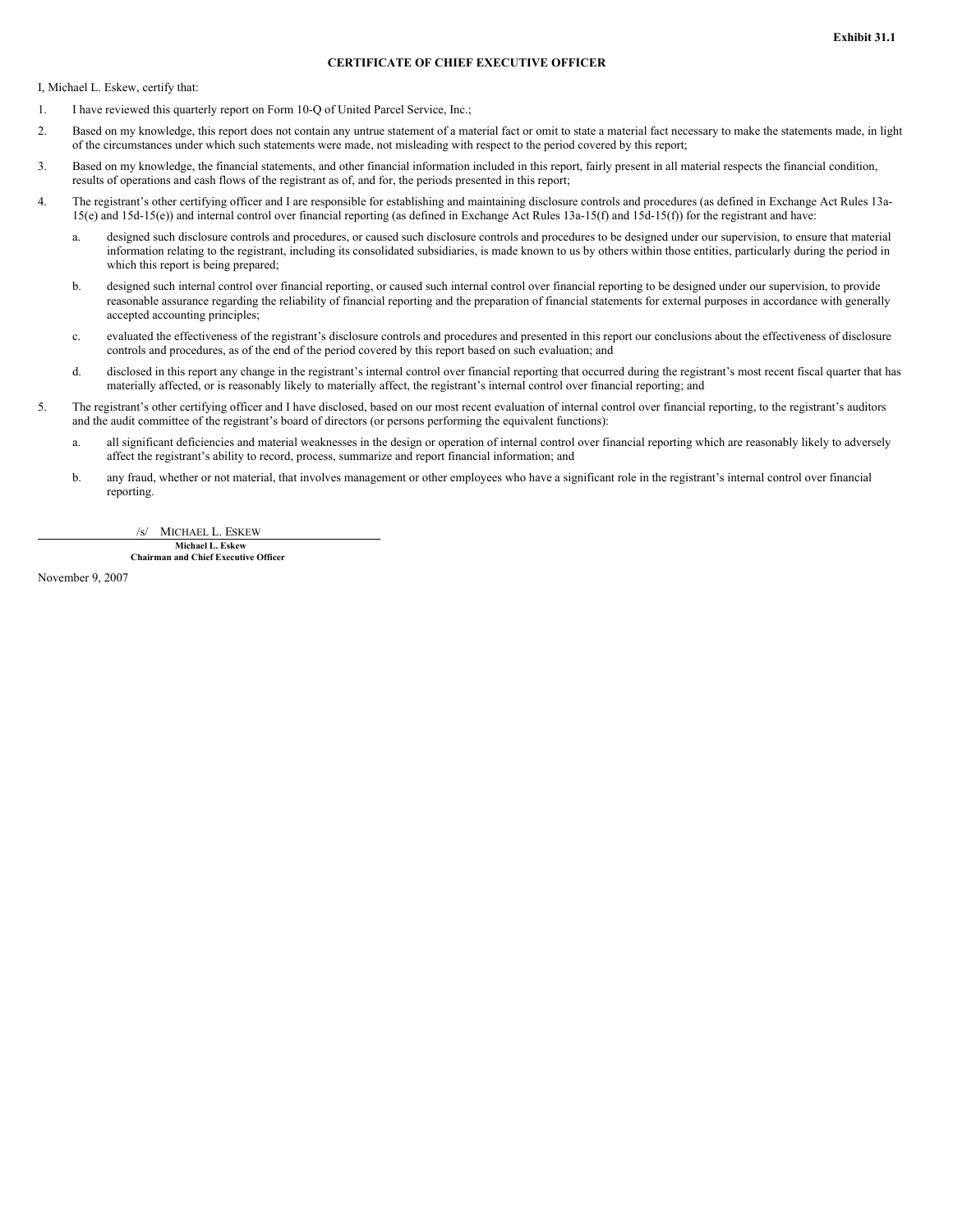## **CERTIFICATE OF CHIEF FINANCIAL OFFICER**

I, D. Scott Davis, certify that:

- 1. I have reviewed this quarterly report on Form 10-Q of United Parcel Service, Inc.;
- 2. Based on my knowledge, this report does not contain any untrue statement of a material fact or omit to state a material fact necessary to make the statements made, in light of the circumstances under which such statements were made, not misleading with respect to the period covered by this report;
- 3. Based on my knowledge, the financial statements, and other financial information included in this report, fairly present in all material respects the financial condition, results of operations and cash flows of the registrant as of, and for, the periods presented in this report;
- 4. The registrant's other certifying officer and I are responsible for establishing and maintaining disclosure controls and procedures (as defined in Exchange Act Rules 13a-15(e) and 15d-15(e)) and internal control over financial reporting (as defined in Exchange Act Rules 13a-15(f) and 15d-15(f)) for the registrant and have:
	- a. designed such disclosure controls and procedures, or caused such disclosure controls and procedures to be designed under our supervision, to ensure that material information relating to the registrant, including its consolidated subsidiaries, is made known to us by others within those entities, particularly during the period in which this report is being prepared;
	- b. designed such internal control over financial reporting, or caused such internal control over financial reporting to be designed under our supervision, to provide reasonable assurance regarding the reliability of financial reporting and the preparation of financial statements for external purposes in accordance with generally accepted accounting principles;
	- c. evaluated the effectiveness of the registrant's disclosure controls and procedures and presented in this report our conclusions about the effectiveness of disclosure controls and procedures, as of the end of the period covered by this report based on such evaluation; and
	- d. disclosed in this report any change in the registrant's internal control over financial reporting that occurred during the registrant's most recent fiscal quarter that has materially affected, or is reasonably likely to materially affect, the registrant's internal control over financial reporting; and
- 5. The registrant's other certifying officer and I have disclosed, based on our most recent evaluation of internal control over financial reporting, to the registrant's auditors and the audit committee of the registrant's board of directors (or persons performing the equivalent functions):
	- a. all significant deficiencies and material weaknesses in the design or operation of internal control over financial reporting which are reasonably likely to adversely affect the registrant's ability to record, process, summarize and report financial information; and
	- b. any fraud, whether or not material, that involves management or other employees who have a significant role in the registrant's internal control over financial reporting.

## D. SCOTT DAVIS

**D. Scott Davis Vice Chairman and Chief Financial Officer**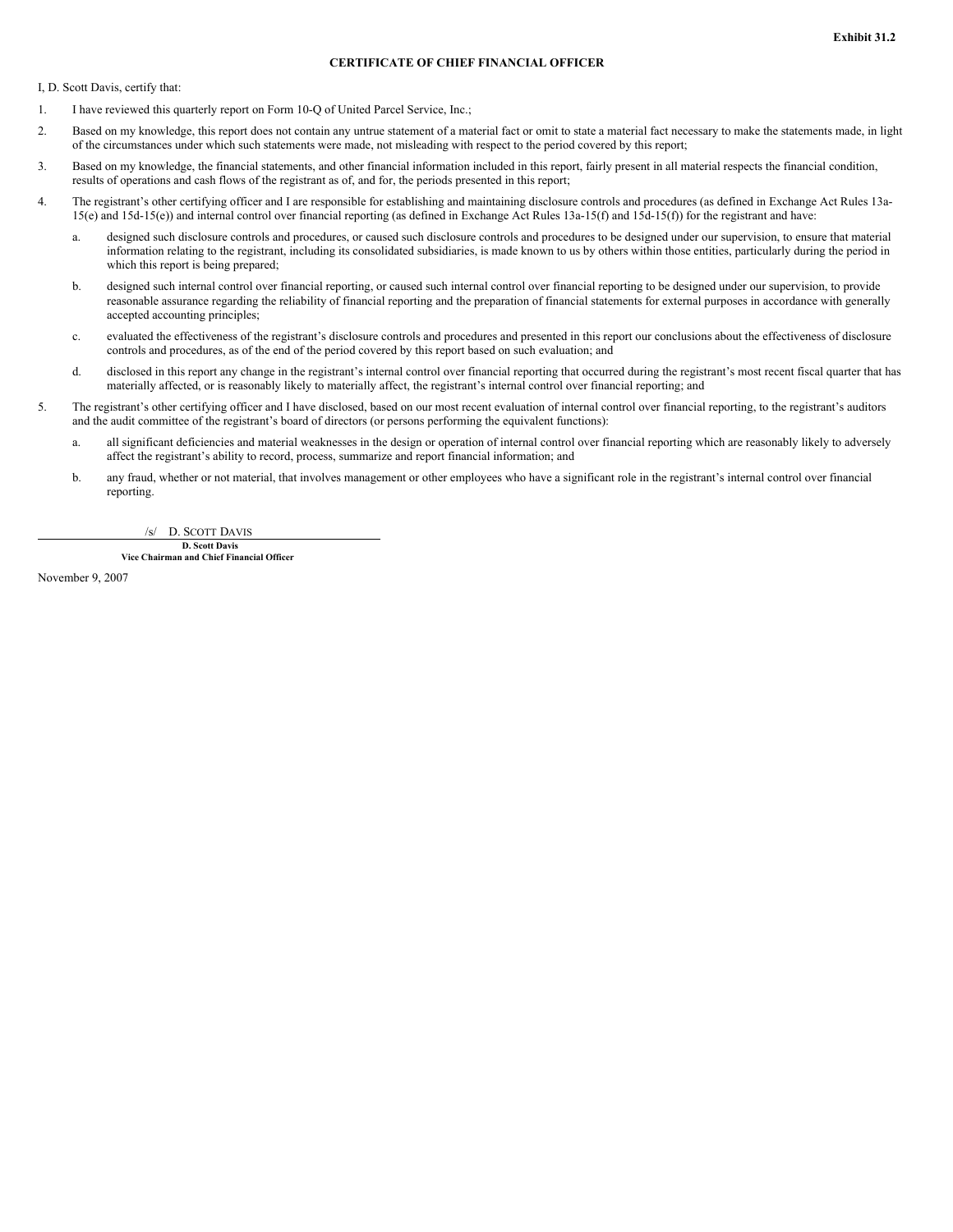## **CERTIFICATION PURSUANT TO 18 U.S.C. SECTION 1350, AS ADOPTED PURSUANT TO SECTION 906 OF THE SARBANES-OXLEY ACT OF 2002**

Pursuant to Section 906 of the Sarbanes-Oxley Act of 2002 and in connection with the Quarterly Report on Form 10-Q of United Parcel Service, Inc. (the "Corporation") for the period ended September 30, 2007, as filed with the Securities and Exchange Commission on the date hereof (the "Report"), the undersigned, the Chairman of the Board and Chief Executive Officer of the Corporation, certifies that:

- (1) The Report fully complies with the requirements of Section 13(a) or 15(d) of the Securities Exchange Act of 1934; and
- (2) The information contained in the Report fairly presents, in all material respects, the financial condition and results of operations of the Corporation.

/s/ MICHAEL L. ESKEW **Michael L. Eskew**

**Chairman and Chief Executive Officer**